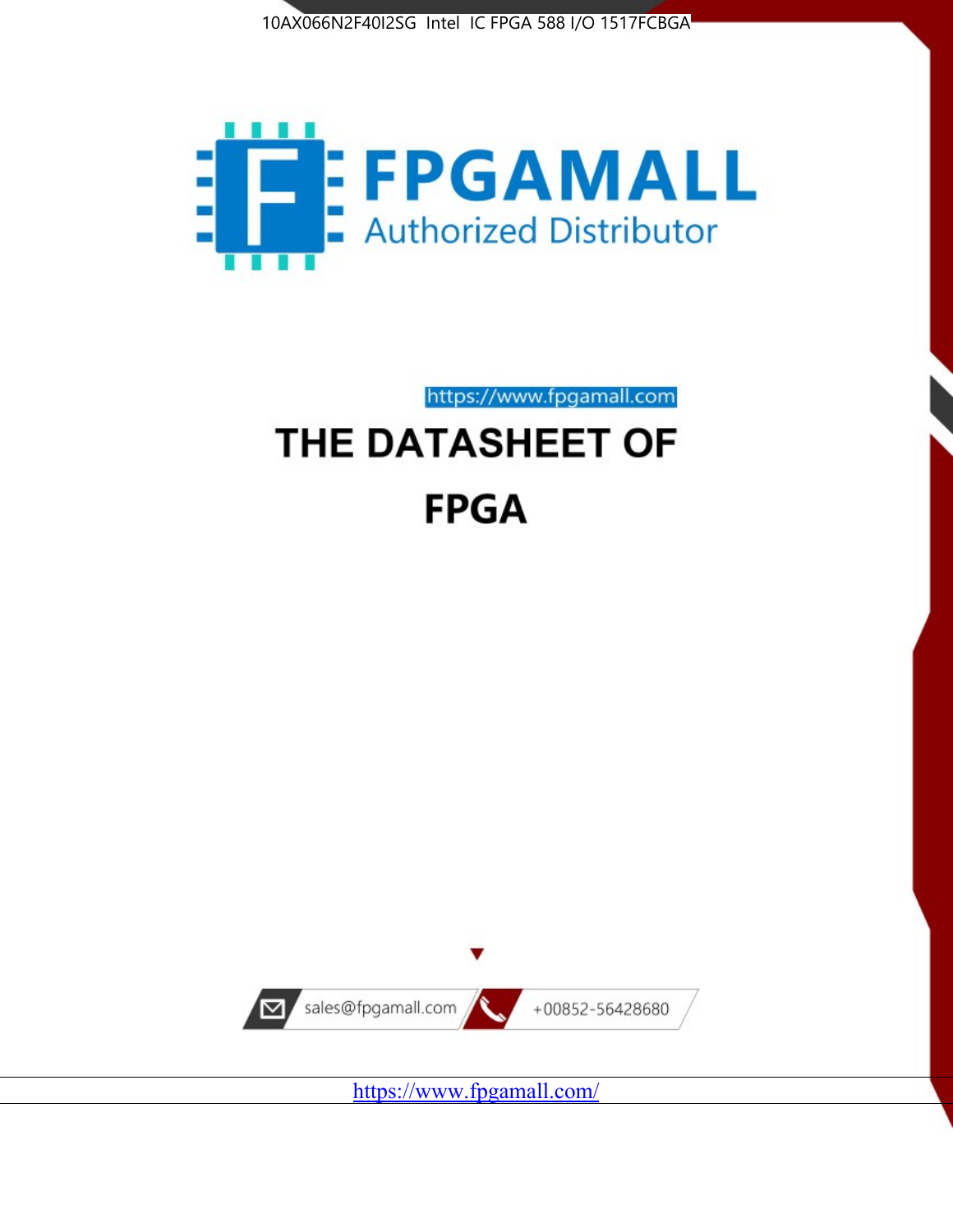10AX066N2F40I2SG Intel IC FPGA 588 I/O 1517FCBGA



# **Intel® Arria® 10 Device Overview**



**A10-OVERVIEW | 2018.12.06** Latest document on the web: **[PDF](https://www.intel.com/content/dam/www/programmable/us/en/pdfs/literature/hb/arria-10/a10_overview.pdf)** | **[HTML](https://www.intel.com/content/www/us/en/programmable/documentation/sam1403480274650.html)**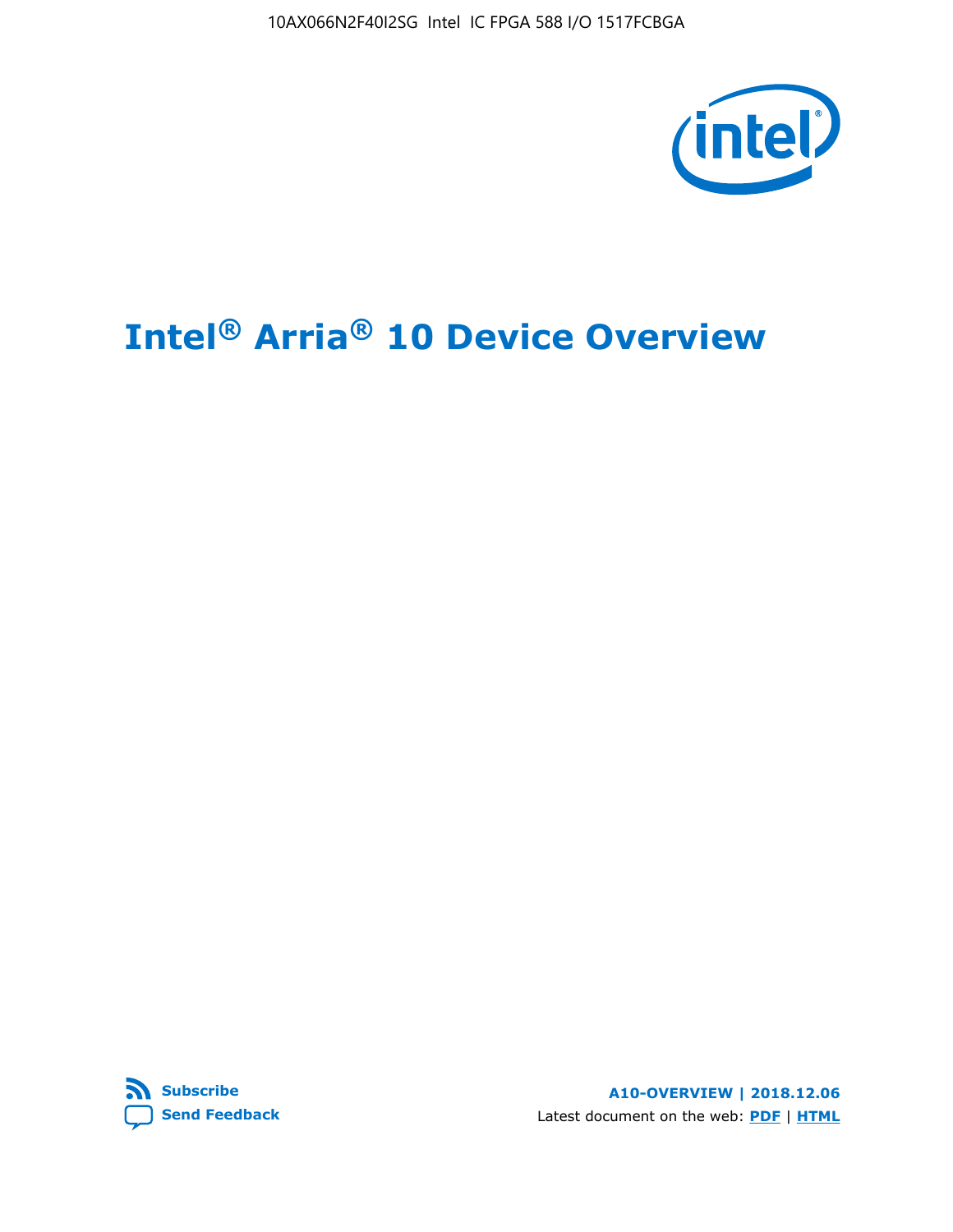

**Contents** 

# **Contents**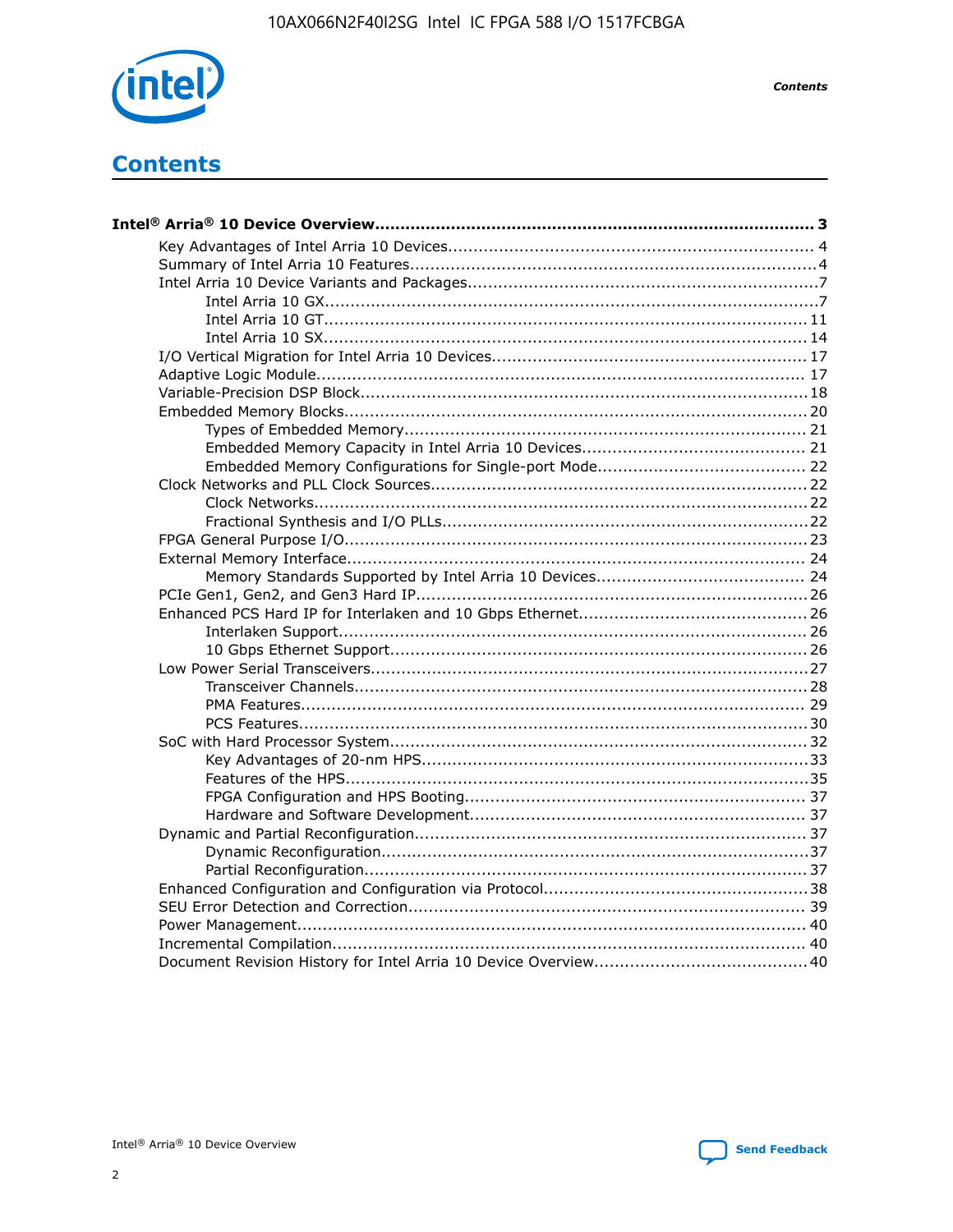**A10-OVERVIEW | 2018.12.06**

**[Send Feedback](mailto:FPGAtechdocfeedback@intel.com?subject=Feedback%20on%20Intel%20Arria%2010%20Device%20Overview%20(A10-OVERVIEW%202018.12.06)&body=We%20appreciate%20your%20feedback.%20In%20your%20comments,%20also%20specify%20the%20page%20number%20or%20paragraph.%20Thank%20you.)**



# **Intel® Arria® 10 Device Overview**

The Intel<sup>®</sup> Arria<sup>®</sup> 10 device family consists of high-performance and power-efficient 20 nm mid-range FPGAs and SoCs.

Intel Arria 10 device family delivers:

- Higher performance than the previous generation of mid-range and high-end FPGAs.
- Power efficiency attained through a comprehensive set of power-saving technologies.

The Intel Arria 10 devices are ideal for high performance, power-sensitive, midrange applications in diverse markets.

| <b>Market</b>         | <b>Applications</b>                                                                                               |
|-----------------------|-------------------------------------------------------------------------------------------------------------------|
| Wireless              | Channel and switch cards in remote radio heads<br>٠<br>Mobile backhaul<br>٠                                       |
| Wireline              | 40G/100G muxponders and transponders<br>٠<br>100G line cards<br>٠<br><b>Bridging</b><br>٠<br>Aggregation<br>٠     |
| <b>Broadcast</b>      | Studio switches<br>٠<br>Servers and transport<br>٠<br>Videoconferencing<br>٠<br>Professional audio and video<br>٠ |
| Computing and Storage | Flash cache<br>٠<br>Cloud computing servers<br>٠<br>Server acceleration<br>٠                                      |
| Medical               | Diagnostic scanners<br>٠<br>Diagnostic imaging<br>٠                                                               |
| Military              | Missile guidance and control<br>٠<br>Radar<br>٠<br>Electronic warfare<br>٠<br>Secure communications<br>٠          |

#### **Table 1. Sample Markets and Ideal Applications for Intel Arria 10 Devices**

#### **Related Information**

- [Intel Arria 10 Device Handbook: Known Issues](http://www.altera.com/support/kdb/solutions/rd07302013_646.html) Lists the planned updates to the *Intel Arria 10 Device Handbook* chapters.
- [Intel Arria 10 GX/GT Device Errata and Design Recommendations](https://www.intel.com/content/www/us/en/programmable/documentation/agz1493851706374.html#yqz1494433888646)
- [Intel Arria 10 SX Device Errata and Design Recommendations](https://www.intel.com/content/www/us/en/programmable/documentation/cru1462832385668.html#cru1462832558642)

Intel Corporation. All rights reserved. Intel, the Intel logo, Altera, Arria, Cyclone, Enpirion, MAX, Nios, Quartus and Stratix words and logos are trademarks of Intel Corporation or its subsidiaries in the U.S. and/or other countries. Intel warrants performance of its FPGA and semiconductor products to current specifications in accordance with Intel's standard warranty, but reserves the right to make changes to any products and services at any time without notice. Intel assumes no responsibility or liability arising out of the application or use of any information, product, or service described herein except as expressly agreed to in writing by Intel. Intel customers are advised to obtain the latest version of device specifications before relying on any published information and before placing orders for products or services. \*Other names and brands may be claimed as the property of others.

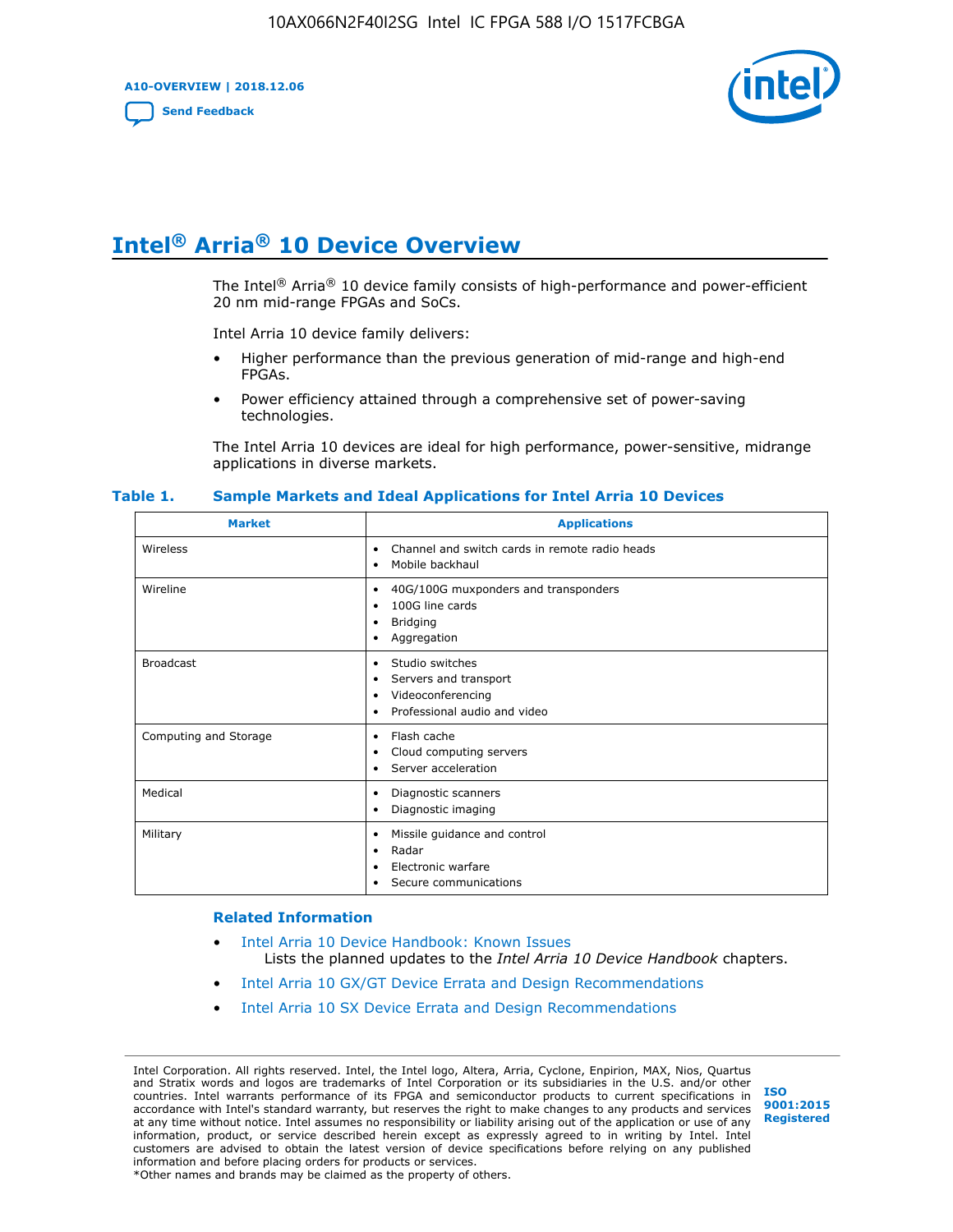

# **Key Advantages of Intel Arria 10 Devices**

# **Table 2. Key Advantages of the Intel Arria 10 Device Family**

| <b>Advantage</b>                                                                                          | <b>Supporting Feature</b>                                                                                                                                                                                                                                                                                                |
|-----------------------------------------------------------------------------------------------------------|--------------------------------------------------------------------------------------------------------------------------------------------------------------------------------------------------------------------------------------------------------------------------------------------------------------------------|
| Enhanced core architecture                                                                                | Built on TSMC's 20 nm process technology<br>٠<br>60% higher performance than the previous generation of mid-range FPGAs<br>٠<br>15% higher performance than the fastest previous-generation FPGA<br>٠                                                                                                                    |
| High-bandwidth integrated<br>transceivers                                                                 | Short-reach rates up to 25.8 Gigabits per second (Gbps)<br>٠<br>Backplane capability up to 12.5 Gbps<br>٠<br>Integrated 10GBASE-KR and 40GBASE-KR4 Forward Error Correction (FEC)<br>٠                                                                                                                                   |
| Improved logic integration and<br>hard IP blocks                                                          | 8-input adaptive logic module (ALM)<br>٠<br>Up to 65.6 megabits (Mb) of embedded memory<br>٠<br>Variable-precision digital signal processing (DSP) blocks<br>Fractional synthesis phase-locked loops (PLLs)<br>Hard PCI Express Gen3 IP blocks<br>Hard memory controllers and PHY up to 2,400 Megabits per second (Mbps) |
| Second generation hard<br>processor system (HPS) with<br>integrated ARM* Cortex*-A9*<br>MPCore* processor | Tight integration of a dual-core ARM Cortex-A9 MPCore processor, hard IP, and an<br>٠<br>FPGA in a single Intel Arria 10 system-on-a-chip (SoC)<br>Supports over 128 Gbps peak bandwidth with integrated data coherency between<br>$\bullet$<br>the processor and the FPGA fabric                                        |
| Advanced power savings                                                                                    | Comprehensive set of advanced power saving features<br>٠<br>Power-optimized MultiTrack routing and core architecture<br>٠<br>Up to 40% lower power compared to previous generation of mid-range FPGAs<br>٠<br>Up to 60% lower power compared to previous generation of high-end FPGAs<br>٠                               |

# **Summary of Intel Arria 10 Features**

## **Table 3. Summary of Features for Intel Arria 10 Devices**

| <b>Feature</b>                  | <b>Description</b>                                                                                                                                                                                                                                                                                                                                                                                       |
|---------------------------------|----------------------------------------------------------------------------------------------------------------------------------------------------------------------------------------------------------------------------------------------------------------------------------------------------------------------------------------------------------------------------------------------------------|
| Technology                      | TSMC's 20-nm SoC process technology<br>٠<br>Allows operation at a lower $V_{\text{CC}}$ level of 0.82 V instead of the 0.9 V standard $V_{\text{CC}}$ core voltage                                                                                                                                                                                                                                       |
| Packaging                       | 1.0 mm ball-pitch Fineline BGA packaging<br>0.8 mm ball-pitch Ultra Fineline BGA packaging<br>Multiple devices with identical package footprints for seamless migration between different<br><b>FPGA</b> densities<br>Devices with compatible package footprints allow migration to next generation high-end<br>Stratix $\mathcal{R}$ 10 devices<br>RoHS, leaded $(1)$ , and lead-free (Pb-free) options |
| High-performance<br>FPGA fabric | Enhanced 8-input ALM with four registers<br>٠<br>Improved multi-track routing architecture to reduce congestion and improve compilation time<br>Hierarchical core clocking architecture<br>Fine-grained partial reconfiguration                                                                                                                                                                          |
| Internal memory<br>blocks       | M20K-20-Kb memory blocks with hard error correction code (ECC)<br>Memory logic array block (MLAB)-640-bit memory                                                                                                                                                                                                                                                                                         |
|                                 | continued                                                                                                                                                                                                                                                                                                                                                                                                |



<sup>(1)</sup> Contact Intel for availability.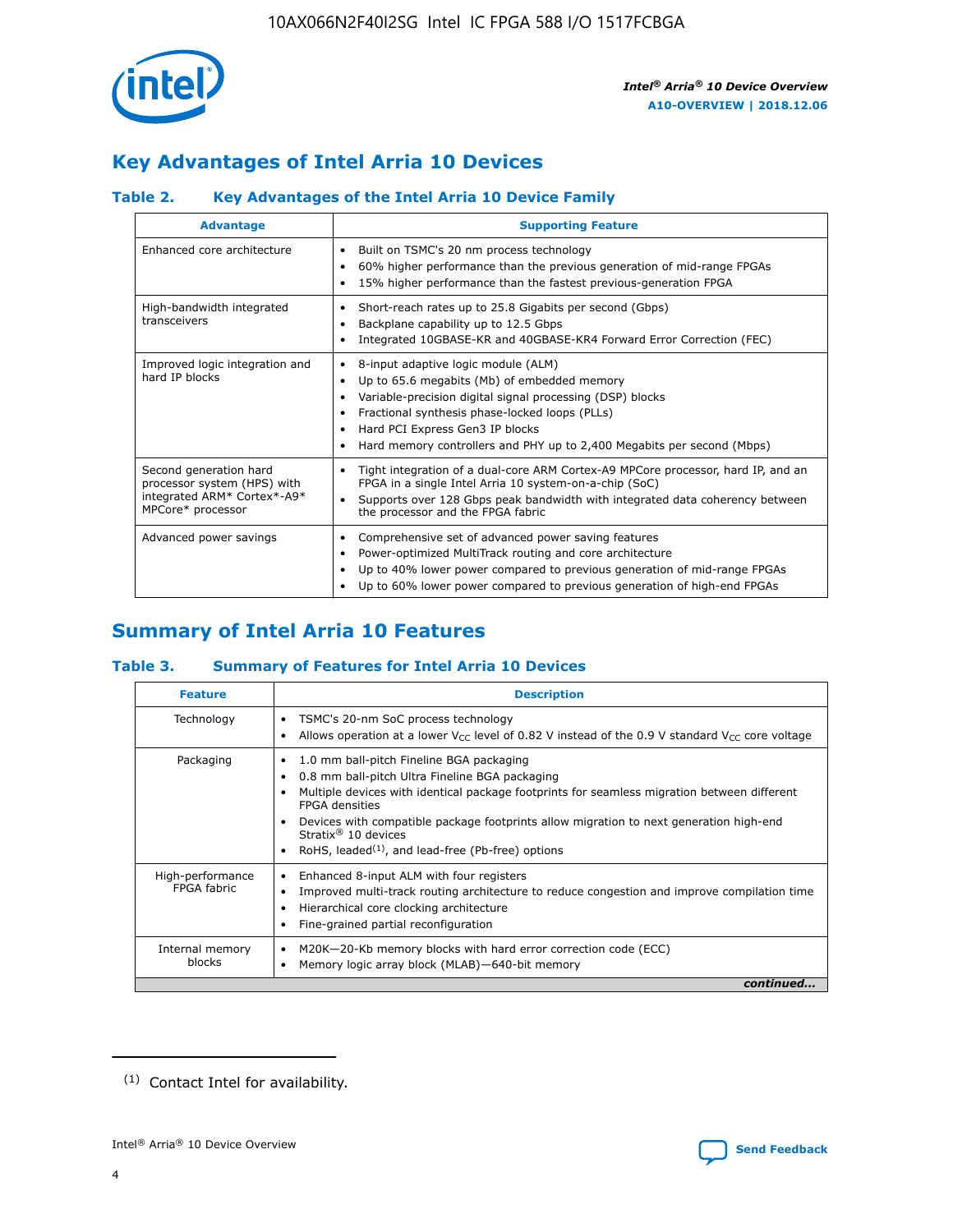r



| <b>Feature</b>                         |                                                                                                                | <b>Description</b>                                                                                                                                                                                                                                                                                                                                                                                                                                                                                                                                                                                                                                                                                                                                                                                                                                               |  |  |  |  |  |  |
|----------------------------------------|----------------------------------------------------------------------------------------------------------------|------------------------------------------------------------------------------------------------------------------------------------------------------------------------------------------------------------------------------------------------------------------------------------------------------------------------------------------------------------------------------------------------------------------------------------------------------------------------------------------------------------------------------------------------------------------------------------------------------------------------------------------------------------------------------------------------------------------------------------------------------------------------------------------------------------------------------------------------------------------|--|--|--|--|--|--|
| Embedded Hard IP<br>blocks             | Variable-precision DSP                                                                                         | Native support for signal processing precision levels from $18 \times 19$ to<br>$\bullet$<br>54 x 54<br>Native support for 27 x 27 multiplier mode<br>$\bullet$<br>64-bit accumulator and cascade for systolic finite impulse responses<br>(FIRs)<br>Internal coefficient memory banks<br>$\bullet$<br>Preadder/subtractor for improved efficiency<br>Additional pipeline register to increase performance and reduce<br>power<br>Supports floating point arithmetic:<br>- Perform multiplication, addition, subtraction, multiply-add,<br>multiply-subtract, and complex multiplication.<br>- Supports multiplication with accumulation capability, cascade<br>summation, and cascade subtraction capability.<br>- Dynamic accumulator reset control.<br>- Support direct vector dot and complex multiplication chaining<br>multiply floating point DSP blocks. |  |  |  |  |  |  |
|                                        | Memory controller                                                                                              | DDR4, DDR3, and DDR3L                                                                                                                                                                                                                                                                                                                                                                                                                                                                                                                                                                                                                                                                                                                                                                                                                                            |  |  |  |  |  |  |
|                                        | PCI Express*                                                                                                   | PCI Express (PCIe*) Gen3 (x1, x2, x4, or x8), Gen2 (x1, x2, x4, or x8)<br>and Gen1 (x1, x2, x4, or x8) hard IP with complete protocol stack,<br>endpoint, and root port                                                                                                                                                                                                                                                                                                                                                                                                                                                                                                                                                                                                                                                                                          |  |  |  |  |  |  |
|                                        | Transceiver I/O                                                                                                | 10GBASE-KR/40GBASE-KR4 Forward Error Correction (FEC)<br>PCS hard IPs that support:<br>- 10-Gbps Ethernet (10GbE)<br>- PCIe PIPE interface<br>- Interlaken<br>- Gbps Ethernet (GbE)<br>- Common Public Radio Interface (CPRI) with deterministic latency<br>support<br>- Gigabit-capable passive optical network (GPON) with fast lock-<br>time support<br>13.5G JESD204b<br>$\bullet$<br>8B/10B, 64B/66B, 64B/67B encoders and decoders<br>Custom mode support for proprietary protocols                                                                                                                                                                                                                                                                                                                                                                        |  |  |  |  |  |  |
| Core clock networks                    | $\bullet$                                                                                                      | Up to 800 MHz fabric clocking, depending on the application:<br>- 667 MHz external memory interface clocking with 2,400 Mbps DDR4 interface<br>- 800 MHz LVDS interface clocking with 1,600 Mbps LVDS interface<br>Global, regional, and peripheral clock networks<br>Clock networks that are not used can be gated to reduce dynamic power                                                                                                                                                                                                                                                                                                                                                                                                                                                                                                                      |  |  |  |  |  |  |
| Phase-locked loops<br>(PLLs)           | High-resolution fractional synthesis PLLs:<br>$\bullet$<br>Integer PLLs:<br>- Adjacent to general purpose I/Os | - Precision clock synthesis, clock delay compensation, and zero delay buffering (ZDB)<br>- Support integer mode and fractional mode<br>- Fractional mode support with third-order delta-sigma modulation<br>- Support external memory and LVDS interfaces                                                                                                                                                                                                                                                                                                                                                                                                                                                                                                                                                                                                        |  |  |  |  |  |  |
| FPGA General-purpose<br>$I/Os$ (GPIOs) | On-chip termination (OCT)<br>٠<br>$\bullet$                                                                    | 1.6 Gbps LVDS-every pair can be configured as receiver or transmitter                                                                                                                                                                                                                                                                                                                                                                                                                                                                                                                                                                                                                                                                                                                                                                                            |  |  |  |  |  |  |
| <b>External Memory</b><br>Interface    | $\bullet$                                                                                                      | 1.2 V to 3.0 V single-ended LVTTL/LVCMOS interfacing<br>Hard memory controller- DDR4, DDR3, and DDR3L support<br>$-$ DDR4-speeds up to 1,200 MHz/2,400 Mbps<br>- DDR3-speeds up to 1,067 MHz/2,133 Mbps<br>Soft memory controller—provides support for RLDRAM $3^{(2)}$ , QDR IV $^{(2)}$ , and QDR II+<br>continued                                                                                                                                                                                                                                                                                                                                                                                                                                                                                                                                             |  |  |  |  |  |  |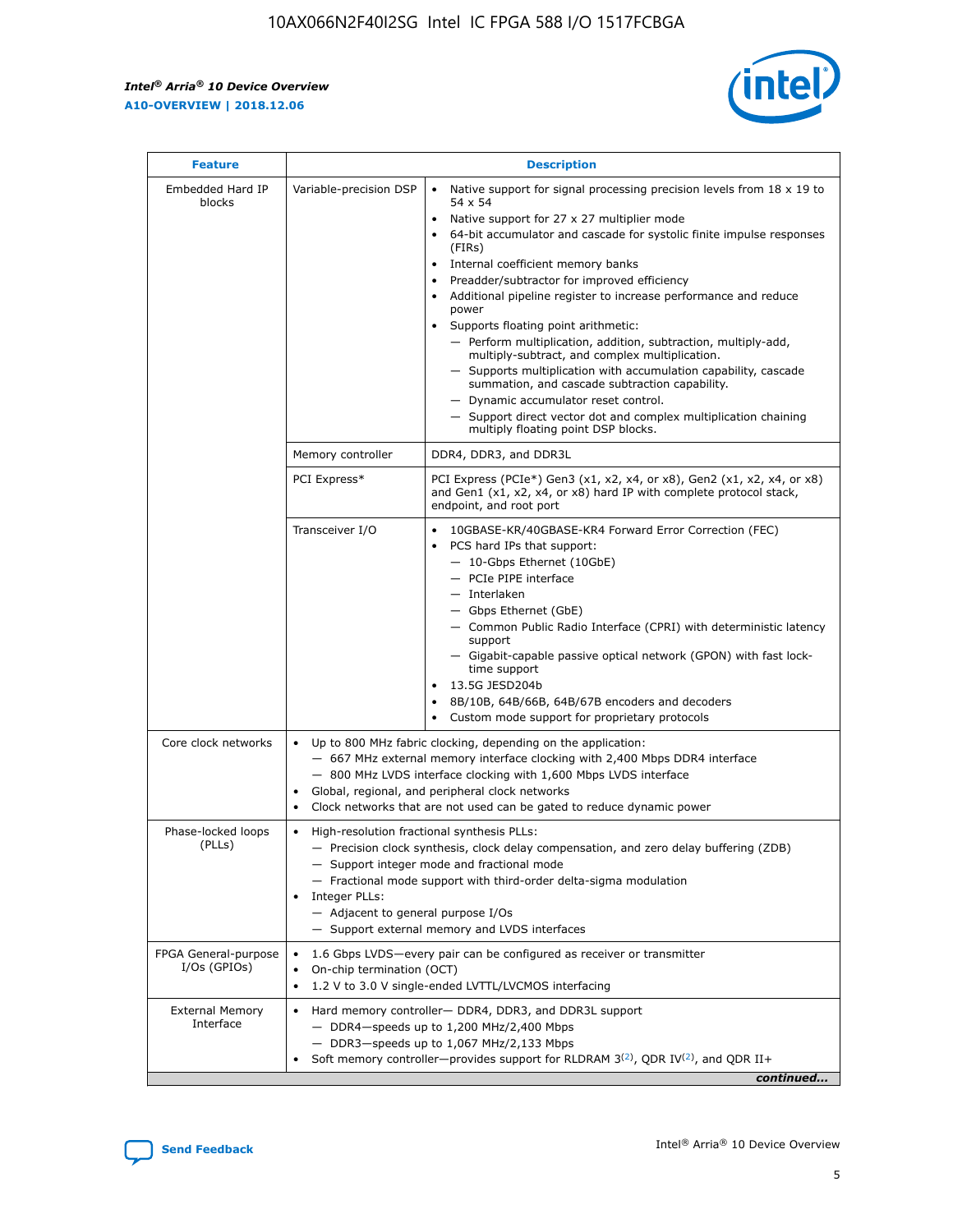

| <b>Feature</b>                                    | <b>Description</b>                                                                                                                                                                                                                                                                                                                                                                                                                                                                                                                                                                                                                                      |  |  |  |  |  |  |  |  |
|---------------------------------------------------|---------------------------------------------------------------------------------------------------------------------------------------------------------------------------------------------------------------------------------------------------------------------------------------------------------------------------------------------------------------------------------------------------------------------------------------------------------------------------------------------------------------------------------------------------------------------------------------------------------------------------------------------------------|--|--|--|--|--|--|--|--|
| Low-power serial<br>transceivers                  | • Continuous operating range:<br>- Intel Arria 10 GX-1 Gbps to 17.4 Gbps<br>- Intel Arria 10 GT-1 Gbps to 25.8 Gbps<br>Backplane support:<br>$-$ Intel Arria 10 GX-up to 12.5<br>- Intel Arria 10 GT-up to 12.5<br>Extended range down to 125 Mbps with oversampling<br>ATX transmit PLLs with user-configurable fractional synthesis capability<br>• Electronic Dispersion Compensation (EDC) support for XFP, SFP+, QSFP, and CFP optical<br>module<br>Adaptive linear and decision feedback equalization<br>$\bullet$<br>Transmitter pre-emphasis and de-emphasis<br>$\bullet$<br>Dynamic partial reconfiguration of individual transceiver channels |  |  |  |  |  |  |  |  |
| <b>HPS</b><br>(Intel Arria 10 SX<br>devices only) | Processor and system<br>Dual-core ARM Cortex-A9 MPCore processor-1.2 GHz CPU with<br>$\bullet$<br>1.5 GHz overdrive capability<br>• 256 KB on-chip RAM and 64 KB on-chip ROM<br>System peripherals-general-purpose timers, watchdog timers, direct<br>memory access (DMA) controller, FPGA configuration manager, and<br>clock and reset managers<br>• Security features—anti-tamper, secure boot, Advanced Encryption<br>Standard (AES) and authentication (SHA)<br>ARM CoreSight* JTAG debug access port, trace port, and on-chip<br>trace storage                                                                                                    |  |  |  |  |  |  |  |  |
|                                                   | <b>External interfaces</b><br>Hard memory interface—Hard memory controller (2,400 Mbps DDR4,<br>$\bullet$<br>and 2,133 Mbps DDR3), Quad serial peripheral interface (QSPI) flash<br>controller, NAND flash controller, direct memory access (DMA)<br>controller, Secure Digital/MultiMediaCard (SD/MMC) controller<br>Communication interface-10/100/1000 Ethernet media access<br>control (MAC), USB On-The-GO (OTG) controllers, I <sup>2</sup> C controllers,<br>UART 16550, serial peripheral interface (SPI), and up to 62<br>HPS GPIO interfaces (48 direct-share I/Os)                                                                           |  |  |  |  |  |  |  |  |
|                                                   | High-performance ARM AMBA* AXI bus bridges that support<br>Interconnects to core<br>$\bullet$<br>simultaneous read and write<br>HPS-FPGA bridges—include the FPGA-to-HPS, HPS-to-FPGA, and<br>lightweight HPS-to-FPGA bridges that allow the FPGA fabric to issue<br>transactions to slaves in the HPS, and vice versa<br>Configuration bridge that allows HPS configuration manager to<br>configure the core logic via dedicated 32-bit configuration port<br>FPGA-to-HPS SDRAM controller bridge-provides configuration<br>interfaces for the multiport front end (MPFE) of the HPS SDRAM<br>controller                                               |  |  |  |  |  |  |  |  |
| Configuration                                     | Tamper protection—comprehensive design protection to protect your valuable IP investments<br>Enhanced 256-bit advanced encryption standard (AES) design security with authentication<br>٠<br>Configuration via protocol (CvP) using PCIe Gen1, Gen2, or Gen3<br>continued                                                                                                                                                                                                                                                                                                                                                                               |  |  |  |  |  |  |  |  |

<sup>(2)</sup> Intel Arria 10 devices support this external memory interface using hard PHY with soft memory controller.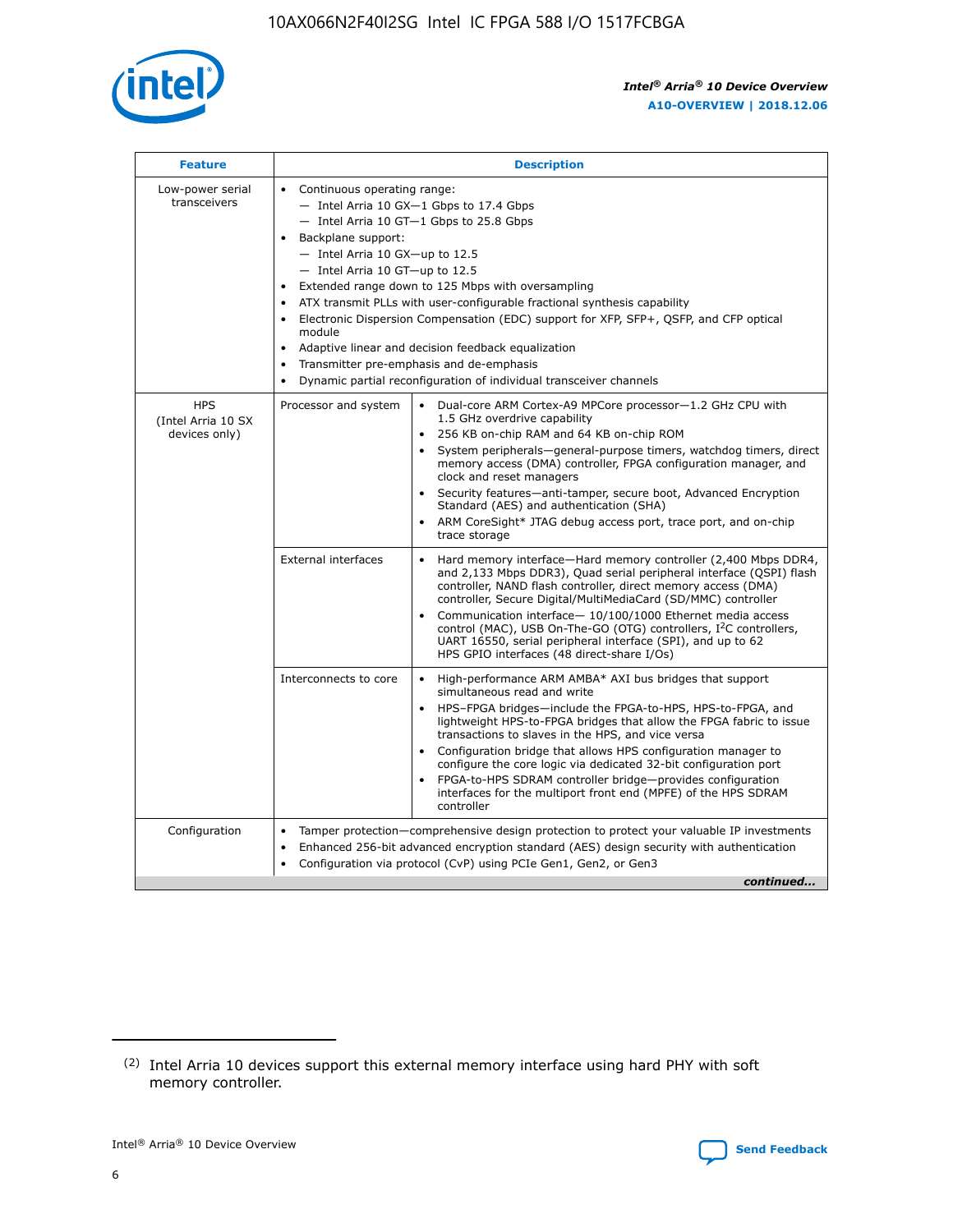

| <b>Feature</b>     | <b>Description</b>                                                                                                                                                                                                            |
|--------------------|-------------------------------------------------------------------------------------------------------------------------------------------------------------------------------------------------------------------------------|
|                    | Dynamic reconfiguration of the transceivers and PLLs<br>Fine-grained partial reconfiguration of the core fabric<br>Active Serial x4 Interface<br>$\bullet$                                                                    |
| Power management   | SmartVID<br>Low static power device options<br>Programmable Power Technology<br>Intel Quartus <sup>®</sup> Prime integrated power analysis                                                                                    |
| Software and tools | Intel Quartus Prime design suite<br>Transceiver toolkit<br>$\bullet$<br>Platform Designer system integration tool<br>DSP Builder for Intel FPGAs<br>OpenCL <sup>™</sup> support<br>Intel SoC FPGA Embedded Design Suite (EDS) |

## **Related Information**

[Intel Arria 10 Transceiver PHY Overview](https://www.intel.com/content/www/us/en/programmable/documentation/nik1398707230472.html#nik1398706768037) Provides details on Intel Arria 10 transceivers.

# **Intel Arria 10 Device Variants and Packages**

#### **Table 4. Device Variants for the Intel Arria 10 Device Family**

| <b>Variant</b>    | <b>Description</b>                                                                                                                                                                                                     |
|-------------------|------------------------------------------------------------------------------------------------------------------------------------------------------------------------------------------------------------------------|
| Intel Arria 10 GX | FPGA featuring 17.4 Gbps transceivers for short reach applications with 12.5 backplane driving<br>capability.                                                                                                          |
| Intel Arria 10 GT | FPGA featuring:<br>17.4 Gbps transceivers for short reach applications with 12.5 backplane driving capability.<br>25.8 Gbps transceivers for supporting CAUI-4 and CEI-25G applications with CFP2 and CFP4<br>modules. |
| Intel Arria 10 SX | SoC integrating ARM-based HPS and FPGA featuring 17.4 Gbps transceivers for short reach<br>applications with 12.5 backplane driving capability.                                                                        |

# **Intel Arria 10 GX**

This section provides the available options, maximum resource counts, and package plan for the Intel Arria 10 GX devices.

The information in this section is correct at the time of publication. For the latest information and to get more details, refer to the Intel FPGA Product Selector.

#### **Related Information**

#### [Intel FPGA Product Selector](http://www.altera.com/products/selector/psg-selector.html) Provides the latest information on Intel products.

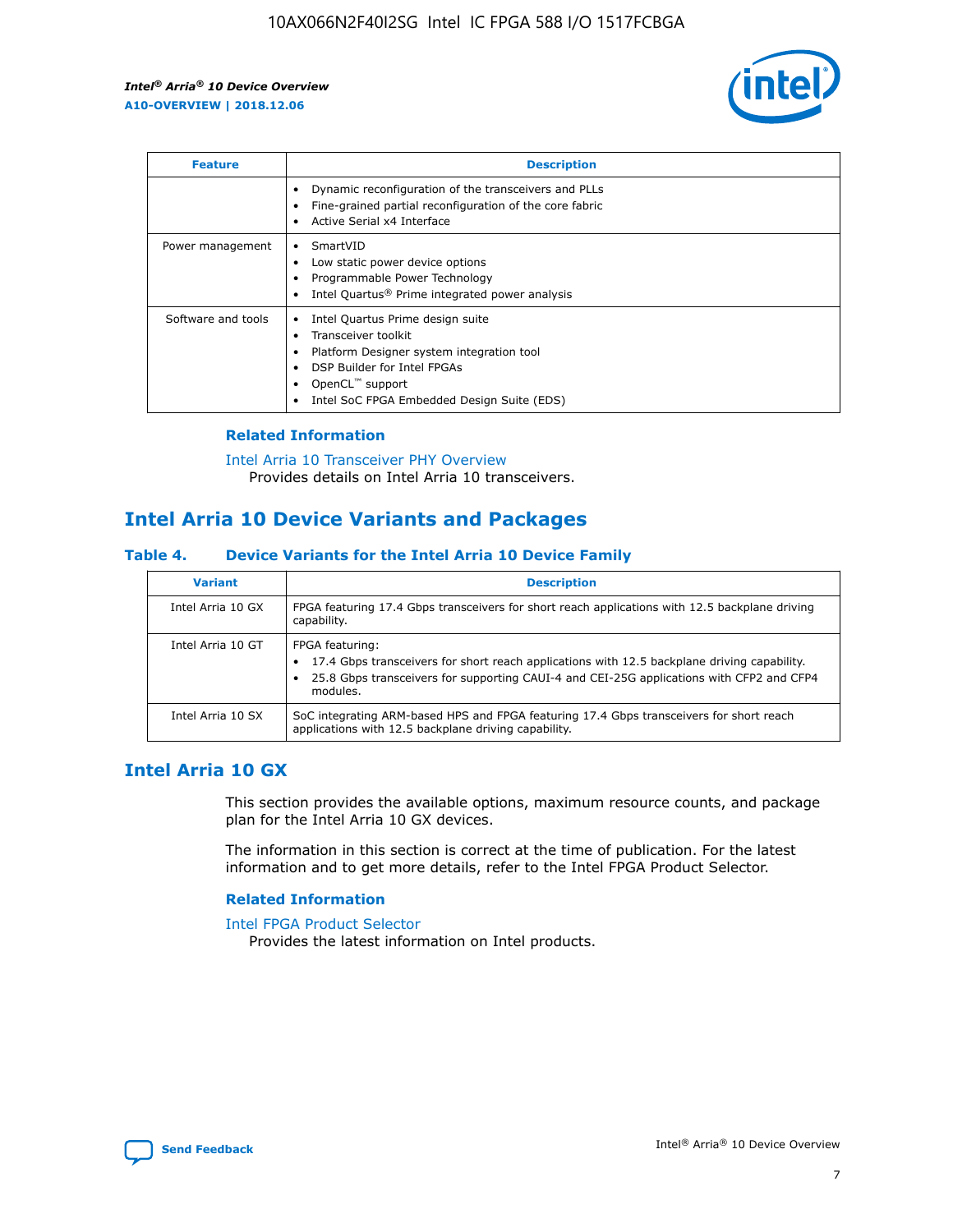

# **Available Options**





#### **Related Information**

[Transceiver Performance for Intel Arria 10 GX/SX Devices](https://www.intel.com/content/www/us/en/programmable/documentation/mcn1413182292568.html#mcn1413213965502) Provides more information about the transceiver speed grade.

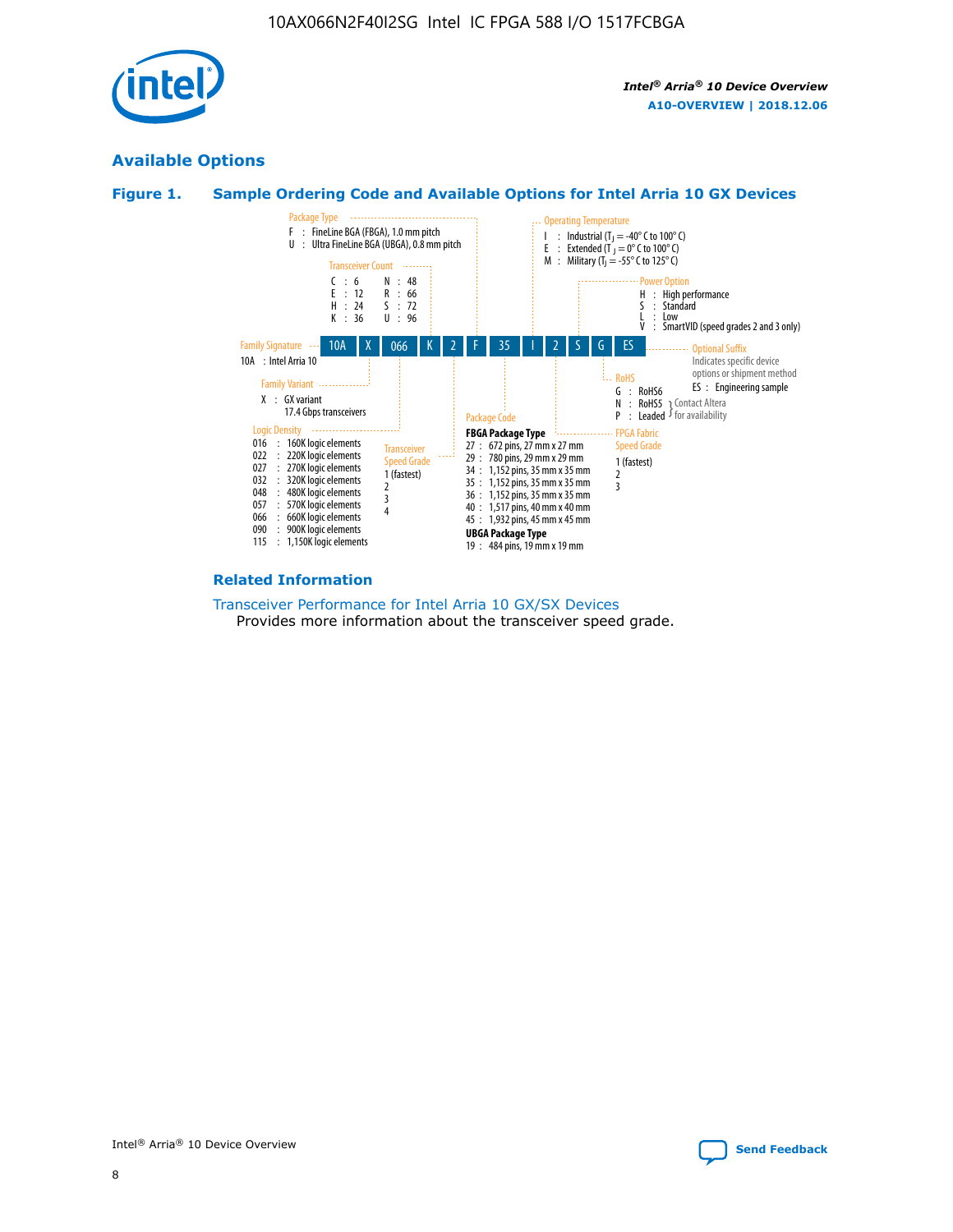

## **Maximum Resources**

#### **Table 5. Maximum Resource Counts for Intel Arria 10 GX Devices (GX 160, GX 220, GX 270, GX 320, and GX 480)**

| <b>Resource</b>              |                         | <b>Product Line</b> |                                                 |                |                |                |  |  |  |
|------------------------------|-------------------------|---------------------|-------------------------------------------------|----------------|----------------|----------------|--|--|--|
|                              |                         | <b>GX 160</b>       | <b>GX 220</b><br><b>GX 270</b><br><b>GX 320</b> |                |                | <b>GX 480</b>  |  |  |  |
| Logic Elements (LE) (K)      |                         | 160                 | 220                                             | 270            | 320            | 480            |  |  |  |
| <b>ALM</b>                   |                         | 61,510              | 80,330                                          | 101,620        | 119,900        | 183,590        |  |  |  |
| Register                     |                         | 246,040             | 321,320                                         | 406,480        | 479,600        | 734,360        |  |  |  |
| Memory (Kb)                  | M <sub>20</sub> K       | 8,800               | 11,740                                          | 15,000         | 17,820         | 28,620         |  |  |  |
|                              | <b>MLAB</b>             | 1,050               | 1,690                                           | 2,452          | 2,727          | 4,164          |  |  |  |
| Variable-precision DSP Block |                         | 156                 | 192                                             | 985<br>830     |                | 1,368          |  |  |  |
| 18 x 19 Multiplier           |                         | 312                 | 384                                             | 1,660<br>1,970 |                | 2,736          |  |  |  |
| PLL                          | Fractional<br>Synthesis | 6                   | 6                                               | 8              | 8              | 12             |  |  |  |
|                              | I/O                     | 6                   | 6                                               | 8              | 8              | 12             |  |  |  |
| 17.4 Gbps Transceiver        |                         | 12                  | 12                                              | 24             | 24             | 36             |  |  |  |
| GPIO <sup>(3)</sup>          |                         | 288                 | 288                                             | 384<br>384     |                | 492            |  |  |  |
| LVDS Pair $(4)$              |                         | 120                 | 120                                             | 168            | 168            | 222            |  |  |  |
| PCIe Hard IP Block           |                         | $\mathbf{1}$        | 1                                               | $\overline{2}$ | $\overline{2}$ | $\overline{2}$ |  |  |  |
| Hard Memory Controller       |                         | 6                   | 6                                               | 8              | 8              | 12             |  |  |  |

<sup>(4)</sup> Each LVDS I/O pair can be used as differential input or output.



<sup>(3)</sup> The number of GPIOs does not include transceiver I/Os. In the Intel Quartus Prime software, the number of user I/Os includes transceiver I/Os.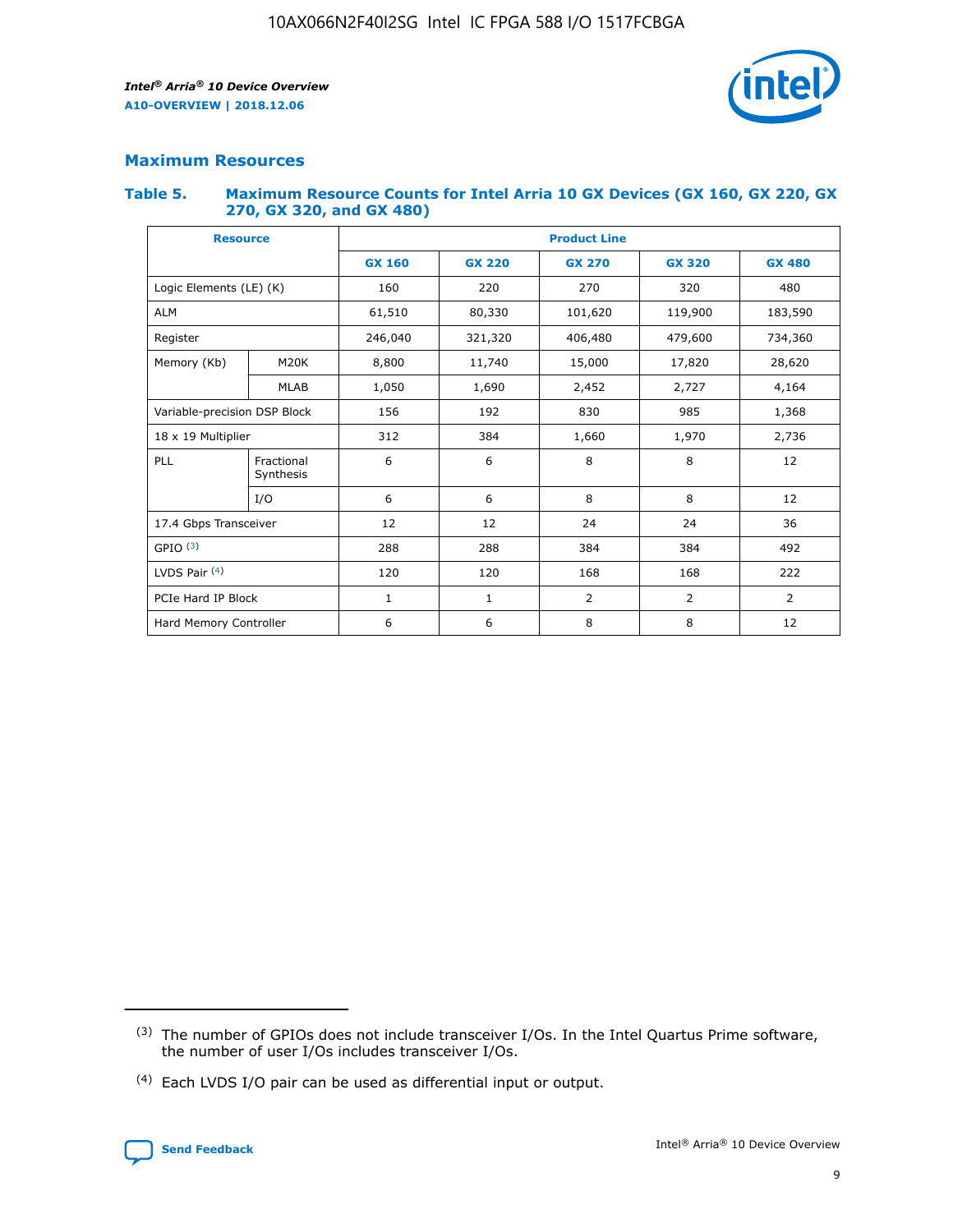

## **Table 6. Maximum Resource Counts for Intel Arria 10 GX Devices (GX 570, GX 660, GX 900, and GX 1150)**

|                              | <b>Resource</b>         | <b>Product Line</b> |                |                |                |  |  |  |
|------------------------------|-------------------------|---------------------|----------------|----------------|----------------|--|--|--|
|                              |                         | <b>GX 570</b>       | <b>GX 660</b>  | <b>GX 900</b>  | <b>GX 1150</b> |  |  |  |
| Logic Elements (LE) (K)      |                         | 570                 | 660            | 900            | 1,150          |  |  |  |
| <b>ALM</b>                   |                         | 217,080             | 251,680        | 339,620        | 427,200        |  |  |  |
| Register                     |                         | 868,320             | 1,006,720      | 1,358,480      | 1,708,800      |  |  |  |
| Memory (Kb)                  | <b>M20K</b>             | 36,000              | 42,620         | 48,460         | 54,260         |  |  |  |
|                              | <b>MLAB</b>             | 5,096               | 5,788          | 9,386          | 12,984         |  |  |  |
| Variable-precision DSP Block |                         | 1,523               | 1,687          | 1,518          | 1,518          |  |  |  |
|                              | 18 x 19 Multiplier      |                     | 3,374          | 3,036          | 3,036          |  |  |  |
| PLL                          | Fractional<br>Synthesis | 16                  | 16             | 32             | 32             |  |  |  |
|                              | I/O                     | 16                  | 16             | 16             | 16             |  |  |  |
| 17.4 Gbps Transceiver        |                         | 48                  | 48             | 96             | 96             |  |  |  |
| GPIO <sup>(3)</sup>          |                         | 696                 | 696            | 768            | 768            |  |  |  |
| LVDS Pair $(4)$              |                         | 324                 | 324            | 384            | 384            |  |  |  |
| PCIe Hard IP Block           |                         | 2                   | $\overline{2}$ | $\overline{4}$ | $\overline{4}$ |  |  |  |
| Hard Memory Controller       |                         | 16                  | 16             | 16             | 16             |  |  |  |

# **Package Plan**

# **Table 7. Package Plan for Intel Arria 10 GX Devices (U19, F27, and F29)**

Refer to I/O and High Speed I/O in Intel Arria 10 Devices chapter for the number of 3 V I/O, LVDS I/O, and LVDS channels in each device package.

| <b>Product Line</b> | U <sub>19</sub><br>$(19 \text{ mm} \times 19 \text{ mm})$<br>484-pin UBGA) |          |             |         | <b>F27</b><br>(27 mm × 27 mm,<br>672-pin FBGA) |             | <b>F29</b><br>(29 mm × 29 mm,<br>780-pin FBGA) |          |             |  |
|---------------------|----------------------------------------------------------------------------|----------|-------------|---------|------------------------------------------------|-------------|------------------------------------------------|----------|-------------|--|
|                     | 3 V I/O                                                                    | LVDS I/O | <b>XCVR</b> | 3 V I/O | LVDS I/O                                       | <b>XCVR</b> | 3 V I/O                                        | LVDS I/O | <b>XCVR</b> |  |
| GX 160              | 48                                                                         | 192      | 6           | 48      | 192                                            | 12          | 48                                             | 240      | 12          |  |
| GX 220              | 48                                                                         | 192      | 6           | 48      | 192                                            | 12          | 48                                             | 240      | 12          |  |
| GX 270              |                                                                            |          |             | 48      | 192                                            | 12          | 48                                             | 312      | 12          |  |
| GX 320              |                                                                            |          |             | 48      | 192                                            | 12          | 48                                             | 312      | 12          |  |
| GX 480              |                                                                            |          |             |         |                                                |             | 48                                             | 312      | 12          |  |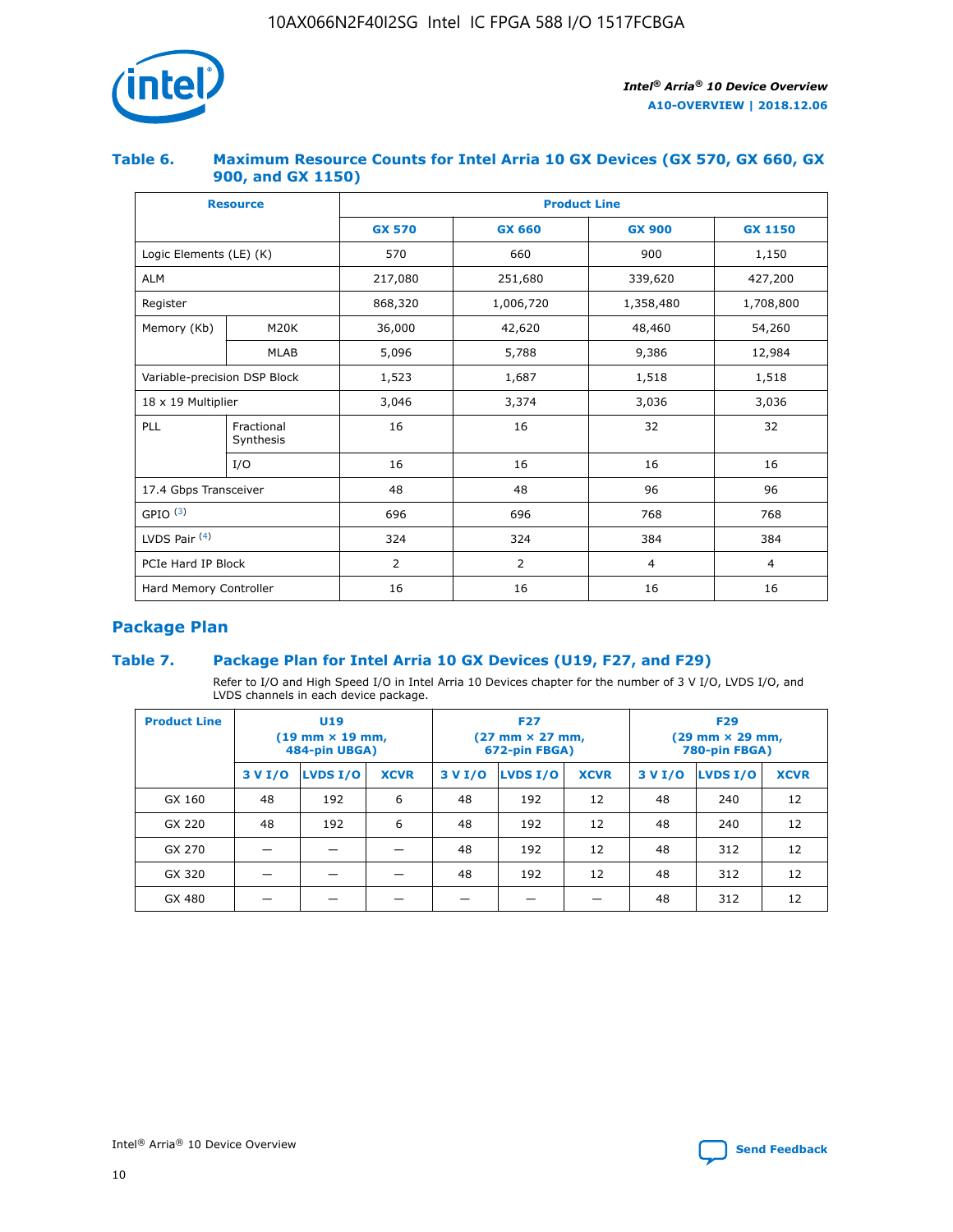

#### **Table 8. Package Plan for Intel Arria 10 GX Devices (F34, F35, NF40, and KF40)**

Refer to I/O and High Speed I/O in Intel Arria 10 Devices chapter for the number of 3 V I/O, LVDS I/O, and LVDS channels in each device package.

| <b>Product Line</b> | <b>F34</b><br>$(35 \text{ mm} \times 35 \text{ mm})$<br><b>1152-pin FBGA)</b> |                    | <b>F35</b><br>$(35 \text{ mm} \times 35 \text{ mm})$<br><b>1152-pin FBGA)</b> |           | <b>KF40</b><br>$(40$ mm $\times$ 40 mm,<br><b>1517-pin FBGA)</b> |             |           | <b>NF40</b><br>$(40 \text{ mm} \times 40 \text{ mm})$<br>1517-pin FBGA) |             |           |                    |             |
|---------------------|-------------------------------------------------------------------------------|--------------------|-------------------------------------------------------------------------------|-----------|------------------------------------------------------------------|-------------|-----------|-------------------------------------------------------------------------|-------------|-----------|--------------------|-------------|
|                     | 3V<br>I/O                                                                     | <b>LVDS</b><br>I/O | <b>XCVR</b>                                                                   | 3V<br>I/O | <b>LVDS</b><br>I/O                                               | <b>XCVR</b> | 3V<br>I/O | <b>LVDS</b><br>I/O                                                      | <b>XCVR</b> | 3V<br>I/O | <b>LVDS</b><br>I/O | <b>XCVR</b> |
| GX 270              | 48                                                                            | 336                | 24                                                                            | 48        | 336                                                              | 24          |           |                                                                         |             |           |                    |             |
| GX 320              | 48                                                                            | 336                | 24                                                                            | 48        | 336                                                              | 24          |           |                                                                         |             |           |                    |             |
| GX 480              | 48                                                                            | 444                | 24                                                                            | 48        | 348                                                              | 36          |           |                                                                         |             |           |                    |             |
| GX 570              | 48                                                                            | 444                | 24                                                                            | 48        | 348                                                              | 36          | 96        | 600                                                                     | 36          | 48        | 540                | 48          |
| GX 660              | 48                                                                            | 444                | 24                                                                            | 48        | 348                                                              | 36          | 96        | 600                                                                     | 36          | 48        | 540                | 48          |
| GX 900              |                                                                               | 504                | 24                                                                            | –         |                                                                  | -           |           |                                                                         |             |           | 600                | 48          |
| GX 1150             |                                                                               | 504                | 24                                                                            |           |                                                                  |             |           |                                                                         |             |           | 600                | 48          |

#### **Table 9. Package Plan for Intel Arria 10 GX Devices (RF40, NF45, SF45, and UF45)**

Refer to I/O and High Speed I/O in Intel Arria 10 Devices chapter for the number of 3 V I/O, LVDS I/O, and LVDS channels in each device package.

| <b>Product Line</b> | <b>RF40</b><br>$(40$ mm $\times$ 40 mm,<br>1517-pin FBGA) |                    | <b>NF45</b><br>$(45 \text{ mm} \times 45 \text{ mm})$<br><b>1932-pin FBGA)</b> |            |                    | <b>SF45</b><br>$(45 \text{ mm} \times 45 \text{ mm})$<br><b>1932-pin FBGA)</b> |            |                    | <b>UF45</b><br>$(45 \text{ mm} \times 45 \text{ mm})$<br><b>1932-pin FBGA)</b> |           |                    |             |
|---------------------|-----------------------------------------------------------|--------------------|--------------------------------------------------------------------------------|------------|--------------------|--------------------------------------------------------------------------------|------------|--------------------|--------------------------------------------------------------------------------|-----------|--------------------|-------------|
|                     | 3V<br>I/O                                                 | <b>LVDS</b><br>I/O | <b>XCVR</b>                                                                    | 3 V<br>I/O | <b>LVDS</b><br>I/O | <b>XCVR</b>                                                                    | 3 V<br>I/O | <b>LVDS</b><br>I/O | <b>XCVR</b>                                                                    | 3V<br>I/O | <b>LVDS</b><br>I/O | <b>XCVR</b> |
| GX 900              |                                                           | 342                | 66                                                                             | _          | 768                | 48                                                                             |            | 624                | 72                                                                             |           | 480                | 96          |
| GX 1150             |                                                           | 342                | 66                                                                             | _          | 768                | 48                                                                             |            | 624                | 72                                                                             |           | 480                | 96          |

### **Related Information**

[I/O and High-Speed Differential I/O Interfaces in Intel Arria 10 Devices chapter, Intel](https://www.intel.com/content/www/us/en/programmable/documentation/sam1403482614086.html#sam1403482030321) [Arria 10 Device Handbook](https://www.intel.com/content/www/us/en/programmable/documentation/sam1403482614086.html#sam1403482030321)

Provides the number of 3 V and LVDS I/Os, and LVDS channels for each Intel Arria 10 device package.

# **Intel Arria 10 GT**

This section provides the available options, maximum resource counts, and package plan for the Intel Arria 10 GT devices.

The information in this section is correct at the time of publication. For the latest information and to get more details, refer to the Intel FPGA Product Selector.

#### **Related Information**

#### [Intel FPGA Product Selector](http://www.altera.com/products/selector/psg-selector.html)

Provides the latest information on Intel products.

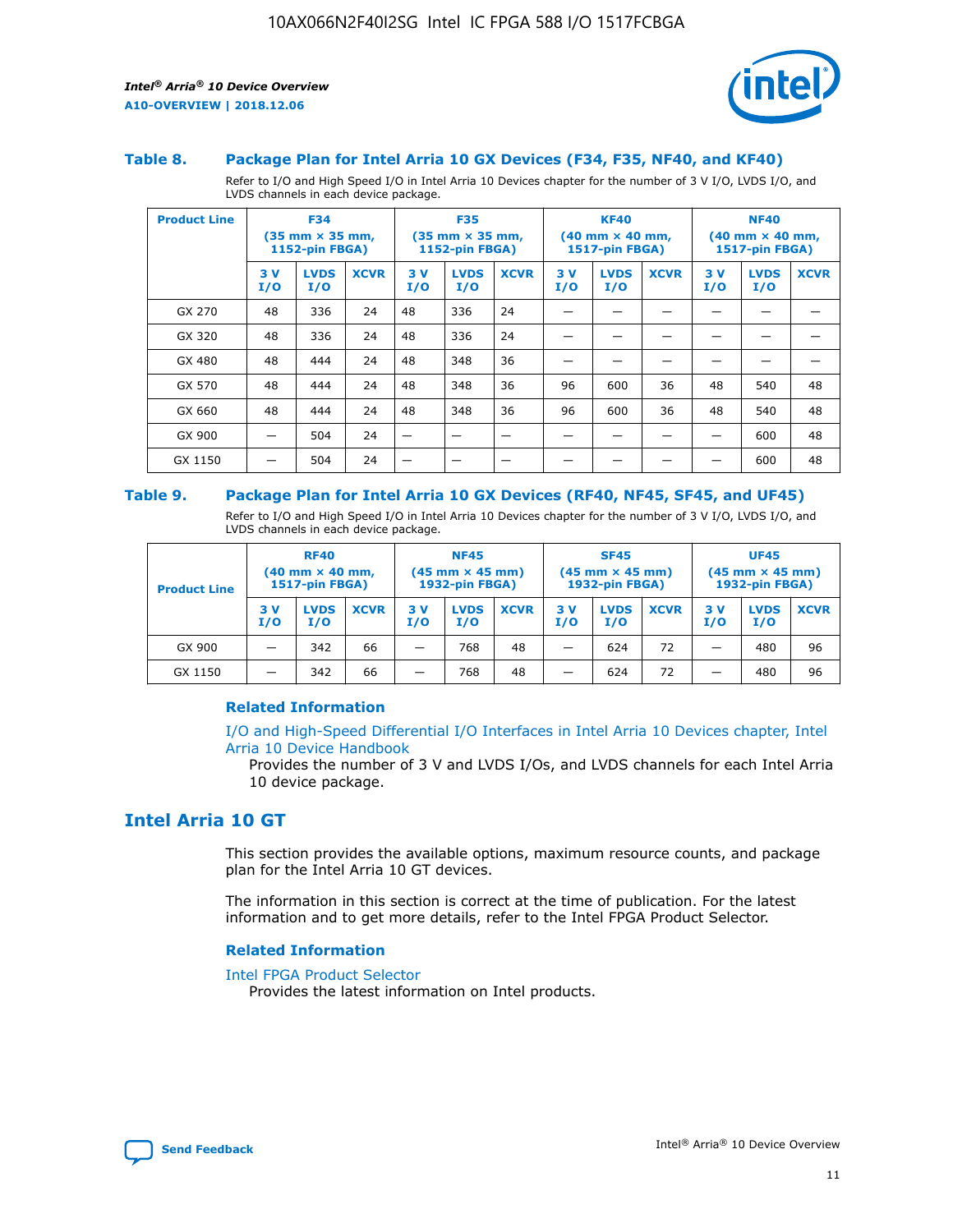

# **Available Options**

# **Figure 2. Sample Ordering Code and Available Options for Intel Arria 10 GT Devices**

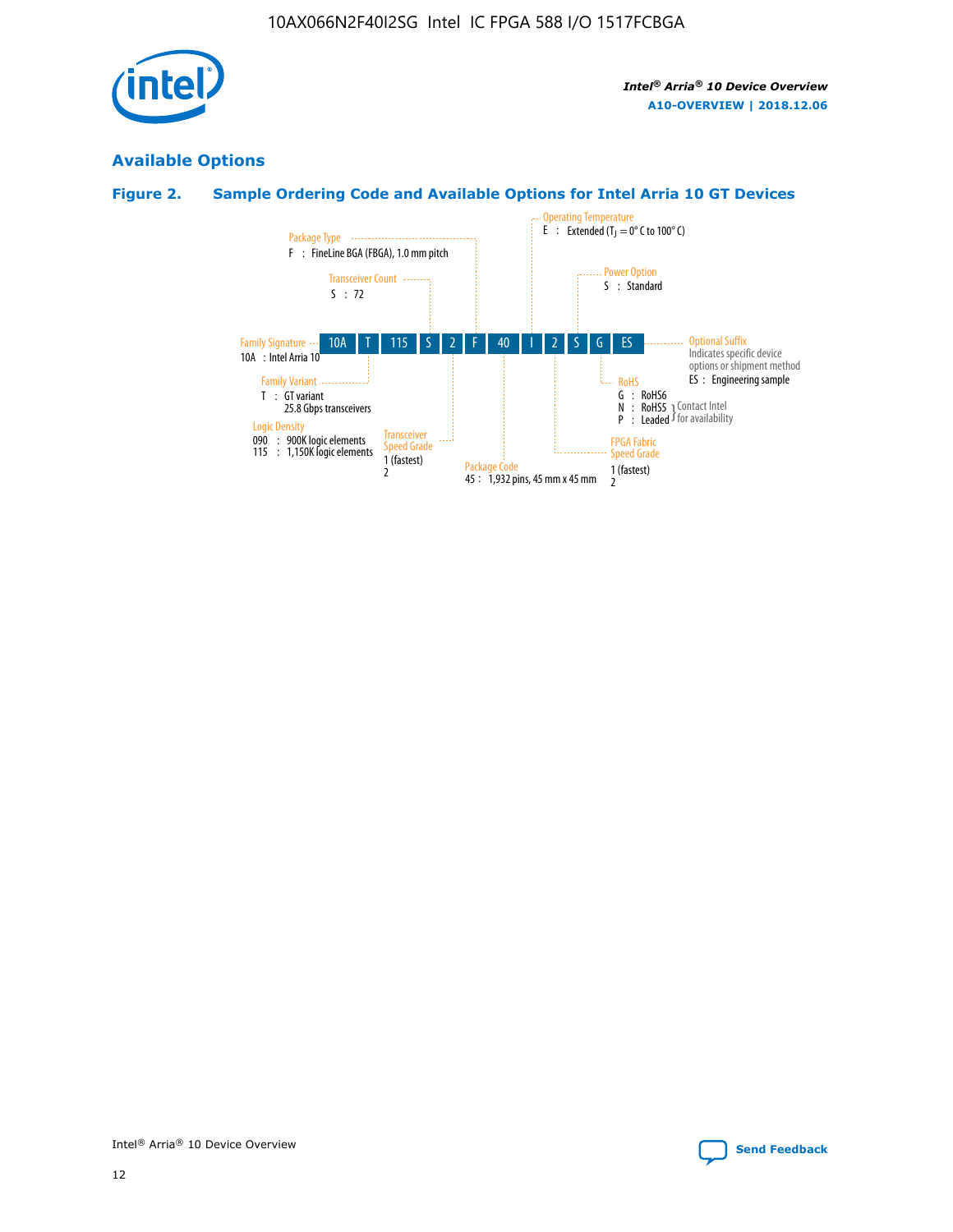

## **Maximum Resources**

#### **Table 10. Maximum Resource Counts for Intel Arria 10 GT Devices**

|                              | <b>Resource</b>      | <b>Product Line</b> |                |  |
|------------------------------|----------------------|---------------------|----------------|--|
|                              |                      | <b>GT 900</b>       | GT 1150        |  |
| Logic Elements (LE) (K)      |                      | 900                 | 1,150          |  |
| <b>ALM</b>                   |                      | 339,620             | 427,200        |  |
| Register                     |                      | 1,358,480           | 1,708,800      |  |
| Memory (Kb)                  | M20K                 | 48,460              | 54,260         |  |
|                              | <b>MLAB</b>          | 9,386               | 12,984         |  |
| Variable-precision DSP Block |                      | 1,518               | 1,518          |  |
| 18 x 19 Multiplier           |                      | 3,036               | 3,036          |  |
| PLL                          | Fractional Synthesis | 32                  | 32             |  |
|                              | I/O                  | 16                  | 16             |  |
| Transceiver                  | 17.4 Gbps            | 72(5)               | 72(5)          |  |
|                              | 25.8 Gbps            | 6                   | 6              |  |
| GPIO <sup>(6)</sup>          |                      | 624                 | 624            |  |
| LVDS Pair $(7)$              |                      | 312                 | 312            |  |
| PCIe Hard IP Block           |                      | $\overline{4}$      | $\overline{4}$ |  |
| Hard Memory Controller       |                      | 16                  | 16             |  |

### **Related Information**

#### [Intel Arria 10 GT Channel Usage](https://www.intel.com/content/www/us/en/programmable/documentation/nik1398707230472.html#nik1398707008178)

Configuring GT/GX channels in Intel Arria 10 GT devices.

## **Package Plan**

#### **Table 11. Package Plan for Intel Arria 10 GT Devices**

Refer to I/O and High Speed I/O in Intel Arria 10 Devices chapter for the number of 3 V I/O, LVDS I/O, and LVDS channels in each device package.

| <b>Product Line</b> | <b>SF45</b><br>(45 mm × 45 mm, 1932-pin FBGA) |                 |             |  |  |  |
|---------------------|-----------------------------------------------|-----------------|-------------|--|--|--|
|                     | 3 V I/O                                       | <b>LVDS I/O</b> | <b>XCVR</b> |  |  |  |
| GT 900              |                                               | 624             | 72          |  |  |  |
| GT 1150             |                                               | 624             | 72          |  |  |  |

<sup>(7)</sup> Each LVDS I/O pair can be used as differential input or output.



 $(5)$  If all 6 GT channels are in use, 12 of the GX channels are not usable.

<sup>(6)</sup> The number of GPIOs does not include transceiver I/Os. In the Intel Quartus Prime software, the number of user I/Os includes transceiver I/Os.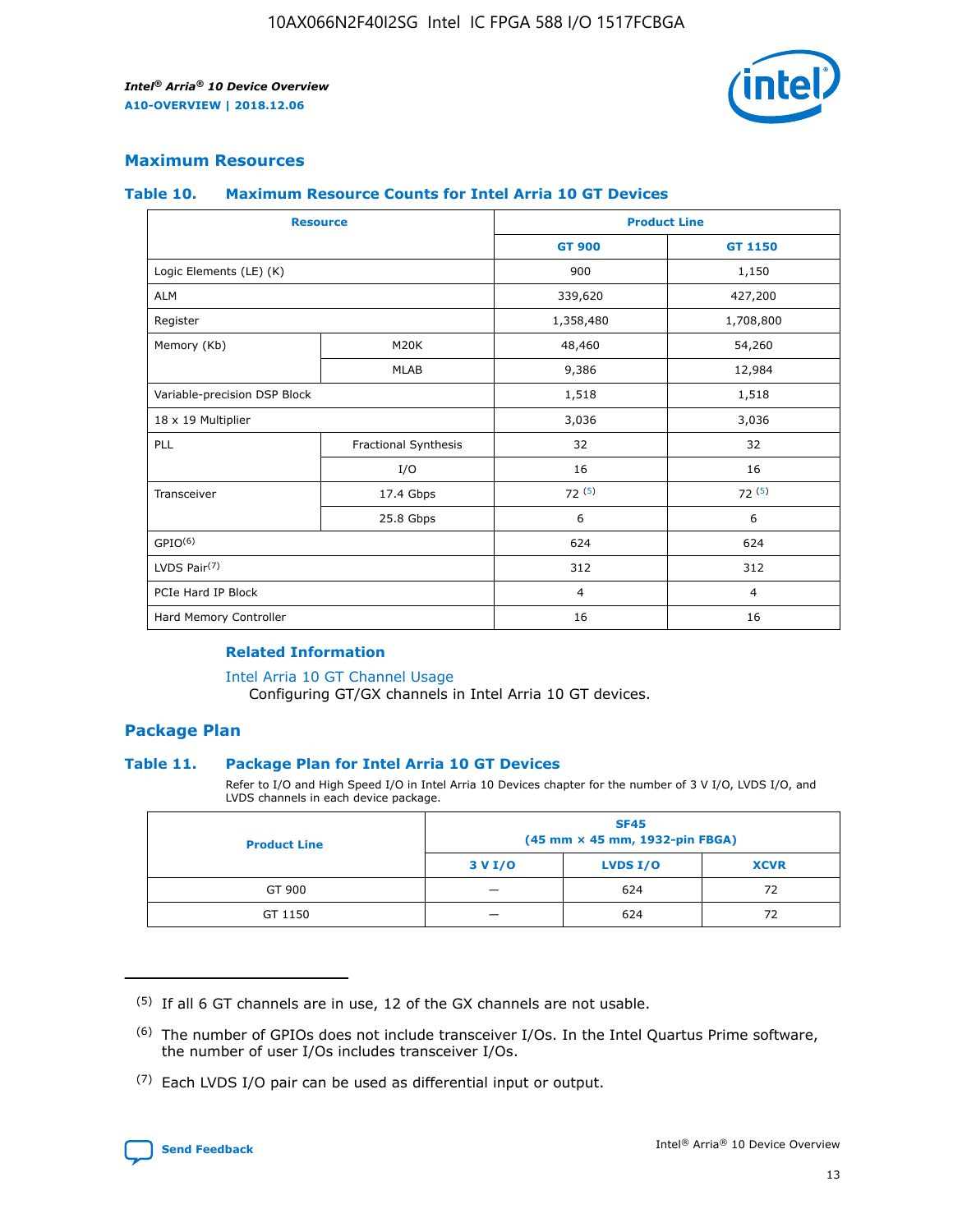

#### **Related Information**

[I/O and High-Speed Differential I/O Interfaces in Intel Arria 10 Devices chapter, Intel](https://www.intel.com/content/www/us/en/programmable/documentation/sam1403482614086.html#sam1403482030321) [Arria 10 Device Handbook](https://www.intel.com/content/www/us/en/programmable/documentation/sam1403482614086.html#sam1403482030321)

Provides the number of 3 V and LVDS I/Os, and LVDS channels for each Intel Arria 10 device package.

# **Intel Arria 10 SX**

This section provides the available options, maximum resource counts, and package plan for the Intel Arria 10 SX devices.

The information in this section is correct at the time of publication. For the latest information and to get more details, refer to the Intel FPGA Product Selector.

#### **Related Information**

[Intel FPGA Product Selector](http://www.altera.com/products/selector/psg-selector.html) Provides the latest information on Intel products.

#### **Available Options**

#### **Figure 3. Sample Ordering Code and Available Options for Intel Arria 10 SX Devices**



#### **Related Information**

[Transceiver Performance for Intel Arria 10 GX/SX Devices](https://www.intel.com/content/www/us/en/programmable/documentation/mcn1413182292568.html#mcn1413213965502) Provides more information about the transceiver speed grade.

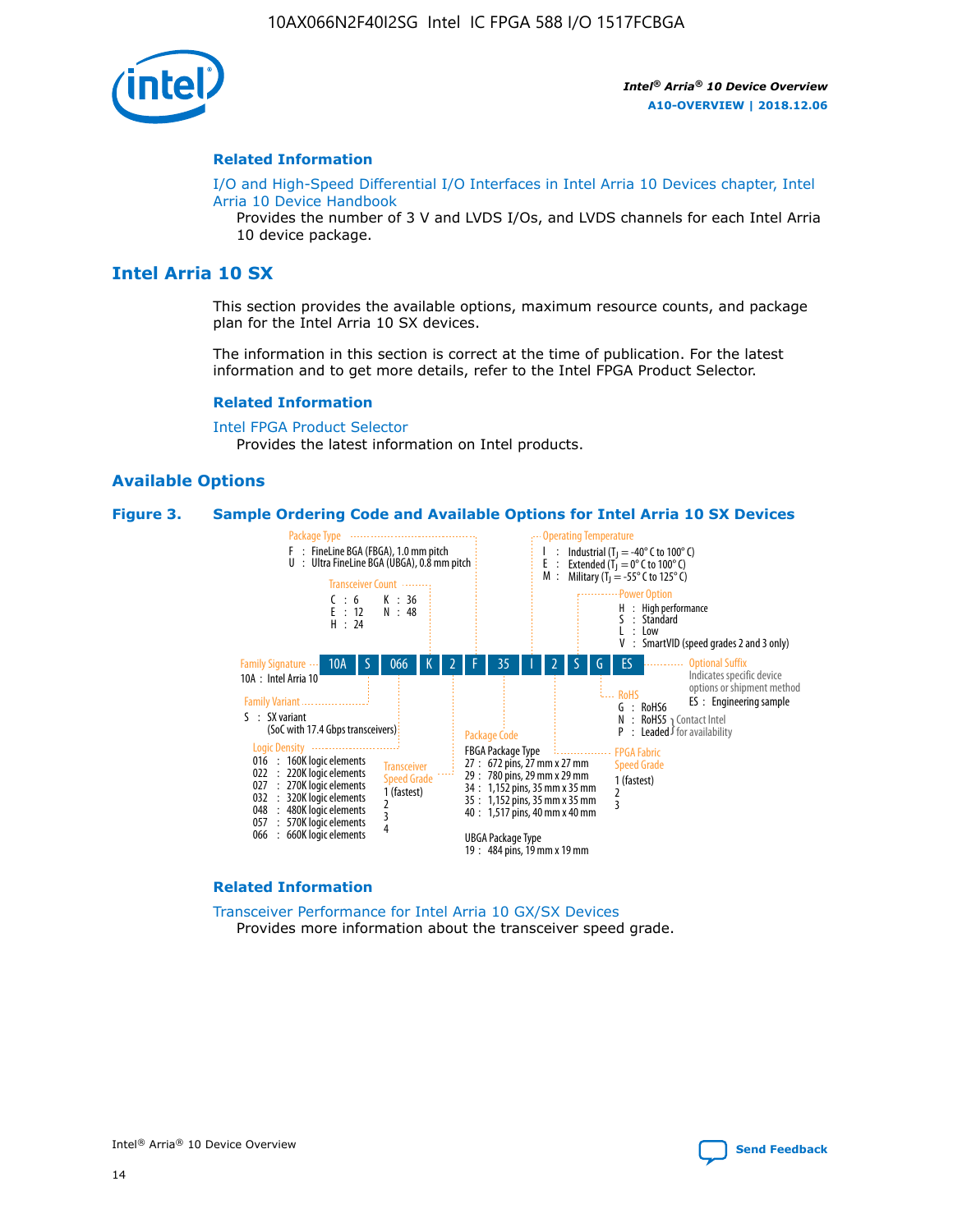

# **Maximum Resources**

#### **Table 12. Maximum Resource Counts for Intel Arria 10 SX Devices**

| <b>Resource</b>                   |                         | <b>Product Line</b> |               |                |                |                |                |                |  |  |  |
|-----------------------------------|-------------------------|---------------------|---------------|----------------|----------------|----------------|----------------|----------------|--|--|--|
|                                   |                         | <b>SX 160</b>       | <b>SX 220</b> | <b>SX 270</b>  | <b>SX 320</b>  | <b>SX 480</b>  | <b>SX 570</b>  | <b>SX 660</b>  |  |  |  |
| Logic Elements (LE) (K)           |                         | 160                 | 220           | 270            | 320            | 480            | 570            | 660            |  |  |  |
| <b>ALM</b>                        |                         | 61,510              | 80,330        | 101,620        | 119,900        | 183,590        | 217,080        | 251,680        |  |  |  |
| Register                          |                         | 246,040             | 321,320       | 406,480        | 479,600        | 734,360        | 868,320        | 1,006,720      |  |  |  |
| Memory (Kb)                       | <b>M20K</b>             | 8,800               | 11,740        | 15,000         | 17,820         | 28,620         | 36,000         | 42,620         |  |  |  |
|                                   | <b>MLAB</b>             | 1,050               | 1,690         | 2,452          | 2,727          | 4,164          | 5,096          | 5,788          |  |  |  |
| Variable-precision DSP Block      |                         | 156                 | 192           | 830            | 985            | 1,368          | 1,523          | 1,687          |  |  |  |
| 18 x 19 Multiplier                |                         | 312                 | 384           | 1,660          | 1,970          | 2,736          | 3,046          | 3,374          |  |  |  |
| PLL                               | Fractional<br>Synthesis | 6                   | 6             | 8              | 8              | 12             | 16             | 16             |  |  |  |
|                                   | I/O                     | 6                   | 6             | 8              | 8              | 12             | 16             | 16             |  |  |  |
| 17.4 Gbps Transceiver             |                         | 12                  | 12            | 24             | 24             | 36             | 48             | 48             |  |  |  |
| GPIO <sup>(8)</sup>               |                         | 288                 | 288           | 384            | 384            | 492            | 696            | 696            |  |  |  |
| LVDS Pair $(9)$                   |                         | 120                 | 120           | 168            | 168            | 174            | 324            | 324            |  |  |  |
| PCIe Hard IP Block                |                         | $\mathbf{1}$        | $\mathbf{1}$  | $\overline{2}$ | $\overline{2}$ | $\overline{2}$ | $\overline{2}$ | $\overline{2}$ |  |  |  |
| Hard Memory Controller            |                         | 6                   | 6             | 8              | 8              | 12             | 16             | 16             |  |  |  |
| ARM Cortex-A9 MPCore<br>Processor |                         | Yes                 | Yes           | Yes            | Yes            | Yes            | Yes            | <b>Yes</b>     |  |  |  |

# **Package Plan**

#### **Table 13. Package Plan for Intel Arria 10 SX Devices (U19, F27, F29, and F34)**

Refer to I/O and High Speed I/O in Intel Arria 10 Devices chapter for the number of 3 V I/O, LVDS I/O, and LVDS channels in each device package.

| <b>Product Line</b> | U19<br>$(19 \text{ mm} \times 19 \text{ mm})$<br>484-pin UBGA) |                    | <b>F27</b><br>$(27 \text{ mm} \times 27 \text{ mm})$<br>672-pin FBGA) |           | <b>F29</b><br>$(29 \text{ mm} \times 29 \text{ mm})$<br>780-pin FBGA) |             |            | <b>F34</b><br>$(35 \text{ mm} \times 35 \text{ mm})$<br><b>1152-pin FBGA)</b> |             |           |                    |             |
|---------------------|----------------------------------------------------------------|--------------------|-----------------------------------------------------------------------|-----------|-----------------------------------------------------------------------|-------------|------------|-------------------------------------------------------------------------------|-------------|-----------|--------------------|-------------|
|                     | 3V<br>I/O                                                      | <b>LVDS</b><br>I/O | <b>XCVR</b>                                                           | 3V<br>I/O | <b>LVDS</b><br>I/O                                                    | <b>XCVR</b> | 3 V<br>I/O | <b>LVDS</b><br>I/O                                                            | <b>XCVR</b> | 3V<br>I/O | <b>LVDS</b><br>I/O | <b>XCVR</b> |
| SX 160              | 48                                                             | 144                | 6                                                                     | 48        | 192                                                                   | 12          | 48         | 240                                                                           | 12          | –         |                    |             |
| SX 220              | 48                                                             | 144                | 6                                                                     | 48        | 192                                                                   | 12          | 48         | 240                                                                           | 12          |           |                    |             |
| SX 270              |                                                                |                    |                                                                       | 48        | 192                                                                   | 12          | 48         | 312                                                                           | 12          | 48        | 336                | 24          |
| SX 320              |                                                                |                    |                                                                       | 48        | 192                                                                   | 12          | 48         | 312                                                                           | 12          | 48        | 336                | 24          |
|                     | continued                                                      |                    |                                                                       |           |                                                                       |             |            |                                                                               |             |           |                    |             |

 $(8)$  The number of GPIOs does not include transceiver I/Os. In the Intel Quartus Prime software, the number of user I/Os includes transceiver I/Os.

 $(9)$  Each LVDS I/O pair can be used as differential input or output.

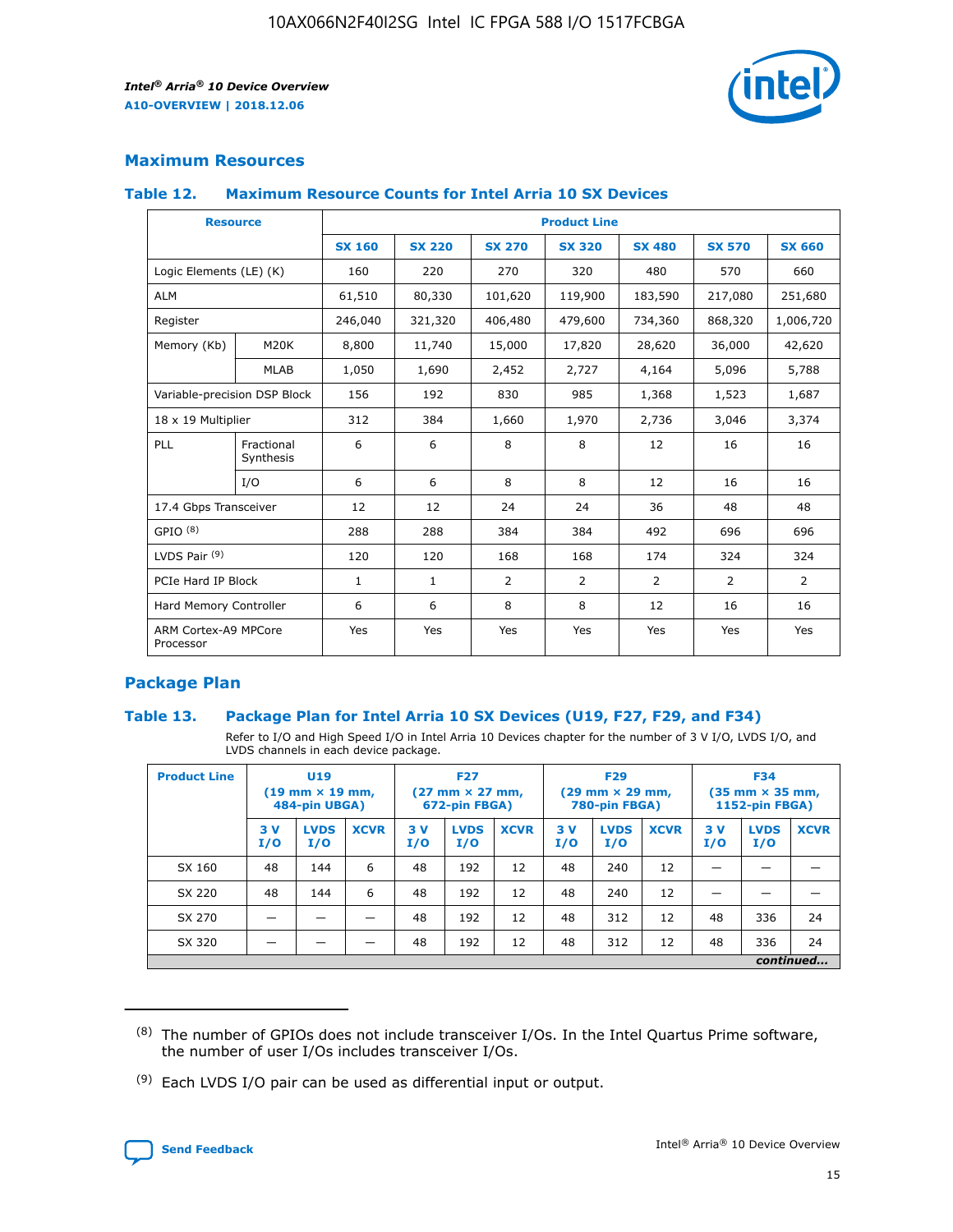

| <b>Product Line</b> | U <sub>19</sub><br>$(19 \text{ mm} \times 19 \text{ mm})$<br>484-pin UBGA) |                    | <b>F27</b><br>$(27 \text{ mm} \times 27 \text{ mm})$<br>672-pin FBGA) |           | <b>F29</b><br>$(29 \text{ mm} \times 29 \text{ mm})$<br>780-pin FBGA) |             |           | <b>F34</b><br>$(35 \text{ mm} \times 35 \text{ mm})$<br><b>1152-pin FBGA)</b> |             |           |                    |             |
|---------------------|----------------------------------------------------------------------------|--------------------|-----------------------------------------------------------------------|-----------|-----------------------------------------------------------------------|-------------|-----------|-------------------------------------------------------------------------------|-------------|-----------|--------------------|-------------|
|                     | 3 V<br>I/O                                                                 | <b>LVDS</b><br>I/O | <b>XCVR</b>                                                           | 3V<br>I/O | <b>LVDS</b><br>I/O                                                    | <b>XCVR</b> | 3V<br>I/O | <b>LVDS</b><br>I/O                                                            | <b>XCVR</b> | 3V<br>I/O | <b>LVDS</b><br>I/O | <b>XCVR</b> |
| SX 480              |                                                                            |                    |                                                                       |           |                                                                       |             | 48        | 312                                                                           | 12          | 48        | 444                | 24          |
| SX 570              |                                                                            |                    |                                                                       |           |                                                                       |             |           |                                                                               |             | 48        | 444                | 24          |
| SX 660              |                                                                            |                    |                                                                       |           |                                                                       |             |           |                                                                               |             | 48        | 444                | 24          |

## **Table 14. Package Plan for Intel Arria 10 SX Devices (F35, KF40, and NF40)**

Refer to I/O and High Speed I/O in Intel Arria 10 Devices chapter for the number of 3 V I/O, LVDS I/O, and LVDS channels in each device package.

| <b>Product Line</b> | <b>F35</b><br>$(35 \text{ mm} \times 35 \text{ mm})$<br><b>1152-pin FBGA)</b> |          |             |                                           | <b>KF40</b><br>(40 mm × 40 mm,<br>1517-pin FBGA) |    | <b>NF40</b><br>$(40 \text{ mm} \times 40 \text{ mm})$<br>1517-pin FBGA) |          |             |  |
|---------------------|-------------------------------------------------------------------------------|----------|-------------|-------------------------------------------|--------------------------------------------------|----|-------------------------------------------------------------------------|----------|-------------|--|
|                     | 3 V I/O                                                                       | LVDS I/O | <b>XCVR</b> | <b>LVDS I/O</b><br><b>XCVR</b><br>3 V I/O |                                                  |    | 3 V I/O                                                                 | LVDS I/O | <b>XCVR</b> |  |
| SX 270              | 48                                                                            | 336      | 24          |                                           |                                                  |    |                                                                         |          |             |  |
| SX 320              | 48                                                                            | 336      | 24          |                                           |                                                  |    |                                                                         |          |             |  |
| SX 480              | 48                                                                            | 348      | 36          |                                           |                                                  |    |                                                                         |          |             |  |
| SX 570              | 48                                                                            | 348      | 36          | 96                                        | 600                                              | 36 | 48                                                                      | 540      | 48          |  |
| SX 660              | 48                                                                            | 348      | 36          | 96                                        | 600                                              | 36 | 48                                                                      | 540      | 48          |  |

# **Related Information**

[I/O and High-Speed Differential I/O Interfaces in Intel Arria 10 Devices chapter, Intel](https://www.intel.com/content/www/us/en/programmable/documentation/sam1403482614086.html#sam1403482030321) [Arria 10 Device Handbook](https://www.intel.com/content/www/us/en/programmable/documentation/sam1403482614086.html#sam1403482030321)

Provides the number of 3 V and LVDS I/Os, and LVDS channels for each Intel Arria 10 device package.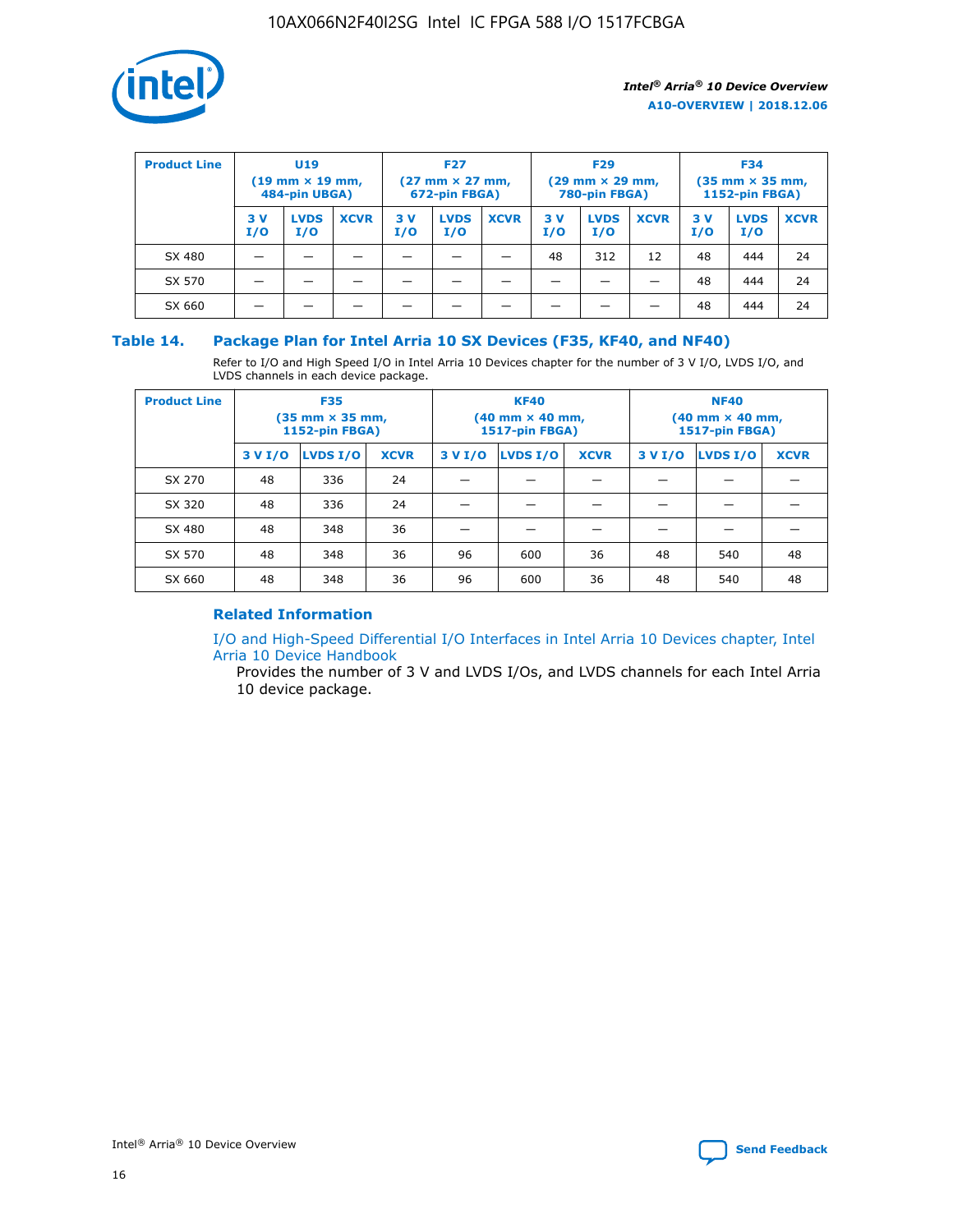

# **I/O Vertical Migration for Intel Arria 10 Devices**

#### **Figure 4. Migration Capability Across Intel Arria 10 Product Lines**

- The arrows indicate the migration paths. The devices included in each vertical migration path are shaded. Devices with fewer resources in the same path have lighter shades.
- To achieve the full I/O migration across product lines in the same migration path, restrict I/Os and transceivers usage to match the product line with the lowest I/O and transceiver counts.
- An LVDS I/O bank in the source device may be mapped to a 3 V I/O bank in the target device. To use memory interface clock frequency higher than 533 MHz, assign external memory interface pins only to banks that are LVDS I/O in both devices.
- There may be nominal 0.15 mm package height difference between some product lines in the same package type.
	- **Variant Product Line Package U19 F27 F29 F34 F35 KF40 NF40 RF40 NF45 SF45 UF45** Intel® Arria® 10 GX GX 160 GX 220 GX 270 GX 320 GX 480 GX 570 GX 660 GX 900 GX 1150 Intel Arria 10 GT GT 900 GT 1150 Intel Arria 10 SX SX 160 SX 220 SX 270 SX 320 SX 480 SX 570 SX 660
- Some migration paths are not shown in the Intel Quartus Prime software **Pin Migration View**.

*Note:* To verify the pin migration compatibility, use the **Pin Migration View** window in the Intel Quartus Prime software Pin Planner.

# **Adaptive Logic Module**

Intel Arria 10 devices use a 20 nm ALM as the basic building block of the logic fabric.

The ALM architecture is the same as the previous generation FPGAs, allowing for efficient implementation of logic functions and easy conversion of IP between the device generations.

The ALM, as shown in following figure, uses an 8-input fracturable look-up table (LUT) with four dedicated registers to help improve timing closure in register-rich designs and achieve an even higher design packing capability than the traditional two-register per LUT architecture.

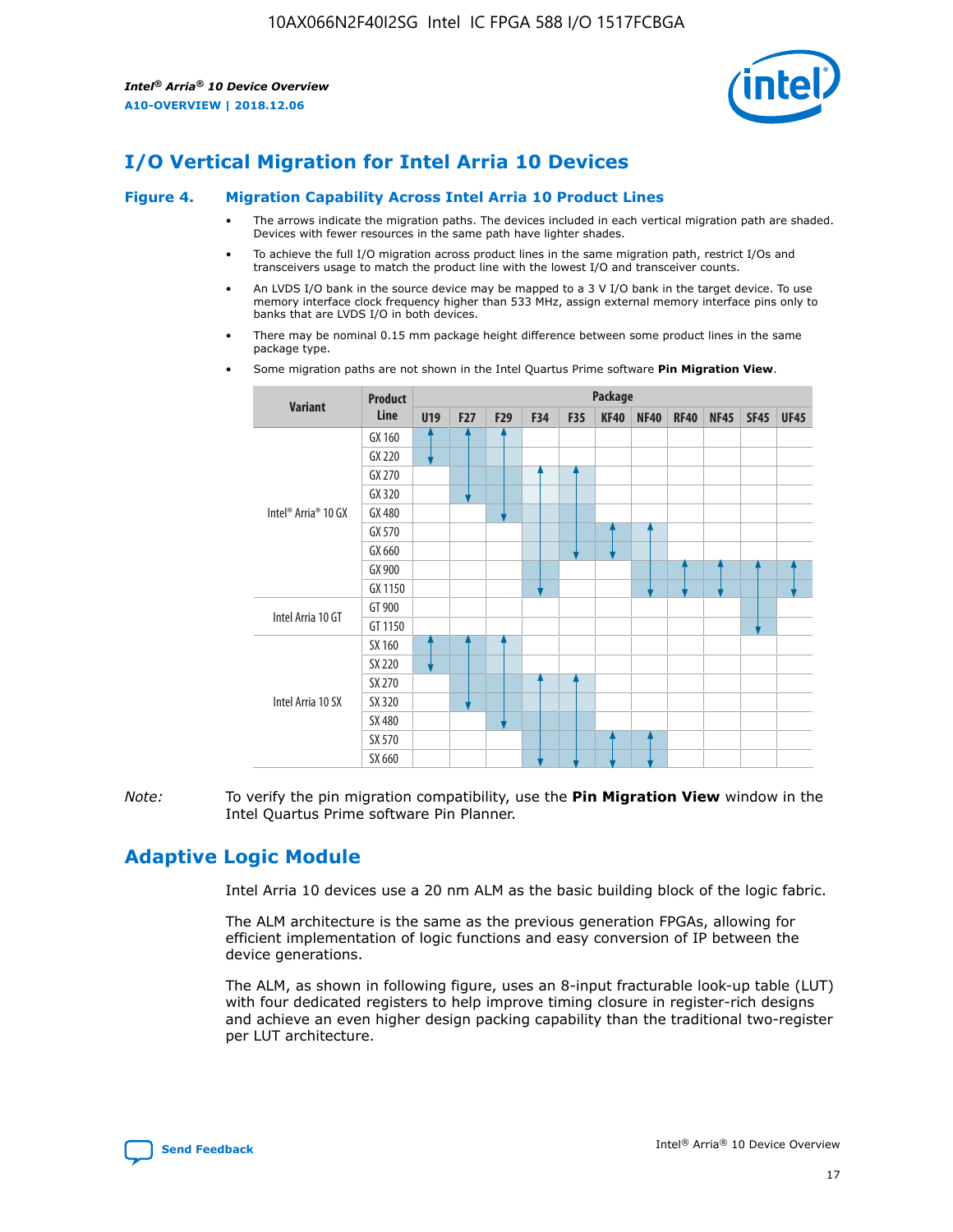

**Figure 5. ALM for Intel Arria 10 Devices**



The Intel Quartus Prime software optimizes your design according to the ALM logic structure and automatically maps legacy designs into the Intel Arria 10 ALM architecture.

# **Variable-Precision DSP Block**

The Intel Arria 10 variable precision DSP blocks support fixed-point arithmetic and floating-point arithmetic.

Features for fixed-point arithmetic:

- High-performance, power-optimized, and fully registered multiplication operations
- 18-bit and 27-bit word lengths
- Two 18 x 19 multipliers or one 27 x 27 multiplier per DSP block
- Built-in addition, subtraction, and 64-bit double accumulation register to combine multiplication results
- Cascading 19-bit or 27-bit when pre-adder is disabled and cascading 18-bit when pre-adder is used to form the tap-delay line for filtering applications
- Cascading 64-bit output bus to propagate output results from one block to the next block without external logic support
- Hard pre-adder supported in 19-bit and 27-bit modes for symmetric filters
- Internal coefficient register bank in both 18-bit and 27-bit modes for filter implementation
- 18-bit and 27-bit systolic finite impulse response (FIR) filters with distributed output adder
- Biased rounding support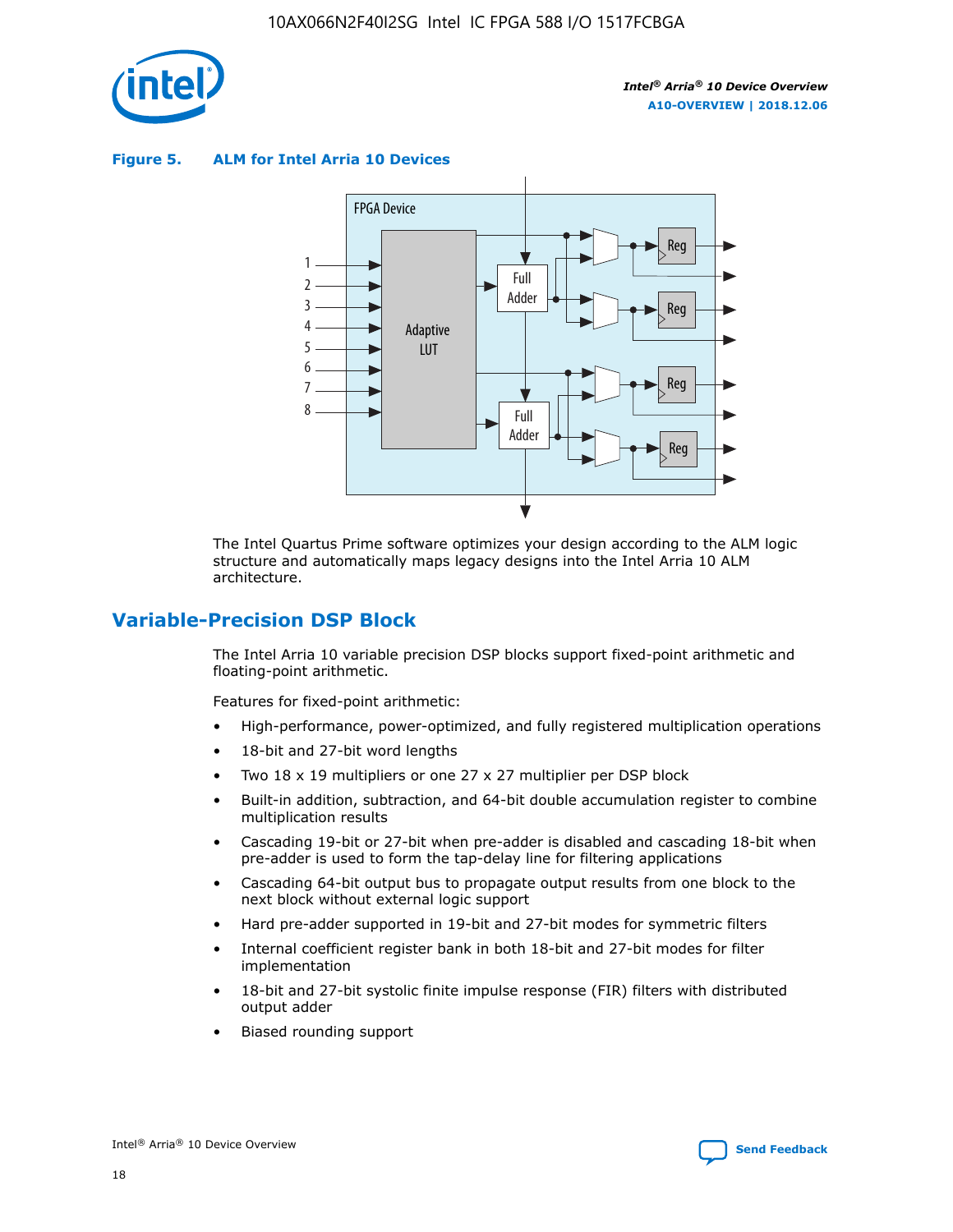

Features for floating-point arithmetic:

- A completely hardened architecture that supports multiplication, addition, subtraction, multiply-add, and multiply-subtract
- Multiplication with accumulation capability and a dynamic accumulator reset control
- Multiplication with cascade summation capability
- Multiplication with cascade subtraction capability
- Complex multiplication
- Direct vector dot product
- Systolic FIR filter

#### **Table 15. Variable-Precision DSP Block Configurations for Intel Arria 10 Devices**

| <b>Usage Example</b>                                       | <b>Multiplier Size (Bit)</b>    | <b>DSP Block Resources</b> |
|------------------------------------------------------------|---------------------------------|----------------------------|
| Medium precision fixed point                               | Two 18 x 19                     |                            |
| High precision fixed or Single precision<br>floating point | One 27 x 27                     |                            |
| Fixed point FFTs                                           | One 19 x 36 with external adder |                            |
| Very high precision fixed point                            | One 36 x 36 with external adder |                            |
| Double precision floating point                            | One 54 x 54 with external adder | 4                          |

#### **Table 16. Resources for Fixed-Point Arithmetic in Intel Arria 10 Devices**

The table lists the variable-precision DSP resources by bit precision for each Intel Arria 10 device.

| <b>Variant</b>  | <b>Product Line</b> | Variable-<br>precision<br><b>DSP Block</b> | <b>Independent Input and Output</b><br><b>Multiplications Operator</b> |                                     | 18 x 19<br><b>Multiplier</b><br><b>Adder Sum</b> | $18 \times 18$<br><b>Multiplier</b><br><b>Adder</b> |
|-----------------|---------------------|--------------------------------------------|------------------------------------------------------------------------|-------------------------------------|--------------------------------------------------|-----------------------------------------------------|
|                 |                     |                                            | 18 x 19<br><b>Multiplier</b>                                           | $27 \times 27$<br><b>Multiplier</b> | <b>Mode</b>                                      | <b>Summed with</b><br>36 bit Input                  |
| AIntel Arria 10 | GX 160              | 156                                        | 312                                                                    | 156                                 | 156                                              | 156                                                 |
| GX              | GX 220              | 192                                        | 384                                                                    | 192                                 | 192                                              | 192                                                 |
|                 | GX 270              | 830                                        | 1,660                                                                  | 830                                 | 830                                              | 830                                                 |
|                 | GX 320              | 984                                        | 1,968                                                                  | 984                                 | 984                                              | 984                                                 |
|                 | GX 480              | 1,368                                      | 2,736                                                                  | 1,368                               | 1,368                                            | 1,368                                               |
|                 | GX 570              | 1,523                                      | 3,046                                                                  | 1,523                               | 1,523                                            | 1,523                                               |
|                 | GX 660              | 1,687                                      | 3,374                                                                  | 1,687                               | 1,687                                            | 1,687                                               |
|                 | GX 900              | 1,518                                      | 3,036                                                                  | 1,518                               | 1,518                                            | 1,518                                               |
|                 | GX 1150             | 1,518                                      | 3,036                                                                  | 1,518                               | 1,518                                            | 1,518                                               |
| Intel Arria 10  | GT 900              | 1,518                                      | 3,036                                                                  | 1,518                               | 1,518                                            | 1,518                                               |
| GT              | GT 1150             | 1,518                                      | 3,036                                                                  | 1,518                               | 1,518                                            | 1,518                                               |
| Intel Arria 10  | SX 160              | 156                                        | 312                                                                    | 156                                 | 156                                              | 156                                                 |
| <b>SX</b>       | SX 220              | 192                                        | 384                                                                    | 192                                 | 192                                              | 192                                                 |
|                 | SX 270              | 830                                        | 1,660                                                                  | 830                                 | 830                                              | 830                                                 |
|                 |                     |                                            |                                                                        |                                     |                                                  | continued                                           |

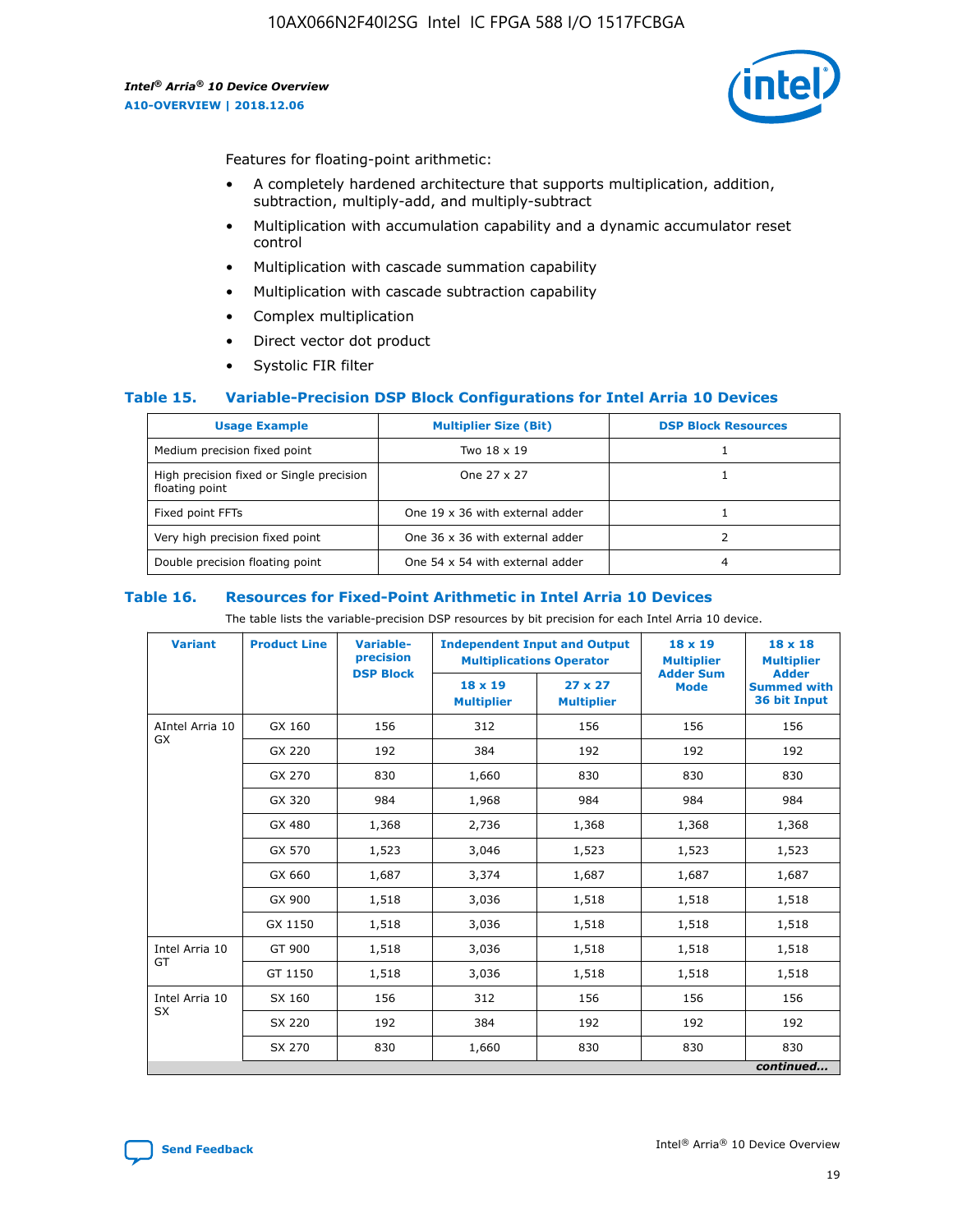

| <b>Variant</b> | <b>Product Line</b> | <b>Variable-</b><br>precision<br><b>DSP Block</b> | <b>Independent Input and Output</b><br><b>Multiplications Operator</b> |                                     | $18 \times 19$<br><b>Multiplier</b><br><b>Adder Sum</b> | $18 \times 18$<br><b>Multiplier</b><br><b>Adder</b> |  |
|----------------|---------------------|---------------------------------------------------|------------------------------------------------------------------------|-------------------------------------|---------------------------------------------------------|-----------------------------------------------------|--|
|                |                     |                                                   | $18 \times 19$<br><b>Multiplier</b>                                    | $27 \times 27$<br><b>Multiplier</b> | <b>Mode</b>                                             | <b>Summed with</b><br>36 bit Input                  |  |
|                | SX 320              | 984                                               | 1,968                                                                  | 984                                 | 984                                                     | 984                                                 |  |
|                | SX 480              | 1,368                                             | 2,736                                                                  | 1,368                               | 1,368                                                   | 1,368                                               |  |
|                | SX 570              | 1,523                                             | 3,046                                                                  | 1,523                               | 1,523                                                   | 1,523                                               |  |
|                | SX 660              | 1,687                                             | 3,374                                                                  | 1,687                               | 1,687                                                   | 1,687                                               |  |

# **Table 17. Resources for Floating-Point Arithmetic in Intel Arria 10 Devices**

The table lists the variable-precision DSP resources by bit precision for each Intel Arria 10 device.

| <b>Variant</b> | <b>Product Line</b> | <b>Variable-</b><br>precision<br><b>DSP Block</b> | <b>Single</b><br><b>Precision</b><br><b>Floating-Point</b><br><b>Multiplication</b><br><b>Mode</b> | <b>Single-Precision</b><br><b>Floating-Point</b><br><b>Adder Mode</b> | Single-<br><b>Precision</b><br><b>Floating-Point</b><br><b>Multiply</b><br><b>Accumulate</b><br><b>Mode</b> | <b>Peak</b><br><b>Giga Floating-</b><br><b>Point</b><br><b>Operations</b><br>per Second<br>(GFLOPs) |
|----------------|---------------------|---------------------------------------------------|----------------------------------------------------------------------------------------------------|-----------------------------------------------------------------------|-------------------------------------------------------------------------------------------------------------|-----------------------------------------------------------------------------------------------------|
| Intel Arria 10 | GX 160              | 156                                               | 156                                                                                                | 156                                                                   | 156                                                                                                         | 140                                                                                                 |
| GX             | GX 220              | 192                                               | 192                                                                                                | 192                                                                   | 192                                                                                                         | 173                                                                                                 |
|                | GX 270              | 830                                               | 830                                                                                                | 830                                                                   | 830                                                                                                         | 747                                                                                                 |
|                | GX 320              | 984                                               | 984                                                                                                | 984                                                                   | 984                                                                                                         | 886                                                                                                 |
|                | GX 480              | 1,369                                             | 1,368                                                                                              | 1,368                                                                 | 1,368                                                                                                       | 1,231                                                                                               |
|                | GX 570              | 1,523                                             | 1,523                                                                                              | 1,523                                                                 | 1,523                                                                                                       | 1,371                                                                                               |
|                | GX 660              | 1,687                                             | 1,687                                                                                              | 1,687                                                                 | 1,687                                                                                                       | 1,518                                                                                               |
|                | GX 900              | 1,518                                             | 1,518                                                                                              | 1,518                                                                 | 1,518                                                                                                       | 1,366                                                                                               |
|                | GX 1150             | 1,518                                             | 1,518                                                                                              | 1,518                                                                 | 1,518                                                                                                       | 1,366                                                                                               |
| Intel Arria 10 | GT 900              | 1,518                                             | 1,518                                                                                              | 1,518                                                                 | 1,518                                                                                                       | 1,366                                                                                               |
| GT             | GT 1150             | 1,518                                             | 1,518                                                                                              | 1,518                                                                 | 1,518                                                                                                       | 1,366                                                                                               |
| Intel Arria 10 | SX 160              | 156                                               | 156                                                                                                | 156                                                                   | 156                                                                                                         | 140                                                                                                 |
| <b>SX</b>      | SX 220              | 192                                               | 192                                                                                                | 192                                                                   | 192                                                                                                         | 173                                                                                                 |
|                | SX 270              | 830                                               | 830                                                                                                | 830                                                                   | 830                                                                                                         | 747                                                                                                 |
|                | SX 320              | 984                                               | 984                                                                                                | 984                                                                   | 984                                                                                                         | 886                                                                                                 |
|                | SX 480              | 1,369                                             | 1,368                                                                                              | 1,368                                                                 | 1,368                                                                                                       | 1,231                                                                                               |
|                | SX 570              | 1,523                                             | 1,523                                                                                              | 1,523                                                                 | 1,523                                                                                                       | 1,371                                                                                               |
|                | SX 660              | 1,687                                             | 1,687                                                                                              | 1,687                                                                 | 1,687                                                                                                       | 1,518                                                                                               |

# **Embedded Memory Blocks**

The embedded memory blocks in the devices are flexible and designed to provide an optimal amount of small- and large-sized memory arrays to fit your design requirements.

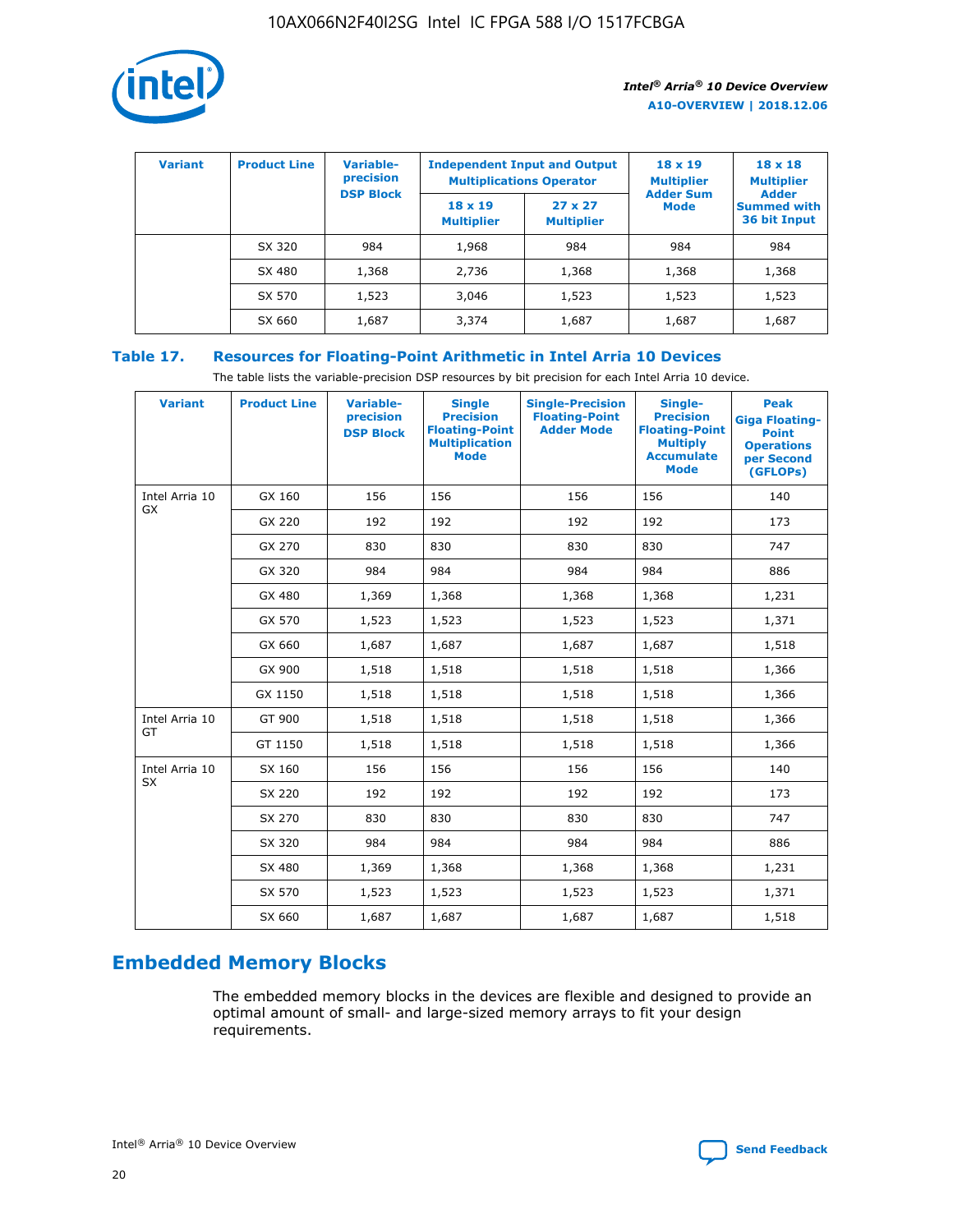

# **Types of Embedded Memory**

The Intel Arria 10 devices contain two types of memory blocks:

- 20 Kb M20K blocks—blocks of dedicated memory resources. The M20K blocks are ideal for larger memory arrays while still providing a large number of independent ports.
- 640 bit memory logic array blocks (MLABs)—enhanced memory blocks that are configured from dual-purpose logic array blocks (LABs). The MLABs are ideal for wide and shallow memory arrays. The MLABs are optimized for implementation of shift registers for digital signal processing (DSP) applications, wide and shallow FIFO buffers, and filter delay lines. Each MLAB is made up of ten adaptive logic modules (ALMs). In the Intel Arria 10 devices, you can configure these ALMs as ten 32 x 2 blocks, giving you one 32 x 20 simple dual-port SRAM block per MLAB.

# **Embedded Memory Capacity in Intel Arria 10 Devices**

|                   | <b>Product</b> |              | <b>M20K</b>         | <b>MLAB</b>  |                     | <b>Total RAM Bit</b> |
|-------------------|----------------|--------------|---------------------|--------------|---------------------|----------------------|
| <b>Variant</b>    | <b>Line</b>    | <b>Block</b> | <b>RAM Bit (Kb)</b> | <b>Block</b> | <b>RAM Bit (Kb)</b> | (Kb)                 |
| Intel Arria 10 GX | GX 160         | 440          | 8,800               | 1,680        | 1,050               | 9,850                |
|                   | GX 220         | 587          | 11,740              | 2,703        | 1,690               | 13,430               |
|                   | GX 270         | 750          | 15,000              | 3,922        | 2,452               | 17,452               |
|                   | GX 320         | 891          | 17,820              | 4,363        | 2,727               | 20,547               |
|                   | GX 480         | 1,431        | 28,620              | 6,662        | 4,164               | 32,784               |
|                   | GX 570         | 1,800        | 36,000              | 8,153        | 5,096               | 41,096               |
|                   | GX 660         | 2,131        | 42,620              | 9,260        | 5,788               | 48,408               |
|                   | GX 900         | 2,423        | 48,460              | 15,017       | 9,386               | 57,846               |
|                   | GX 1150        | 2,713        | 54,260              | 20,774       | 12,984              | 67,244               |
| Intel Arria 10 GT | GT 900         | 2,423        | 48,460              | 15,017       | 9,386               | 57,846               |
|                   | GT 1150        | 2,713        | 54,260              | 20,774       | 12,984              | 67,244               |
| Intel Arria 10 SX | SX 160         | 440          | 8,800               | 1,680        | 1,050               | 9,850                |
|                   | SX 220         | 587          | 11,740              | 2,703        | 1,690               | 13,430               |
|                   | SX 270         | 750          | 15,000              | 3,922        | 2,452               | 17,452               |
|                   | SX 320         | 891          | 17,820              | 4,363        | 2,727               | 20,547               |
|                   | SX 480         | 1,431        | 28,620              | 6,662        | 4,164               | 32,784               |
|                   | SX 570         | 1,800        | 36,000              | 8,153        | 5,096               | 41,096               |
|                   | SX 660         | 2,131        | 42,620              | 9,260        | 5,788               | 48,408               |

#### **Table 18. Embedded Memory Capacity and Distribution in Intel Arria 10 Devices**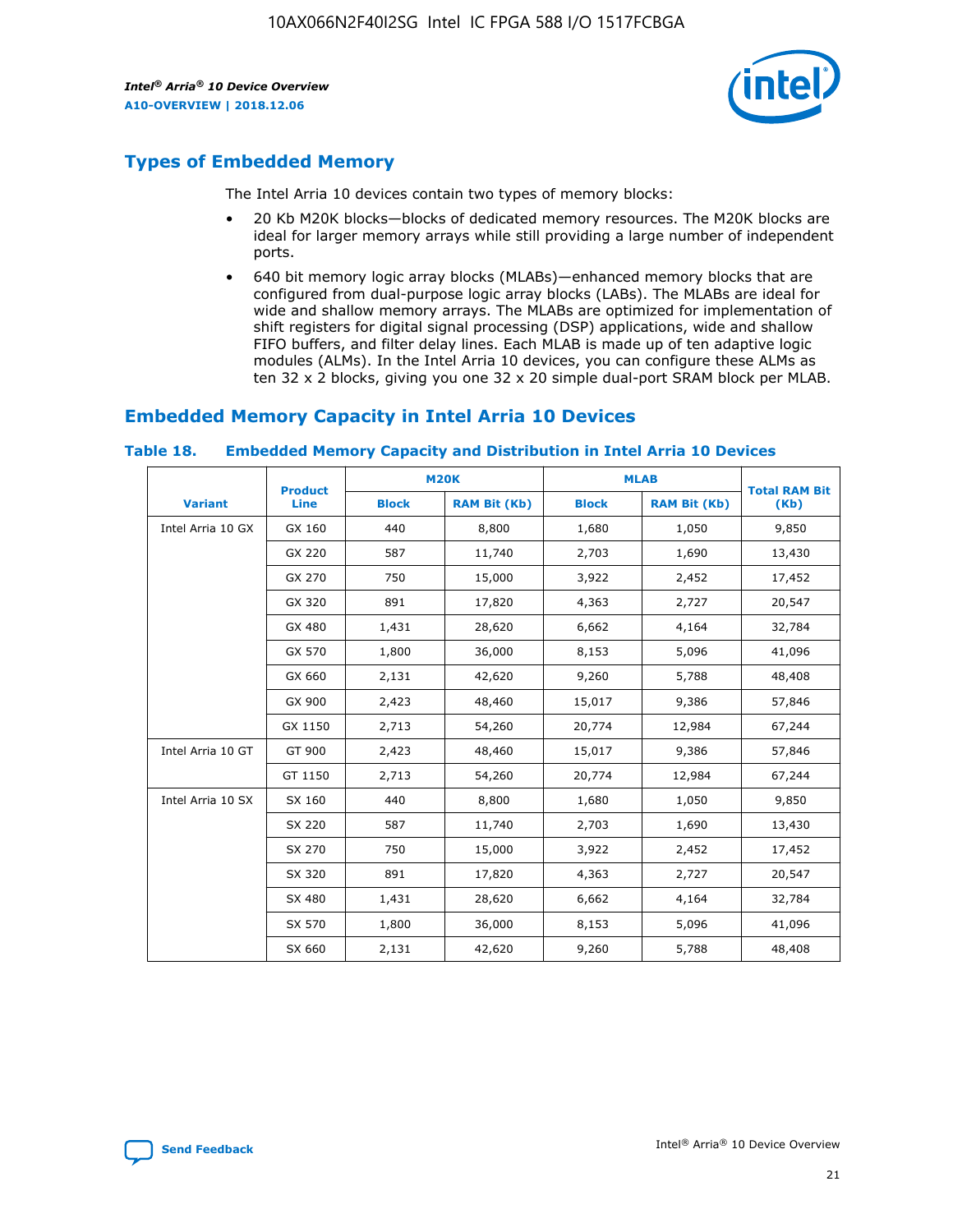

# **Embedded Memory Configurations for Single-port Mode**

#### **Table 19. Single-port Embedded Memory Configurations for Intel Arria 10 Devices**

This table lists the maximum configurations supported for single-port RAM and ROM modes.

| <b>Memory Block</b> | Depth (bits) | <b>Programmable Width</b> |
|---------------------|--------------|---------------------------|
| MLAB                | 32           | x16, x18, or x20          |
|                     | 64(10)       | x8, x9, x10               |
| M20K                | 512          | x40, x32                  |
|                     | 1K           | x20, x16                  |
|                     | 2K           | x10, x8                   |
|                     | 4K           | x5, x4                    |
|                     | 8K           | x2                        |
|                     | 16K          | x1                        |

# **Clock Networks and PLL Clock Sources**

The clock network architecture is based on Intel's global, regional, and peripheral clock structure. This clock structure is supported by dedicated clock input pins, fractional clock synthesis PLLs, and integer I/O PLLs.

# **Clock Networks**

The Intel Arria 10 core clock networks are capable of up to 800 MHz fabric operation across the full industrial temperature range. For the external memory interface, the clock network supports the hard memory controller with speeds up to 2,400 Mbps in a quarter-rate transfer.

To reduce power consumption, the Intel Quartus Prime software identifies all unused sections of the clock network and powers them down.

# **Fractional Synthesis and I/O PLLs**

Intel Arria 10 devices contain up to 32 fractional synthesis PLLs and up to 16 I/O PLLs that are available for both specific and general purpose uses in the core:

- Fractional synthesis PLLs—located in the column adjacent to the transceiver blocks
- I/O PLLs—located in each bank of the 48 I/Os

#### **Fractional Synthesis PLLs**

You can use the fractional synthesis PLLs to:

- Reduce the number of oscillators that are required on your board
- Reduce the number of clock pins that are used in the device by synthesizing multiple clock frequencies from a single reference clock source

<sup>(10)</sup> Supported through software emulation and consumes additional MLAB blocks.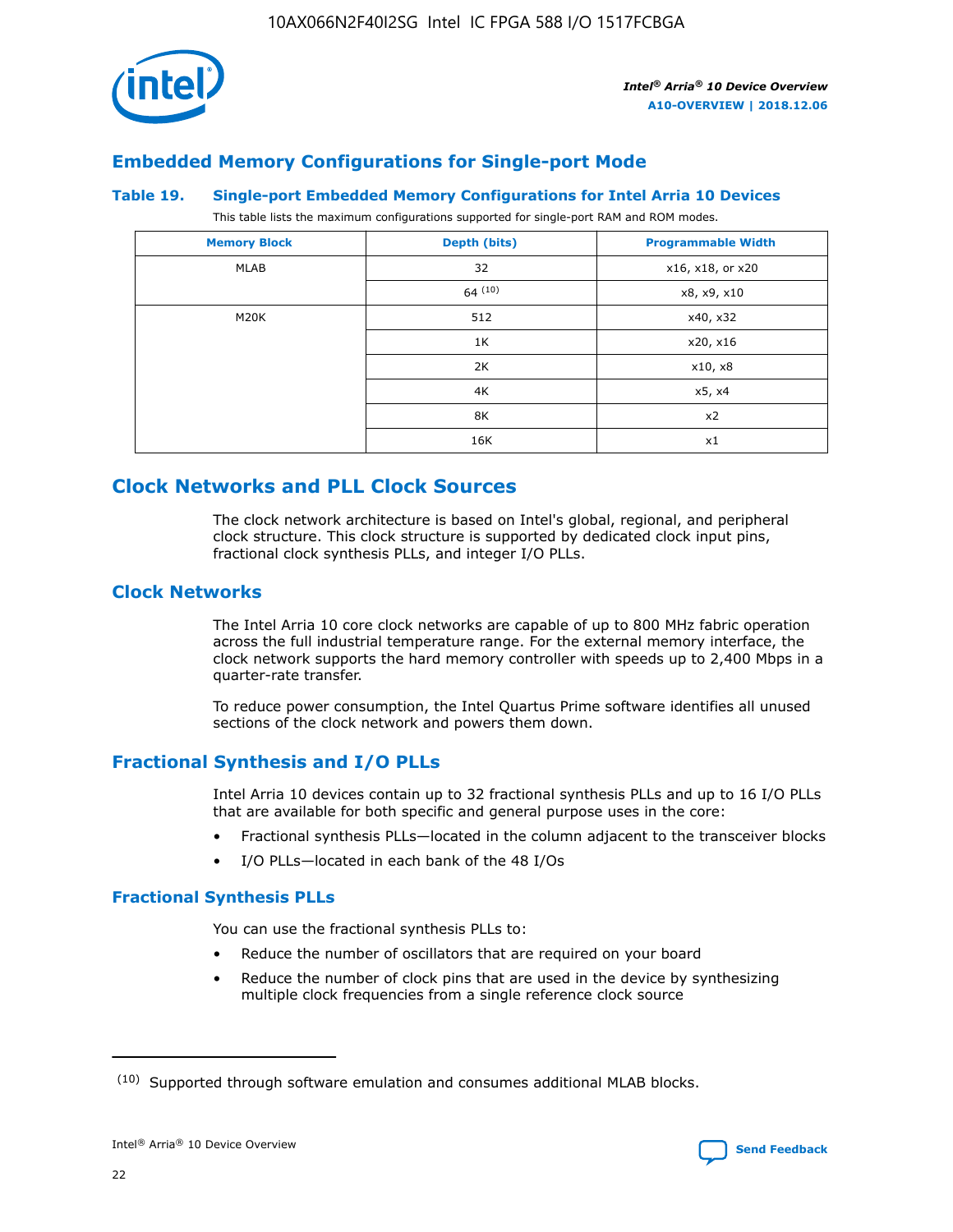

The fractional synthesis PLLs support the following features:

- Reference clock frequency synthesis for transceiver CMU and Advanced Transmit (ATX) PLLs
- Clock network delay compensation
- Zero-delay buffering
- Direct transmit clocking for transceivers
- Independently configurable into two modes:
	- Conventional integer mode equivalent to the general purpose PLL
	- Enhanced fractional mode with third order delta-sigma modulation
- PLL cascading

#### **I/O PLLs**

The integer mode I/O PLLs are located in each bank of 48 I/Os. You can use the I/O PLLs to simplify the design of external memory and high-speed LVDS interfaces.

In each I/O bank, the I/O PLLs are adjacent to the hard memory controllers and LVDS SERDES. Because these PLLs are tightly coupled with the I/Os that need to use them, it makes it easier to close timing.

You can use the I/O PLLs for general purpose applications in the core such as clock network delay compensation and zero-delay buffering.

Intel Arria 10 devices support PLL-to-PLL cascading.

# **FPGA General Purpose I/O**

Intel Arria 10 devices offer highly configurable GPIOs. Each I/O bank contains 48 general purpose I/Os and a high-efficiency hard memory controller.

The following list describes the features of the GPIOs:

- Consist of 3 V I/Os for high-voltage application and LVDS I/Os for differential signaling
	- Up to two 3 V I/O banks, available in some devices, that support up to 3 V I/O standards
	- LVDS I/O banks that support up to 1.8 V I/O standards
- Support a wide range of single-ended and differential I/O interfaces
- LVDS speeds up to 1.6 Gbps
- Each LVDS pair of pins has differential input and output buffers, allowing you to configure the LVDS direction for each pair.
- Programmable bus hold and weak pull-up
- Programmable differential output voltage  $(V_{OD})$  and programmable pre-emphasis

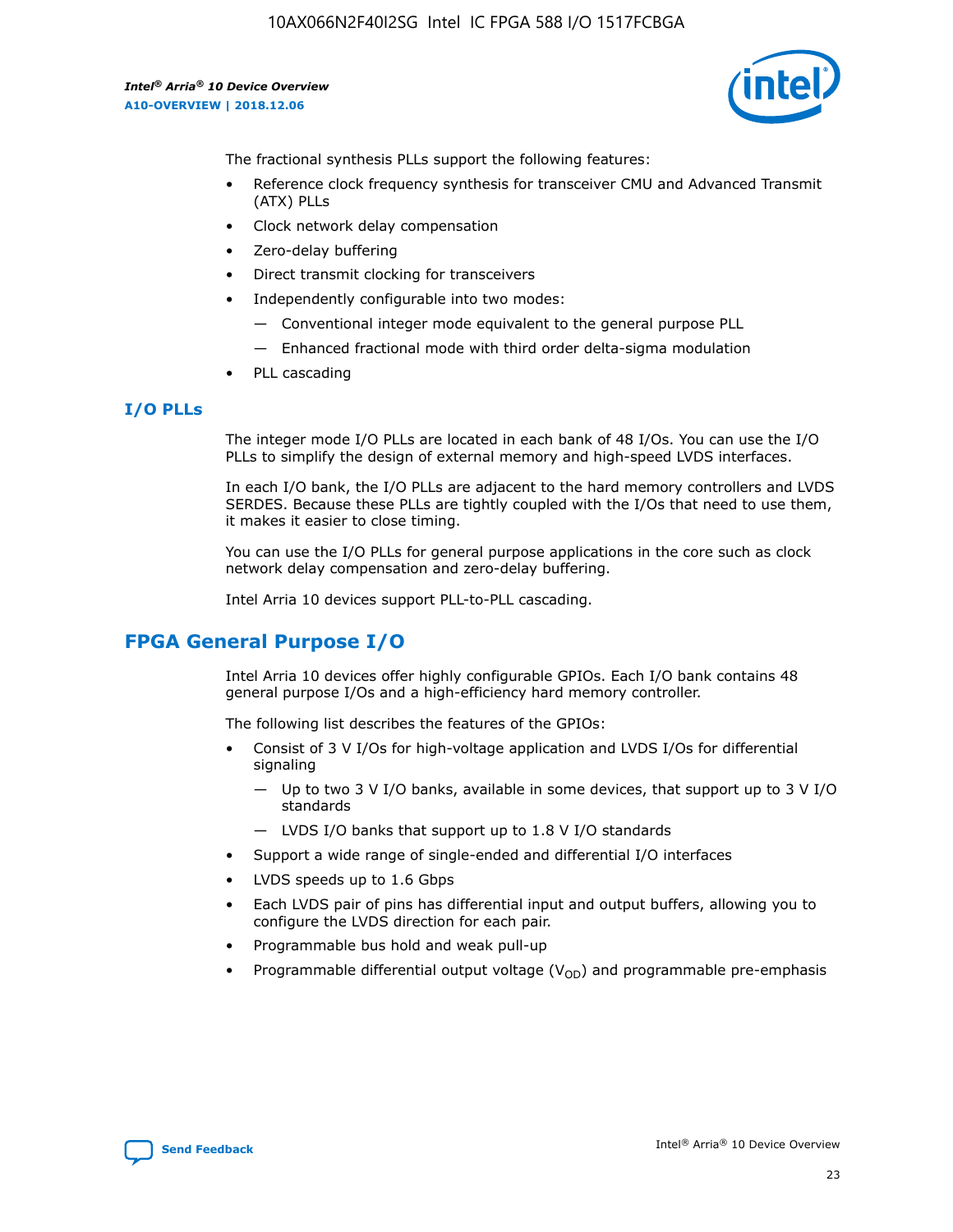

- Series (R<sub>S</sub>) and parallel (R<sub>T</sub>) on-chip termination (OCT) for all I/O banks with OCT calibration to limit the termination impedance variation
- On-chip dynamic termination that has the ability to swap between series and parallel termination, depending on whether there is read or write on a common bus for signal integrity
- Easy timing closure support using the hard read FIFO in the input register path, and delay-locked loop (DLL) delay chain with fine and coarse architecture

# **External Memory Interface**

Intel Arria 10 devices offer massive external memory bandwidth, with up to seven 32 bit DDR4 memory interfaces running at up to 2,400 Mbps. This bandwidth provides additional ease of design, lower power, and resource efficiencies of hardened highperformance memory controllers.

The memory interface within Intel Arria 10 FPGAs and SoCs delivers the highest performance and ease of use. You can configure up to a maximum width of 144 bits when using the hard or soft memory controllers. If required, you can bypass the hard memory controller and use a soft controller implemented in the user logic.

Each I/O contains a hardened DDR read/write path (PHY) capable of performing key memory interface functionality such as read/write leveling, FIFO buffering to lower latency and improve margin, timing calibration, and on-chip termination.

The timing calibration is aided by the inclusion of hard microcontrollers based on Intel's Nios® II technology, specifically tailored to control the calibration of multiple memory interfaces. This calibration allows the Intel Arria 10 device to compensate for any changes in process, voltage, or temperature either within the Intel Arria 10 device itself, or within the external memory device. The advanced calibration algorithms ensure maximum bandwidth and robust timing margin across all operating conditions.

In addition to parallel memory interfaces, Intel Arria 10 devices support serial memory technologies such as the Hybrid Memory Cube (HMC). The HMC is supported by the Intel Arria 10 high-speed serial transceivers which connect up to four HMC links, with each link running at data rates up to 15 Gbps.

#### **Related Information**

#### [External Memory Interface Spec Estimator](http://www.altera.com/technology/memory/estimator/mem-emif-index.html)

Provides a parametric tool that allows you to find and compare the performance of the supported external memory interfaces in IntelFPGAs.

# **Memory Standards Supported by Intel Arria 10 Devices**

The I/Os are designed to provide high performance support for existing and emerging external memory standards.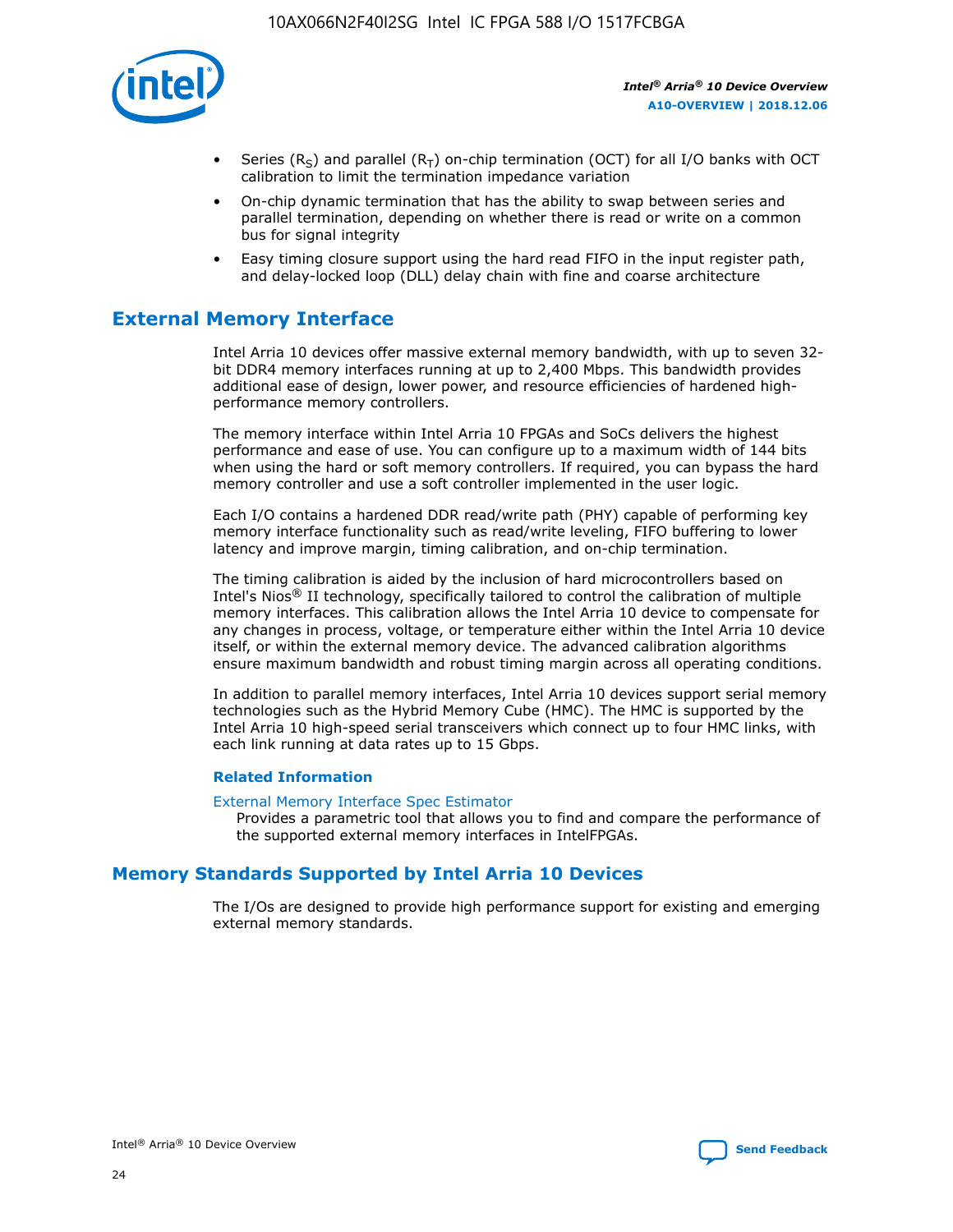

#### **Table 20. Memory Standards Supported by the Hard Memory Controller**

This table lists the overall capability of the hard memory controller. For specific details, refer to the External Memory Interface Spec Estimator and Intel Arria 10 Device Datasheet.

| <b>Memory Standard</b> | <b>Rate Support</b> | <b>Ping Pong PHY Support</b> | <b>Maximum Frequency</b><br>(MHz) |
|------------------------|---------------------|------------------------------|-----------------------------------|
| <b>DDR4 SDRAM</b>      | Quarter rate        | Yes                          | 1,067                             |
|                        |                     |                              | 1,200                             |
| DDR3 SDRAM             | Half rate           | Yes                          | 533                               |
|                        |                     |                              | 667                               |
|                        | Quarter rate        | Yes                          | 1,067                             |
|                        |                     |                              | 1,067                             |
| <b>DDR3L SDRAM</b>     | Half rate           | Yes                          | 533                               |
|                        |                     |                              | 667                               |
|                        | Quarter rate        | Yes                          | 933                               |
|                        |                     |                              | 933                               |
| LPDDR3 SDRAM           | Half rate           |                              | 533                               |
|                        | Quarter rate        |                              | 800                               |

#### **Table 21. Memory Standards Supported by the Soft Memory Controller**

| <b>Memory Standard</b>      | <b>Rate Support</b> | <b>Maximum Frequency</b><br>(MHz) |
|-----------------------------|---------------------|-----------------------------------|
| <b>RLDRAM 3 (11)</b>        | Quarter rate        | 1,200                             |
| ODR IV SRAM <sup>(11)</sup> | Quarter rate        | 1,067                             |
| <b>ODR II SRAM</b>          | Full rate           | 333                               |
|                             | Half rate           | 633                               |
| <b>ODR II+ SRAM</b>         | Full rate           | 333                               |
|                             | Half rate           | 633                               |
| <b>ODR II+ Xtreme SRAM</b>  | Full rate           | 333                               |
|                             | Half rate           | 633                               |

#### **Table 22. Memory Standards Supported by the HPS Hard Memory Controller**

The hard processor system (HPS) is available in Intel Arria 10 SoC devices only.

| <b>Memory Standard</b> | <b>Rate Support</b> | <b>Maximum Frequency</b><br>(MHz) |
|------------------------|---------------------|-----------------------------------|
| <b>DDR4 SDRAM</b>      | Half rate           | 1,200                             |
| <b>DDR3 SDRAM</b>      | Half rate           | 1,067                             |
| <b>DDR3L SDRAM</b>     | Half rate           | 933                               |

<sup>(11)</sup> Intel Arria 10 devices support this external memory interface using hard PHY with soft memory controller.

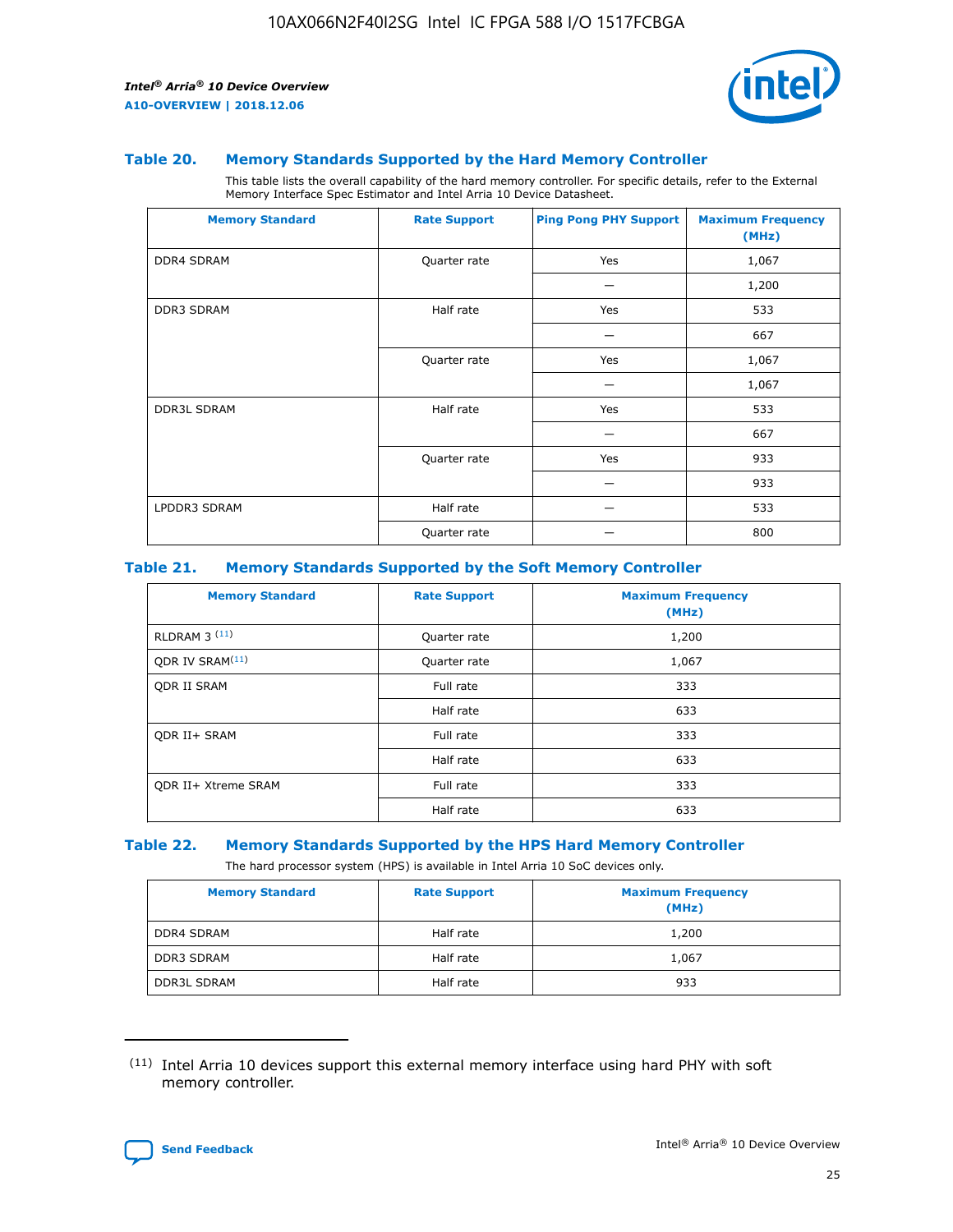

#### **Related Information**

#### [Intel Arria 10 Device Datasheet](https://www.intel.com/content/www/us/en/programmable/documentation/mcn1413182292568.html#mcn1413182153340)

Lists the memory interface performance according to memory interface standards, rank or chip select configurations, and Intel Arria 10 device speed grades.

# **PCIe Gen1, Gen2, and Gen3 Hard IP**

Intel Arria 10 devices contain PCIe hard IP that is designed for performance and ease-of-use:

- Includes all layers of the PCIe stack—transaction, data link and physical layers.
- Supports PCIe Gen3, Gen2, and Gen1 Endpoint and Root Port in x1, x2, x4, or x8 lane configuration.
- Operates independently from the core logic—optional configuration via protocol (CvP) allows the PCIe link to power up and complete link training in less than 100 ms while the Intel Arria 10 device completes loading the programming file for the rest of the FPGA.
- Provides added functionality that makes it easier to support emerging features such as Single Root I/O Virtualization (SR-IOV) and optional protocol extensions.
- Provides improved end-to-end datapath protection using ECC.
- Supports FPGA configuration via protocol (CvP) using PCIe at Gen3, Gen2, or Gen1 speed.

#### **Related Information**

PCS Features on page 30

# **Enhanced PCS Hard IP for Interlaken and 10 Gbps Ethernet**

# **Interlaken Support**

The Intel Arria 10 enhanced PCS hard IP provides integrated Interlaken PCS supporting rates up to 25.8 Gbps per lane.

The Interlaken PCS is based on the proven functionality of the PCS developed for Intel's previous generation FPGAs, which demonstrated interoperability with Interlaken ASSP vendors and third-party IP suppliers. The Interlaken PCS is present in every transceiver channel in Intel Arria 10 devices.

#### **Related Information**

PCS Features on page 30

# **10 Gbps Ethernet Support**

The Intel Arria 10 enhanced PCS hard IP supports 10GBASE-R PCS compliant with IEEE 802.3 10 Gbps Ethernet (10GbE). The integrated hard IP support for 10GbE and the 10 Gbps transceivers save external PHY cost, board space, and system power.

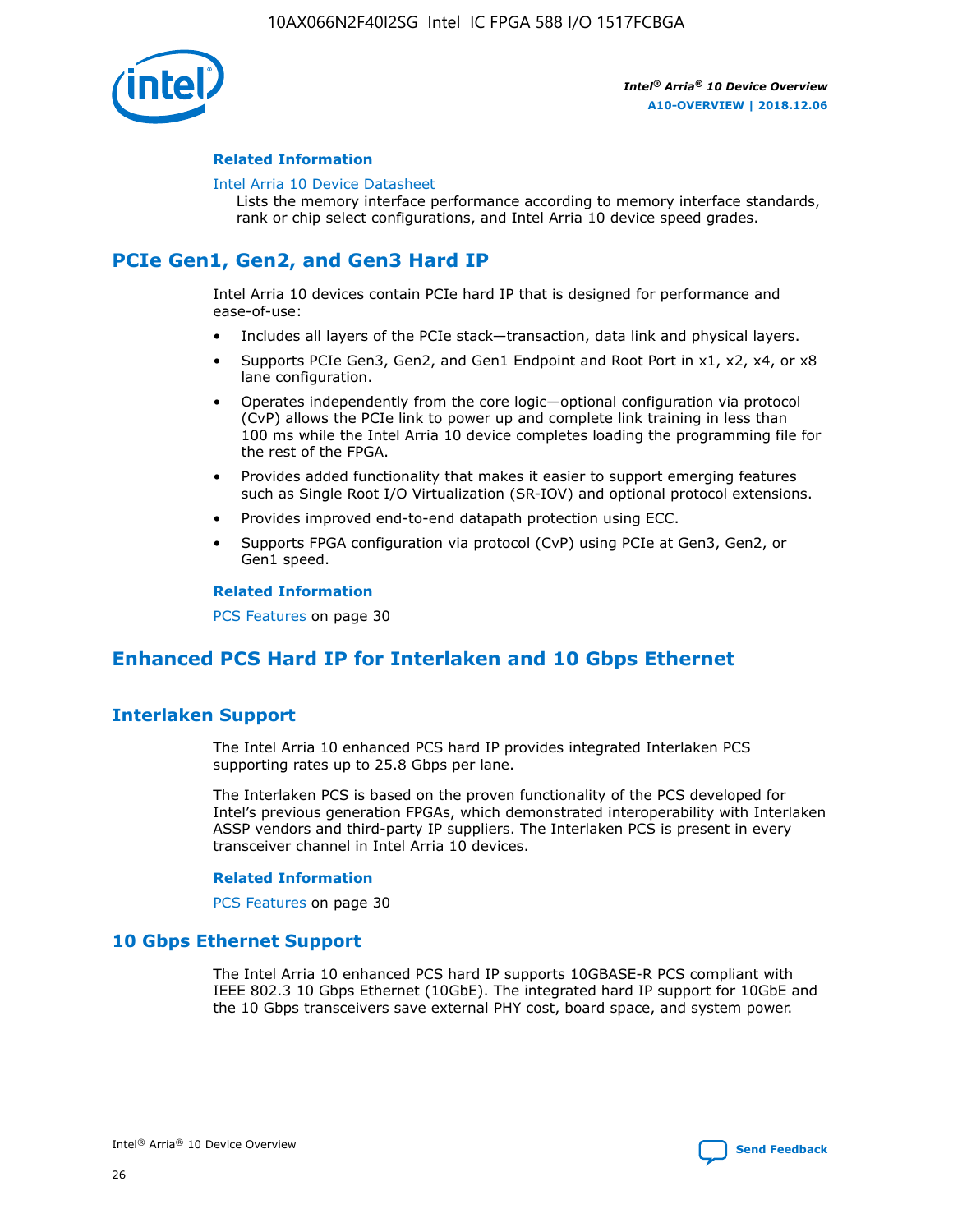

The scalable hard IP supports multiple independent 10GbE ports while using a single PLL for all the 10GBASE-R PCS instantiations, which saves on core logic resources and clock networks:

- Simplifies multiport 10GbE systems compared to XAUI interfaces that require an external XAUI-to-10G PHY.
- Incorporates Electronic Dispersion Compensation (EDC), which enables direct connection to standard 10 Gbps XFP and SFP+ pluggable optical modules.
- Supports backplane Ethernet applications and includes a hard 10GBASE-KR Forward Error Correction (FEC) circuit that you can use for 10 Gbps and 40 Gbps applications.

The 10 Gbps Ethernet PCS hard IP and 10GBASE-KR FEC are present in every transceiver channel.

#### **Related Information**

PCS Features on page 30

# **Low Power Serial Transceivers**

Intel Arria 10 FPGAs and SoCs include lowest power transceivers that deliver high bandwidth, throughput and low latency.

Intel Arria 10 devices deliver the industry's lowest power consumption per transceiver channel:

- 12.5 Gbps transceivers at as low as 242 mW
- 10 Gbps transceivers at as low as 168 mW
- 6 Gbps transceivers at as low as 117 mW

Intel Arria 10 transceivers support various data rates according to application:

- Chip-to-chip and chip-to-module applications—from 1 Gbps up to 25.8 Gbps
- Long reach and backplane applications—from 1 Gbps up to 12.5 with advanced adaptive equalization
- Critical power sensitive applications—from 1 Gbps up to 11.3 Gbps using lower power modes

The combination of 20 nm process technology and architectural advances provide the following benefits:

- Significant reduction in die area and power consumption
- Increase of up to two times in transceiver I/O density compared to previous generation devices while maintaining optimal signal integrity
- Up to 72 total transceiver channels—you can configure up to 6 of these channels to run as fast as 25.8 Gbps
- All channels feature continuous data rate support up to the maximum rated speed

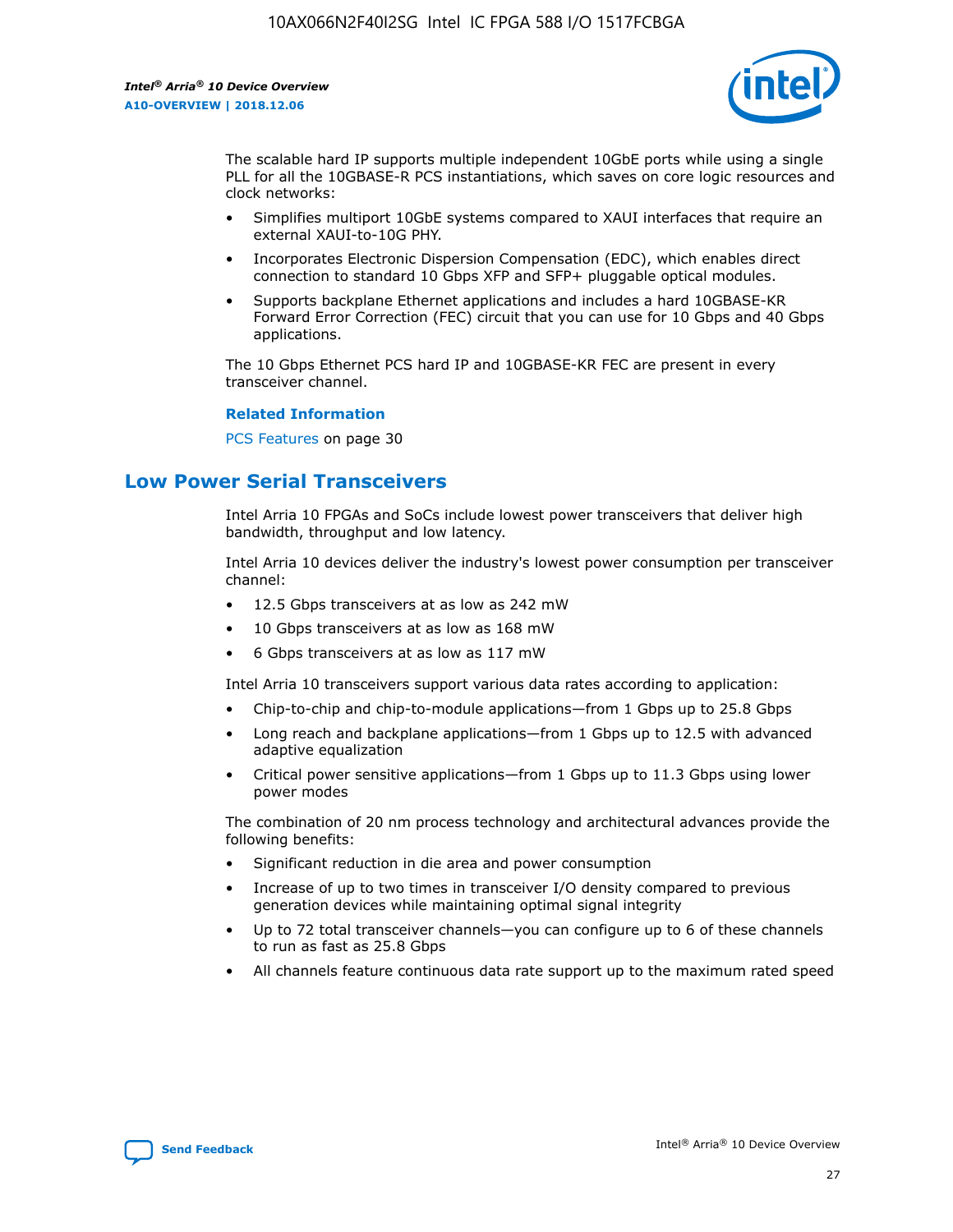



### **Figure 6. Intel Arria 10 Transceiver Block Architecture**

# **Transceiver Channels**

All transceiver channels feature a dedicated Physical Medium Attachment (PMA) and a hardened Physical Coding Sublayer (PCS).

- The PMA provides primary interfacing capabilities to physical channels.
- The PCS typically handles encoding/decoding, word alignment, and other preprocessing functions before transferring data to the FPGA core fabric.

A transceiver channel consists of a PMA and a PCS block. Most transceiver banks have 6 channels. There are some transceiver banks that contain only 3 channels.

A wide variety of bonded and non-bonded data rate configurations is possible using a highly configurable clock distribution network. Up to 80 independent transceiver data rates can be configured.

The following figures are graphical representations of top views of the silicon die, which correspond to reverse views for flip chip packages. Different Intel Arria 10 devices may have different floorplans than the ones shown in the figures.

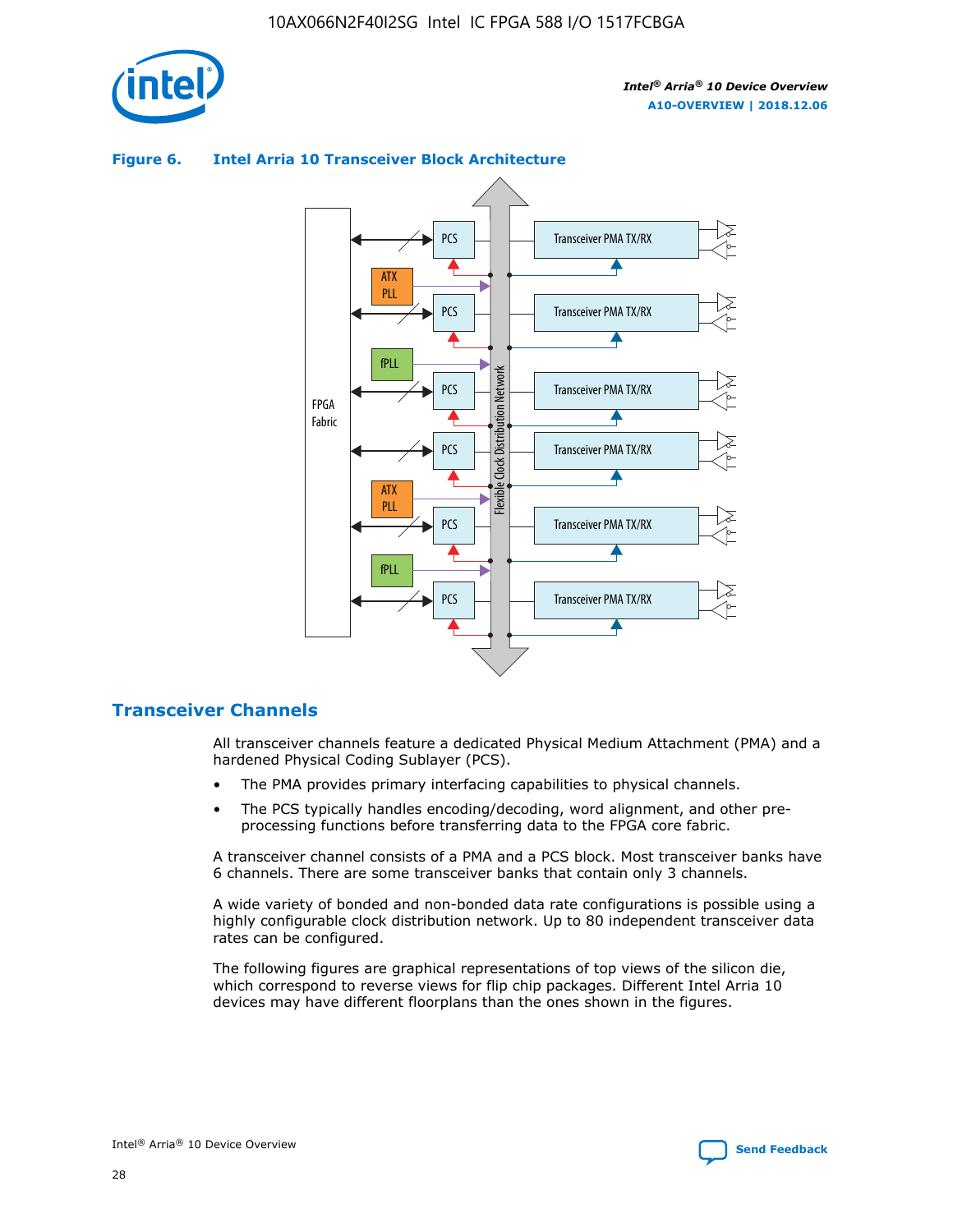

## **Figure 7. Device Chip Overview for Intel Arria 10 GX and GT Devices**



M20K Internal Memory Blocks Core Logic Fabric Transceiver Channels Hard IP Per Transceiver: Standard PCS and Enhanced PCS Hard IPs PCI Express Gen3 Hard IP Fractional PLLs M20K Internal Memory Blocks PCI Express Gen3 Hard IP Variable Precision DSP Blocks I/O PLLs Hard Memory Controllers, General-Purpose I/O Cells, LVDS Hard Processor Subsystem, Dual-Core ARM Cortex A9 M20K Internal Memory Blocks Variable Precision DSP Blocks M20K Internal Memory Blocks Core Logic Fabric I/O PLLs Hard Memory Controllers, General-Purpose I/O Cells, LVDS M20K Internal Memory Blocks Variable Precision DSP Blocks M20K Internal Memory Blocks Transceiver Channels Hard IP Per Transceiver: Standard PCS and Enhanced PCS Hard IPs PCI Express Gen3 Hard IP Fractional PLLs PCI Express Gen3 Hard IP  $\ddot{\cdot}$ Hard PCS Transceiver PMA fPLL ATX (LC) Hard PCS Transceiver PMA **Transmit** Hard PCS Transceiver PMA PLL fPLL Hard PCS Transceiver PMA Transceiver Clock Networks ATX (LC) Hard PCS Transceiver PMA Transmi Hard PCS Transceiver PMA PLL fPLL Hard PCS Transceiver PMA Transceiver PMA Hard PCS ATX (LC) **Transmit** Hard PCS Transceiver PMA PLL Unused transceiver chann can be used as additional transceiver transmit PLLs

# **PMA Features**

Intel Arria 10 transceivers provide exceptional signal integrity at data rates up to 25.8 Gbps. Clocking options include ultra-low jitter ATX PLLs (LC tank based), clock multiplier unit (CMU) PLLs, and fractional PLLs.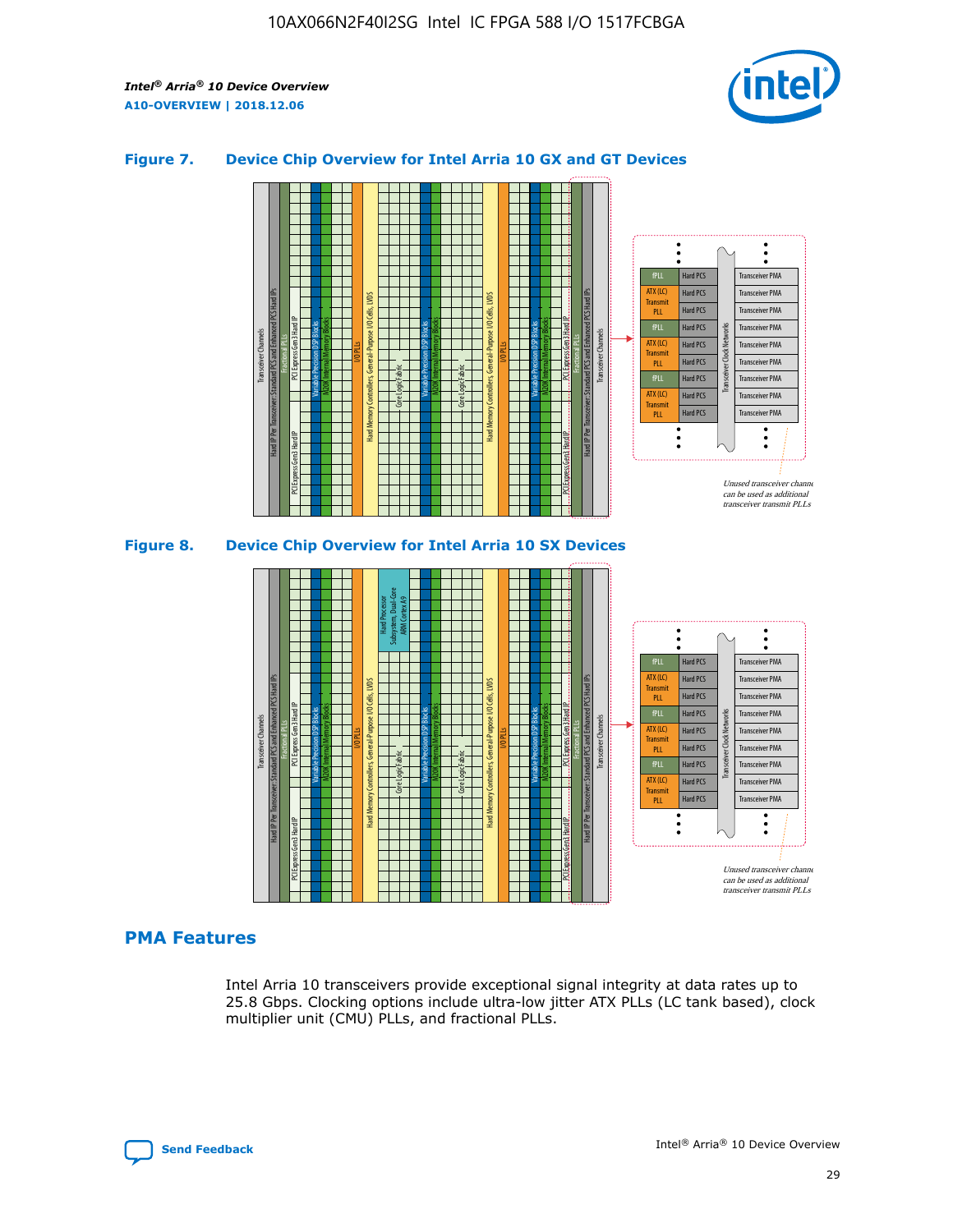

Each transceiver channel contains a channel PLL that can be used as the CMU PLL or clock data recovery (CDR) PLL. In CDR mode, the channel PLL recovers the receiver clock and data in the transceiver channel. Up to 80 independent data rates can be configured on a single Intel Arria 10 device.

### **Table 23. PMA Features of the Transceivers in Intel Arria 10 Devices**

| <b>Feature</b>                                             | <b>Capability</b>                                                                                                                                                                                                             |
|------------------------------------------------------------|-------------------------------------------------------------------------------------------------------------------------------------------------------------------------------------------------------------------------------|
| Chip-to-Chip Data Rates                                    | 1 Gbps to 17.4 Gbps (Intel Arria 10 GX devices)<br>1 Gbps to 25.8 Gbps (Intel Arria 10 GT devices)                                                                                                                            |
| Backplane Support                                          | Drive backplanes at data rates up to 12.5 Gbps                                                                                                                                                                                |
| <b>Optical Module Support</b>                              | SFP+/SFP, XFP, CXP, QSFP/QSFP28, CFP/CFP2/CFP4                                                                                                                                                                                |
| Cable Driving Support                                      | SFP+ Direct Attach, PCI Express over cable, eSATA                                                                                                                                                                             |
| Transmit Pre-Emphasis                                      | 4-tap transmit pre-emphasis and de-emphasis to compensate for system channel loss                                                                                                                                             |
| Continuous Time Linear<br>Equalizer (CTLE)                 | Dual mode, high-gain, and high-data rate, linear receive equalization to compensate for<br>system channel loss                                                                                                                |
| Decision Feedback Equalizer<br>(DFE)                       | 7-fixed and 4-floating tap DFE to equalize backplane channel loss in the presence of<br>crosstalk and noisy environments                                                                                                      |
| Variable Gain Amplifier                                    | Optimizes the signal amplitude prior to the CDR sampling and operates in fixed and<br>adaptive modes                                                                                                                          |
| Altera Digital Adaptive<br>Parametric Tuning (ADAPT)       | Fully digital adaptation engine to automatically adjust all link equalization parameters-<br>including CTLE, DFE, and variable gain amplifier blocks—that provide optimal link margin<br>without intervention from user logic |
| Precision Signal Integrity<br>Calibration Engine (PreSICE) | Hardened calibration controller to quickly calibrate all transceiver control parameters on<br>power-up, which provides the optimal signal integrity and jitter performance                                                    |
| Advanced Transmit (ATX)<br><b>PLL</b>                      | Low jitter ATX (LC tank based) PLLs with continuous tuning range to cover a wide range of<br>standard and proprietary protocols                                                                                               |
| <b>Fractional PLLs</b>                                     | On-chip fractional frequency synthesizers to replace on-board crystal oscillators and reduce<br>system cost                                                                                                                   |
| Digitally Assisted Analog<br><b>CDR</b>                    | Superior jitter tolerance with fast lock time                                                                                                                                                                                 |
| Dynamic Partial<br>Reconfiguration                         | Allows independent control of the Avalon memory-mapped interface of each transceiver<br>channel for the highest transceiver flexibility                                                                                       |
| Multiple PCS-PMA and PCS-<br>PLD interface widths          | 8-, 10-, 16-, 20-, 32-, 40-, or 64-bit interface widths for flexibility of deserialization width,<br>encoding, and reduced latency                                                                                            |

# **PCS Features**

This table summarizes the Intel Arria 10 transceiver PCS features. You can use the transceiver PCS to support a wide range of protocols ranging from 1 Gbps to 25.8 Gbps.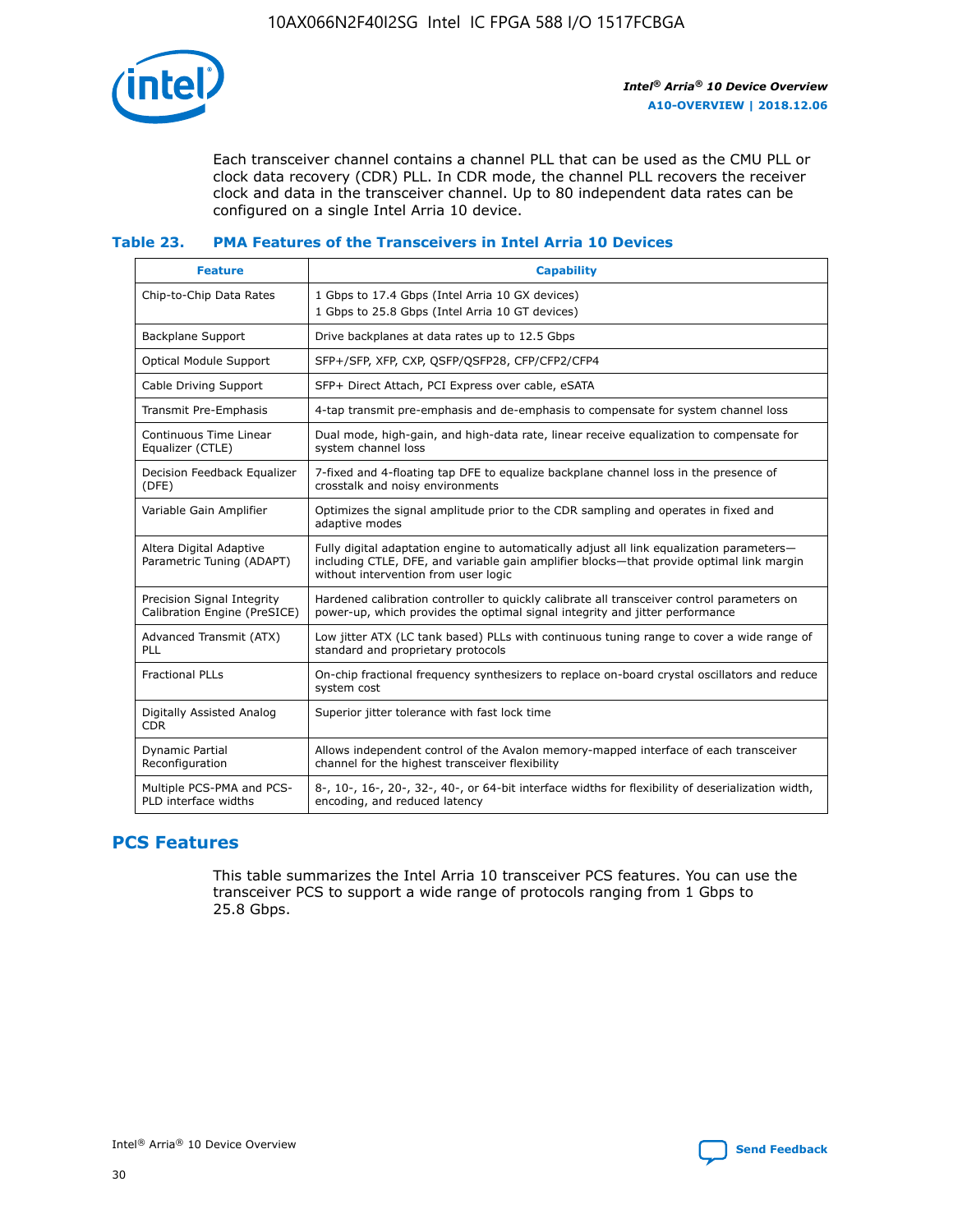

| <b>PCS</b>    | <b>Description</b>                                                                                                                                                                                                                                                                                                                                                                                             |
|---------------|----------------------------------------------------------------------------------------------------------------------------------------------------------------------------------------------------------------------------------------------------------------------------------------------------------------------------------------------------------------------------------------------------------------|
| Standard PCS  | Operates at a data rate up to 12 Gbps<br>Supports protocols such as PCI-Express, CPRI 4.2+, GigE, IEEE 1588 in Hard PCS<br>Implements other protocols using Basic/Custom (Standard PCS) transceiver<br>configuration rules.                                                                                                                                                                                    |
| Enhanced PCS  | Performs functions common to most serial data industry standards, such as word<br>alignment, encoding/decoding, and framing, before data is sent or received off-chip<br>through the PMA<br>• Handles data transfer to and from the FPGA fabric<br>Handles data transfer internally to and from the PMA<br>Provides frequency compensation<br>Performs channel bonding for multi-channel low skew applications |
| PCIe Gen3 PCS | Supports the seamless switching of Data and Clock between the Gen1, Gen2, and Gen3<br>data rates<br>Provides support for PIPE 3.0 features<br>Supports the PIPE interface with the Hard IP enabled, as well as with the Hard IP<br>bypassed                                                                                                                                                                    |

#### **Related Information**

- PCIe Gen1, Gen2, and Gen3 Hard IP on page 26
- Interlaken Support on page 26
- 10 Gbps Ethernet Support on page 26

# **PCS Protocol Support**

This table lists some of the protocols supported by the Intel Arria 10 transceiver PCS. For more information about the blocks in the transmitter and receiver data paths, refer to the related information.

| <b>Protocol</b>                                 | <b>Data Rate</b><br>(Gbps) | <b>Transceiver IP</b>       | <b>PCS Support</b>                      |
|-------------------------------------------------|----------------------------|-----------------------------|-----------------------------------------|
| PCIe Gen3 x1, x2, x4, x8                        | 8.0                        | Native PHY (PIPE)           | Standard PCS and PCIe<br>Gen3 PCS       |
| PCIe Gen2 x1, x2, x4, x8                        | 5.0                        | Native PHY (PIPE)           | <b>Standard PCS</b>                     |
| PCIe Gen1 x1, x2, x4, x8                        | 2.5                        | Native PHY (PIPE)           | Standard PCS                            |
| 1000BASE-X Gigabit Ethernet                     | 1.25                       | Native PHY                  | <b>Standard PCS</b>                     |
| 1000BASE-X Gigabit Ethernet with<br>IEEE 1588v2 | 1.25                       | Native PHY                  | Standard PCS                            |
| 10GBASE-R                                       | 10.3125                    | Native PHY                  | <b>Enhanced PCS</b>                     |
| 10GBASE-R with IEEE 1588v2                      | 10.3125                    | Native PHY                  | <b>Enhanced PCS</b>                     |
| 10GBASE-R with KR FEC                           | 10.3125                    | Native PHY                  | <b>Enhanced PCS</b>                     |
| 10GBASE-KR and 1000BASE-X                       | 10.3125                    | 1G/10GbE and 10GBASE-KR PHY | Standard PCS and<br><b>Enhanced PCS</b> |
| Interlaken (CEI-6G/11G)                         | 3.125 to 17.4              | Native PHY                  | <b>Enhanced PCS</b>                     |
| SFI-S/SFI-5.2                                   | 11.2                       | Native PHY                  | <b>Enhanced PCS</b>                     |
| $10G$ SDI                                       | 10.692                     | Native PHY                  | <b>Enhanced PCS</b>                     |
|                                                 |                            |                             | continued                               |

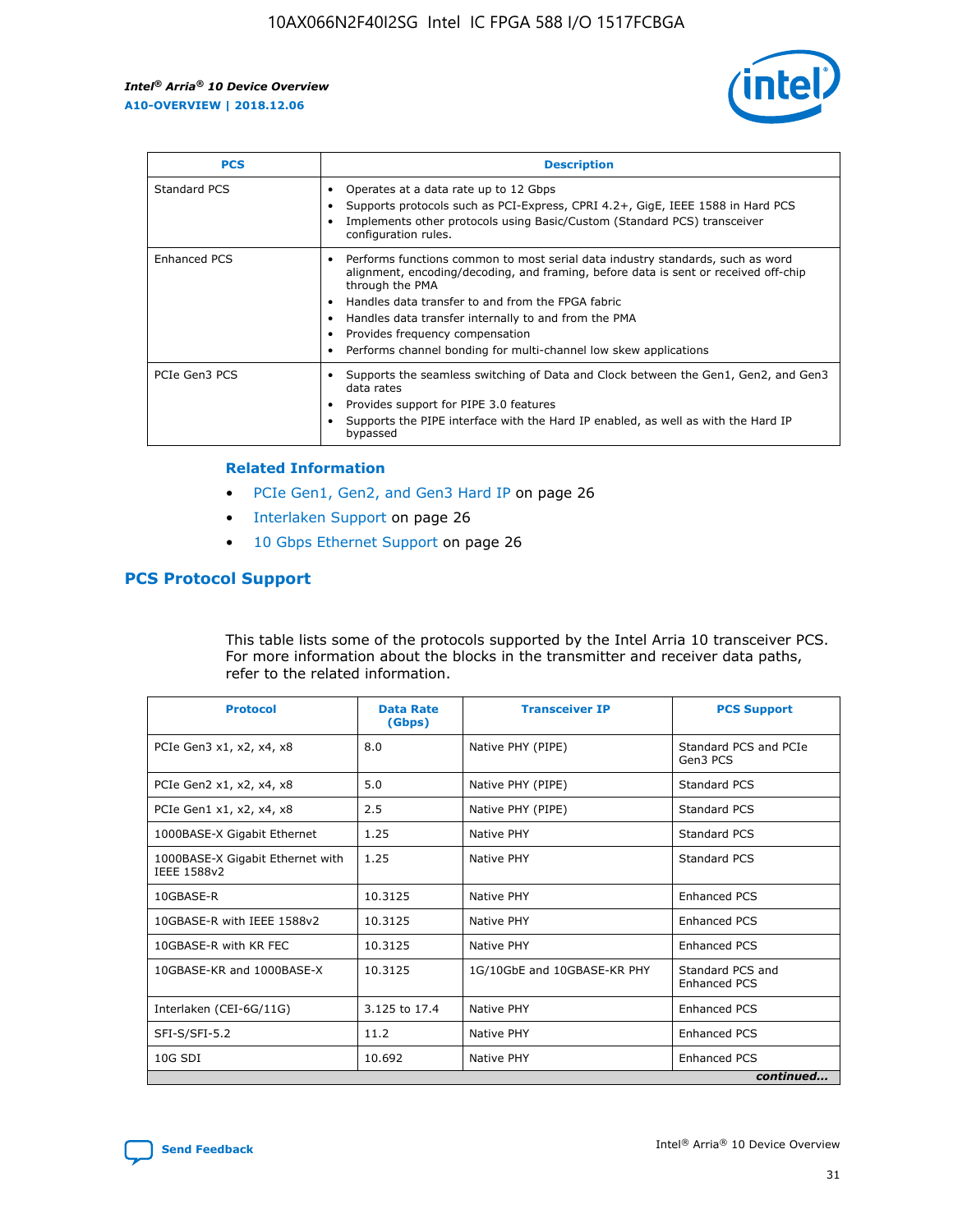

| <b>Protocol</b>      | <b>Data Rate</b><br>(Gbps) | <b>Transceiver IP</b> | <b>PCS Support</b> |
|----------------------|----------------------------|-----------------------|--------------------|
| CPRI 6.0 (64B/66B)   | 0.6144 to<br>10.1376       | Native PHY            | Enhanced PCS       |
| CPRI 4.2 (8B/10B)    | $0.6144$ to<br>9.8304      | Native PHY            | Standard PCS       |
| OBSAI RP3 v4.2       | 0.6144 to 6.144            | Native PHY            | Standard PCS       |
| SD-SDI/HD-SDI/3G-SDI | $0.143(12)$ to<br>2.97     | Native PHY            | Standard PCS       |

## **Related Information**

#### [Intel Arria 10 Transceiver PHY User Guide](https://www.intel.com/content/www/us/en/programmable/documentation/nik1398707230472.html#nik1398707091164)

Provides more information about the supported transceiver protocols and PHY IP, the PMA architecture, and the standard, enhanced, and PCIe Gen3 PCS architecture.

# **SoC with Hard Processor System**

Each SoC device combines an FPGA fabric and a hard processor system (HPS) in a single device. This combination delivers the flexibility of programmable logic with the power and cost savings of hard IP in these ways:

- Reduces board space, system power, and bill of materials cost by eliminating a discrete embedded processor
- Allows you to differentiate the end product in both hardware and software, and to support virtually any interface standard
- Extends the product life and revenue through in-field hardware and software updates

 $(12)$  The 0.143 Gbps data rate is supported using oversampling of user logic that you must implement in the FPGA fabric.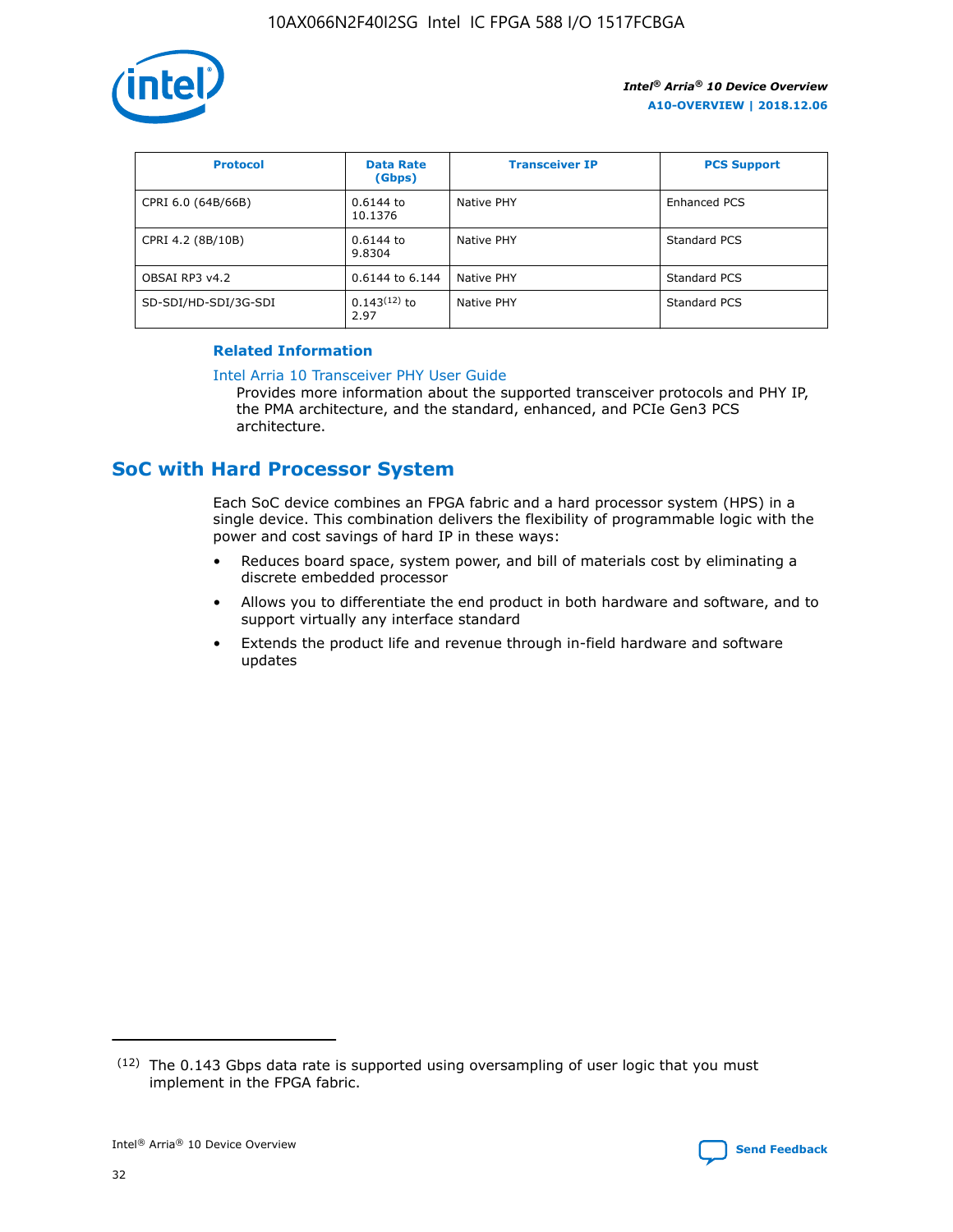

#### **Figure 9. HPS Block Diagram**

This figure shows a block diagram of the HPS with the dual ARM Cortex-A9 MPCore processor.



# **Key Advantages of 20-nm HPS**

The 20-nm HPS strikes a balance between enabling maximum software compatibility with 28-nm SoCs while still improving upon the 28-nm HPS architecture. These improvements address the requirements of the next generation target markets such as wireless and wireline communications, compute and storage equipment, broadcast and military in terms of performance, memory bandwidth, connectivity via backplane and security.

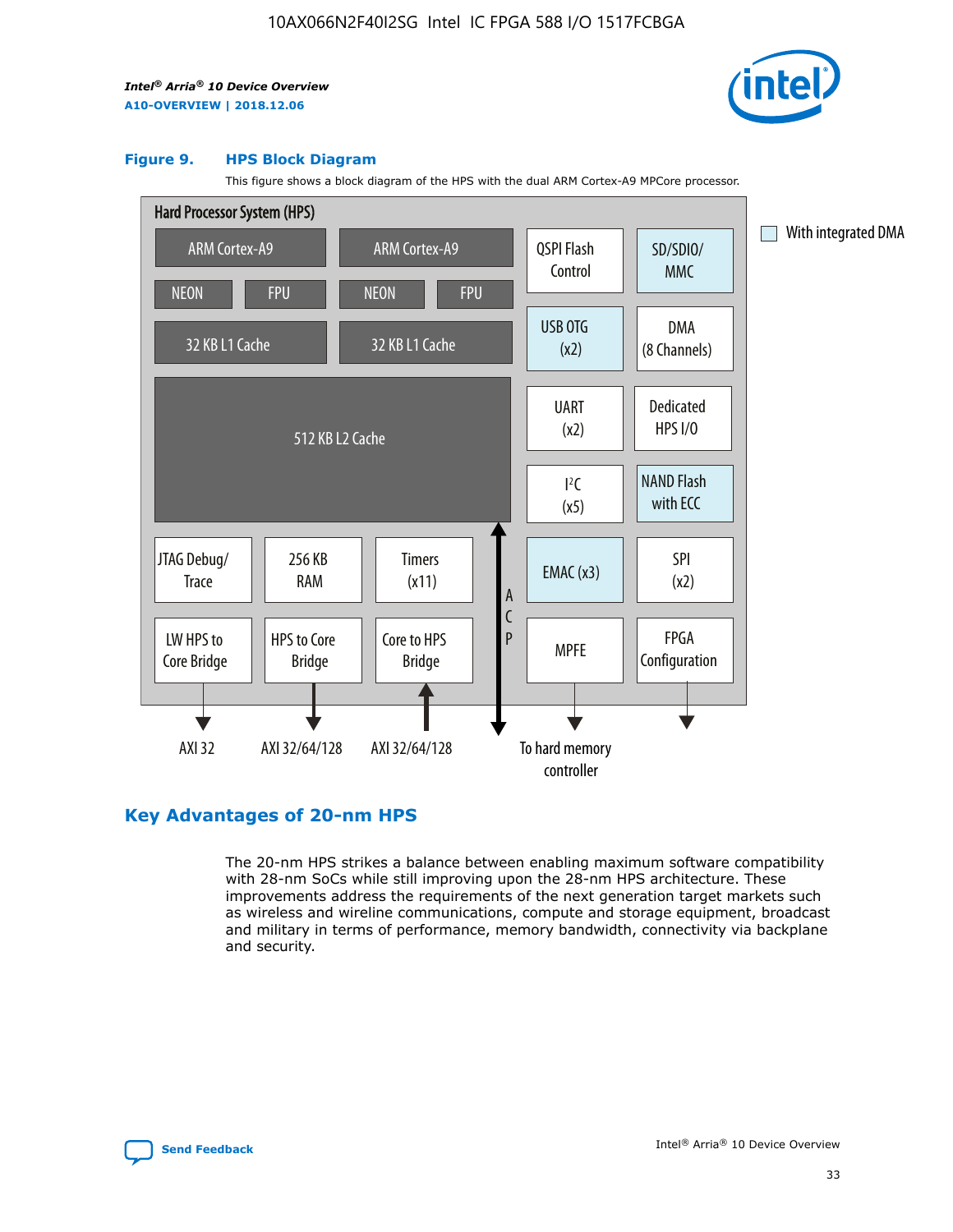

## **Table 24. Improvements in 20 nm HPS**

This table lists the key improvements of the 20 nm HPS compared to the 28 nm HPS.

| Advantages/<br><b>Improvements</b>                          | <b>Description</b>                                                                                                                                                                                                                                                                                                                                                                                                                                                                                                                                                                                                                                                                                                                                                                                                                                                                                                      |
|-------------------------------------------------------------|-------------------------------------------------------------------------------------------------------------------------------------------------------------------------------------------------------------------------------------------------------------------------------------------------------------------------------------------------------------------------------------------------------------------------------------------------------------------------------------------------------------------------------------------------------------------------------------------------------------------------------------------------------------------------------------------------------------------------------------------------------------------------------------------------------------------------------------------------------------------------------------------------------------------------|
| Increased performance and<br>overdrive capability           | While the nominal processor frequency is 1.2 GHz, the 20 nm HPS offers an "overdrive"<br>feature which enables a higher processor operating frequency. This requires a higher supply<br>voltage value that is unique to the HPS and may require a separate regulator.                                                                                                                                                                                                                                                                                                                                                                                                                                                                                                                                                                                                                                                   |
| Increased processor memory<br>bandwidth and DDR4<br>support | Up to 64-bit DDR4 memory at 2,400 Mbps support is available for the processor. The hard<br>memory controller for the HPS comprises a multi-port front end that manages connections<br>to a single port memory controller. The multi-port front end allows logic core and the HPS<br>to share ports and thereby the available bandwidth of the memory controller.                                                                                                                                                                                                                                                                                                                                                                                                                                                                                                                                                        |
| Flexible I/O sharing                                        | An advanced I/O pin muxing scheme allows improved sharing of I/O between the HPS and<br>the core logic. The following types of I/O are available for SoC:<br>17 dedicated I/Os-physically located inside the HPS block and are not accessible to<br>logic within the core. The 17 dedicated I/Os are used for HPS clock, resets, and<br>interfacing with boot devices, QSPI, and SD/MMC.<br>48 direct shared I/O-located closest to the HPS block and are ideal for high speed HPS<br>peripherals such as EMAC, USB, and others. There is one bank of 48 I/Os that supports<br>direct sharing where the 48 I/Os can be shared 12 I/Os at a time.<br>Standard (shared) I/O-all standard I/Os can be shared by the HPS peripherals and any<br>logic within the core. For designs where more than 48 I/Os are reguired to fully use all<br>the peripherals in the HPS, these I/Os can be connected through the core logic. |
| <b>EMAC</b> core                                            | Three EMAC cores are available in the HPS. The EMAC cores enable an application to<br>support two redundant Ethernet connections; for example, backplane, or two EMAC cores<br>for managing IEEE 1588 time stamp information while allowing a third EMAC core for debug<br>and configuration. All three EMACs can potentially share the same time stamps, simplifying<br>the 1588 time stamping implementation. A new serial time stamp interface allows core<br>logic to access and read the time stamp values. The integrated EMAC controllers can be<br>connected to external Ethernet PHY through the provided MDIO or I <sup>2</sup> C interface.                                                                                                                                                                                                                                                                  |
| On-chip memory                                              | The on-chip memory is updated to 256 KB support and can support larger data sets and<br>real time algorithms.                                                                                                                                                                                                                                                                                                                                                                                                                                                                                                                                                                                                                                                                                                                                                                                                           |
| <b>ECC</b> enhancements                                     | Improvements in L2 Cache ECC management allow identification of errors down to the<br>address level. ECC enhancements also enable improved error injection and status reporting<br>via the introduction of new memory mapped access to syndrome and data signals.                                                                                                                                                                                                                                                                                                                                                                                                                                                                                                                                                                                                                                                       |
| HPS to FPGA Interconnect<br>Backbone                        | Although the HPS and the Logic Core can operate independently, they are tightly coupled<br>via a high-bandwidth system interconnect built from high-performance ARM AMBA AXI bus<br>bridges. IP bus masters in the FPGA fabric have access to HPS bus slaves via the FPGA-to-<br>HPS interconnect. Similarly, HPS bus masters have access to bus slaves in the core fabric<br>via the HPS-to-FPGA bridge. Both bridges are AMBA AXI-3 compliant and support<br>simultaneous read and write transactions. Up to three masters within the core fabric can<br>share the HPS SDRAM controller with the processor. Additionally, the processor can be used<br>to configure the core fabric under program control via a dedicated 32-bit configuration port.                                                                                                                                                                  |
| FPGA configuration and HPS<br>booting                       | The FPGA fabric and HPS in the SoCs are powered independently. You can reduce the clock<br>frequencies or gate the clocks to reduce dynamic power.<br>You can configure the FPGA fabric and boot the HPS independently, in any order, providing<br>you with more design flexibility.                                                                                                                                                                                                                                                                                                                                                                                                                                                                                                                                                                                                                                    |
| Security                                                    | New security features have been introduced for anti-tamper management, secure boot,<br>encryption (AES), and authentication (SHA).                                                                                                                                                                                                                                                                                                                                                                                                                                                                                                                                                                                                                                                                                                                                                                                      |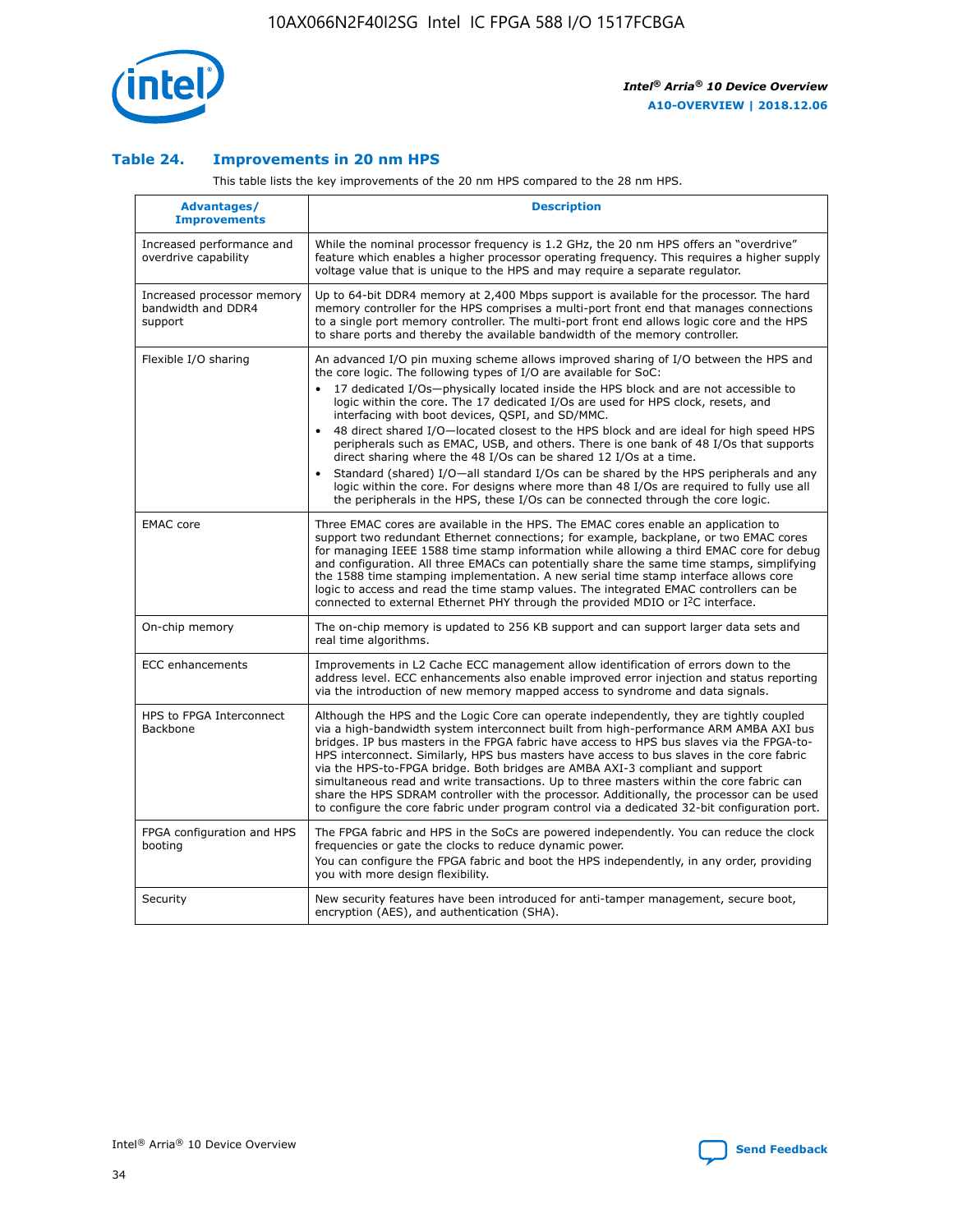

# **Features of the HPS**

The HPS has the following features:

- 1.2-GHz, dual-core ARM Cortex-A9 MPCore processor with up to 1.5-GHz via overdrive
	- ARMv7-A architecture that runs 32-bit ARM instructions, 16-bit and 32-bit Thumb instructions, and 8-bit Java byte codes in Jazelle style
	- Superscalar, variable length, out-of-order pipeline with dynamic branch prediction
	- Instruction Efficiency 2.5 MIPS/MHz, which provides total performance of 7500 MIPS at 1.5 GHz
- Each processor core includes:
	- 32 KB of L1 instruction cache, 32 KB of L1 data cache
	- Single- and double-precision floating-point unit and NEON media engine
	- CoreSight debug and trace technology
	- Snoop Control Unit (SCU) and Acceleration Coherency Port (ACP)
- 512 KB of shared L2 cache
- 256 KB of scratch RAM
- Hard memory controller with support for DDR3, DDR4 and optional error correction code (ECC) support
- Multiport Front End (MPFE) Scheduler interface to the hard memory controller
- 8-channel direct memory access (DMA) controller
- QSPI flash controller with SIO, DIO, QIO SPI Flash support
- NAND flash controller (ONFI 1.0 or later) with DMA and ECC support, updated to support 8 and 16-bit Flash devices and new command DMA to offload CPU for fast power down recovery
- Updated SD/SDIO/MMC controller to eMMC 4.5 with DMA with CE-ATA digital command support
- 3 10/100/1000 Ethernet media access control (MAC) with DMA
- 2 USB On-the-Go (OTG) controllers with DMA
- $\bullet$  5 I<sup>2</sup>C controllers (3 can be used by EMAC for MIO to external PHY)
- 2 UART 16550 Compatible controllers
- 4 serial peripheral interfaces (SPI) (2 Master, 2 Slaves)
- 62 programmable general-purpose I/Os, which includes 48 direct share I/Os that allows the HPS peripherals to connect directly to the FPGA I/Os
- 7 general-purpose timers
- 4 watchdog timers
- Anti-tamper, Secure Boot, Encryption (AES) and Authentication (SHA)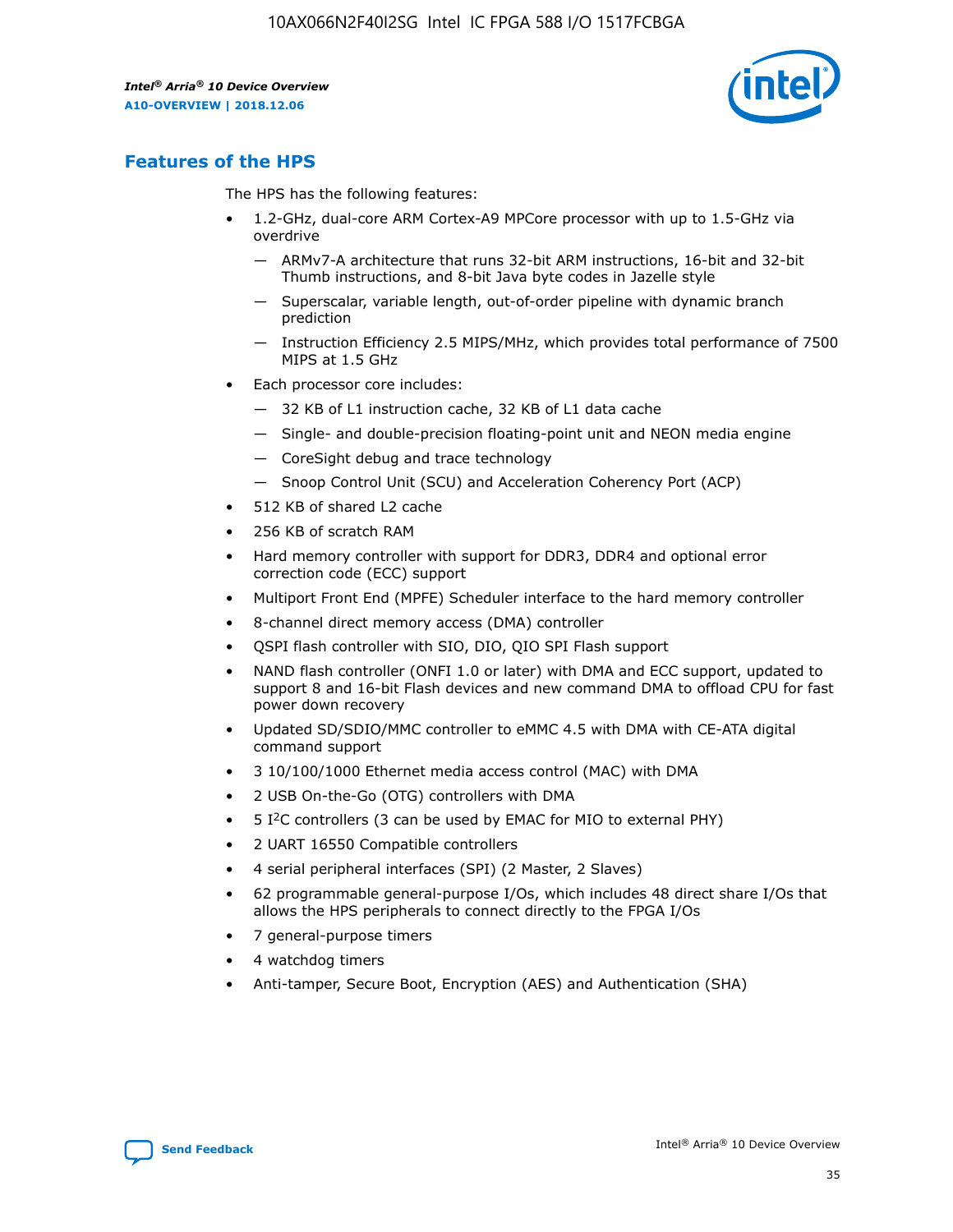

# **System Peripherals and Debug Access Port**

Each Ethernet MAC, USB OTG, NAND flash controller, and SD/MMC controller module has an integrated DMA controller. For modules without an integrated DMA controller, an additional DMA controller module provides up to eight channels of high-bandwidth data transfers. Peripherals that communicate off-chip are multiplexed with other peripherals at the HPS pin level. This allows you to choose which peripherals interface with other devices on your PCB.

The debug access port provides interfaces to industry standard JTAG debug probes and supports ARM CoreSight debug and core traces to facilitate software development.

## **HPS–FPGA AXI Bridges**

The HPS–FPGA bridges, which support the Advanced Microcontroller Bus Architecture (AMBA) Advanced eXtensible Interface (AXI™) specifications, consist of the following bridges:

- FPGA-to-HPS AMBA AXI bridge—a high-performance bus supporting 32, 64, and 128 bit data widths that allows the FPGA fabric to issue transactions to slaves in the HPS.
- HPS-to-FPGA Avalon/AMBA AXI bridge—a high-performance bus supporting 32, 64, and 128 bit data widths that allows the HPS to issue transactions to slaves in the FPGA fabric.
- Lightweight HPS-to-FPGA AXI bridge—a lower latency 32 bit width bus that allows the HPS to issue transactions to soft peripherals in the FPGA fabric. This bridge is primarily used for control and status register (CSR) accesses to peripherals in the FPGA fabric.

The HPS–FPGA AXI bridges allow masters in the FPGA fabric to communicate with slaves in the HPS logic, and vice versa. For example, the HPS-to-FPGA AXI bridge allows you to share memories instantiated in the FPGA fabric with one or both microprocessors in the HPS, while the FPGA-to-HPS AXI bridge allows logic in the FPGA fabric to access the memory and peripherals in the HPS.

Each HPS–FPGA bridge also provides asynchronous clock crossing for data transferred between the FPGA fabric and the HPS.

#### **HPS SDRAM Controller Subsystem**

The HPS SDRAM controller subsystem contains a multiport SDRAM controller and DDR PHY that are shared between the FPGA fabric (through the FPGA-to-HPS SDRAM interface), the level 2 (L2) cache, and the level 3 (L3) system interconnect. The FPGA-to-HPS SDRAM interface supports AMBA AXI and Avalon® Memory-Mapped (Avalon-MM) interface standards, and provides up to six individual ports for access by masters implemented in the FPGA fabric.

The HPS SDRAM controller supports up to 3 masters (command ports), 3x 64-bit read data ports and 3x 64-bit write data ports.

To maximize memory performance, the SDRAM controller subsystem supports command and data reordering, deficit round-robin arbitration with aging, and high-priority bypass features.

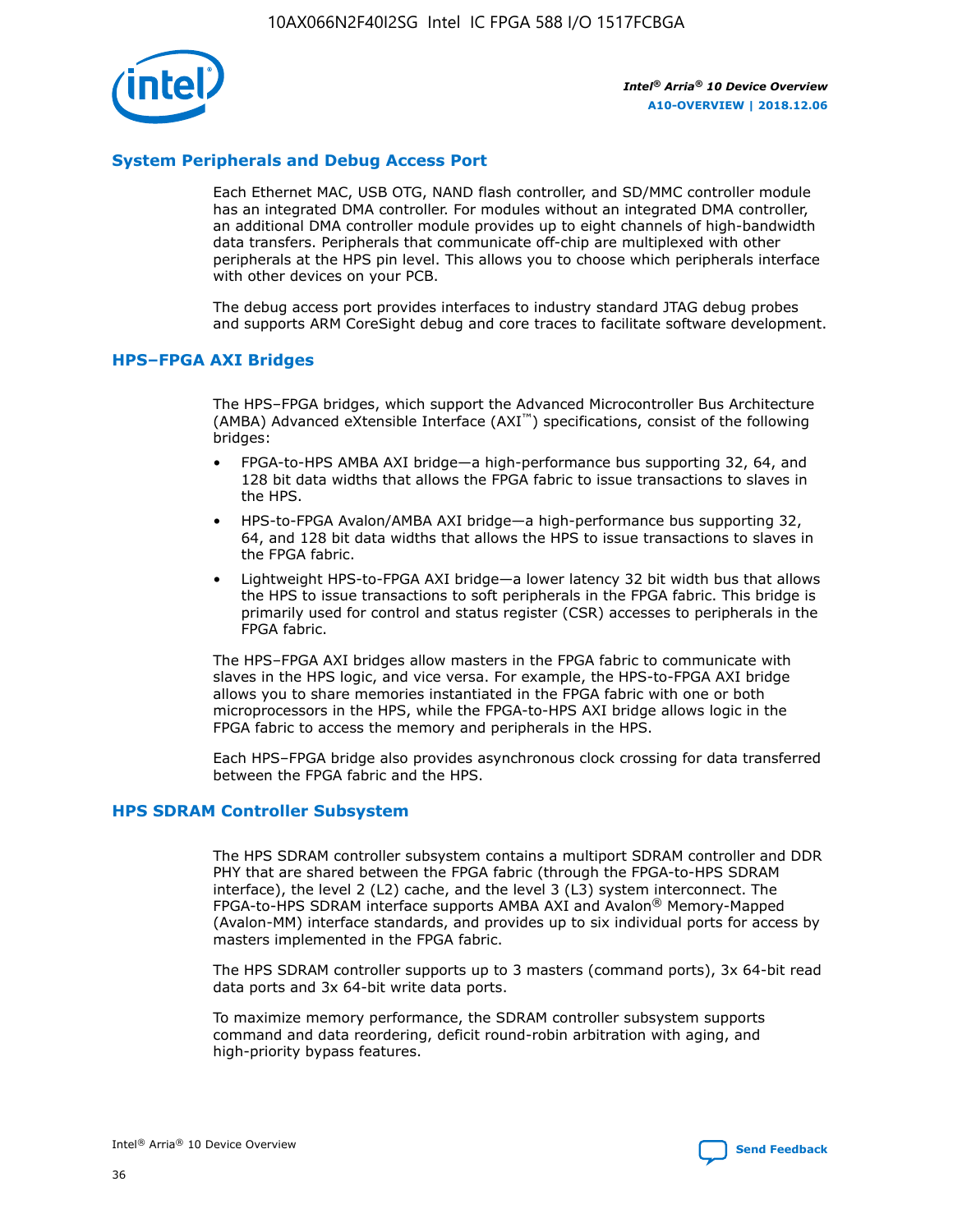

# **FPGA Configuration and HPS Booting**

The FPGA fabric and HPS in the SoC FPGA must be powered at the same time. You can reduce the clock frequencies or gate the clocks to reduce dynamic power.

Once powered, the FPGA fabric and HPS can be configured independently thus providing you with more design flexibility:

- You can boot the HPS independently. After the HPS is running, the HPS can fully or partially reconfigure the FPGA fabric at any time under software control. The HPS can also configure other FPGAs on the board through the FPGA configuration controller.
- Configure the FPGA fabric first, and then boot the HPS from memory accessible to the FPGA fabric.

## **Hardware and Software Development**

For hardware development, you can configure the HPS and connect your soft logic in the FPGA fabric to the HPS interfaces using the Platform Designer system integration tool in the Intel Quartus Prime software.

For software development, the ARM-based SoC FPGA devices inherit the rich software development ecosystem available for the ARM Cortex-A9 MPCore processor. The software development process for Intel SoC FPGAs follows the same steps as those for other SoC devices from other manufacturers. Support for Linux\*, VxWorks\*, and other operating systems are available for the SoC FPGAs. For more information on the operating systems support availability, contact the Intel FPGA sales team.

You can begin device-specific firmware and software development on the Intel SoC FPGA Virtual Target. The Virtual Target is a fast PC-based functional simulation of a target development system—a model of a complete development board. The Virtual Target enables the development of device-specific production software that can run unmodified on actual hardware.

# **Dynamic and Partial Reconfiguration**

The Intel Arria 10 devices support dynamic and partial reconfiguration. You can use dynamic and partial reconfiguration simultaneously to enable seamless reconfiguration of both the device core and transceivers.

# **Dynamic Reconfiguration**

You can reconfigure the PMA and PCS blocks while the device continues to operate. This feature allows you to change the data rates, protocol, and analog settings of a channel in a transceiver bank without affecting on-going data transfer in other transceiver banks. This feature is ideal for applications that require dynamic multiprotocol or multirate support.

# **Partial Reconfiguration**

Using partial reconfiguration, you can reconfigure some parts of the device while keeping the device in operation.

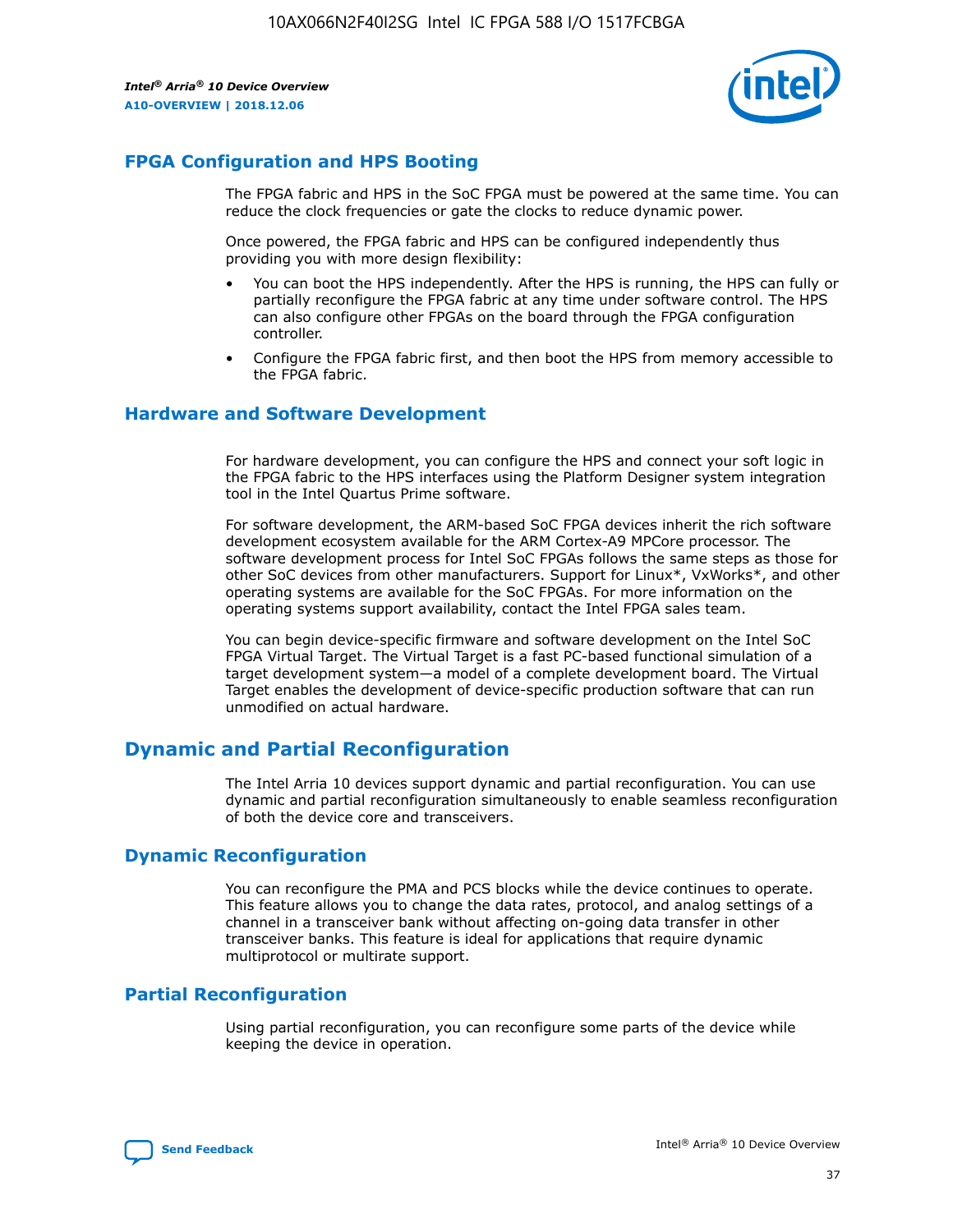

Instead of placing all device functions in the FPGA fabric, you can store some functions that do not run simultaneously in external memory and load them only when required. This capability increases the effective logic density of the device, and lowers cost and power consumption.

In the Intel solution, you do not have to worry about intricate device architecture to perform a partial reconfiguration. The partial reconfiguration capability is built into the Intel Quartus Prime design software, making such time-intensive task simple.

Intel Arria 10 devices support partial reconfiguration in the following configuration options:

- Using an internal host:
	- All supported configuration modes where the FPGA has access to external memory devices such as serial and parallel flash memory.
	- Configuration via Protocol [CvP (PCIe)]
- Using an external host—passive serial (PS), fast passive parallel (FPP) x8, FPP x16, and FPP x32 I/O interface.

# **Enhanced Configuration and Configuration via Protocol**

# **Table 25. Configuration Schemes and Features of Intel Arria 10 Devices**

Intel Arria 10 devices support 1.8 V programming voltage and several configuration schemes.

| <b>Scheme</b>                                                          | <b>Data</b><br><b>Width</b> | <b>Max Clock</b><br>Rate<br>(MHz) | <b>Max Data</b><br>Rate<br>(Mbps)<br>(13) | <b>Decompression</b> | <b>Design</b><br>Security <sup>(1</sup><br>4) | <b>Partial</b><br><b>Reconfiguration</b><br>(15) | <b>Remote</b><br><b>System</b><br><b>Update</b> |
|------------------------------------------------------------------------|-----------------------------|-----------------------------------|-------------------------------------------|----------------------|-----------------------------------------------|--------------------------------------------------|-------------------------------------------------|
| <b>JTAG</b>                                                            | 1 bit                       | 33                                | 33                                        |                      |                                               | Yes(16)                                          |                                                 |
| Active Serial (AS)<br>through the<br>EPCO-L<br>configuration<br>device | 1 bit,<br>4 bits            | 100                               | 400                                       | Yes                  | Yes                                           | $Y_{PS}(16)$                                     | Yes                                             |
| Passive serial (PS)<br>through CPLD or<br>external<br>microcontroller  | 1 bit                       | 100                               | 100                                       | Yes                  | Yes                                           | Yes(16)                                          | Parallel<br>Flash<br>Loader<br>(PFL) IP<br>core |
|                                                                        |                             |                                   |                                           |                      |                                               |                                                  | continued                                       |

<sup>(13)</sup> Enabling either compression or design security features affects the maximum data rate. Refer to the Intel Arria 10 Device Datasheet for more information.

<sup>(14)</sup> Encryption and compression cannot be used simultaneously.

 $(15)$  Partial reconfiguration is an advanced feature of the device family. If you are interested in using partial reconfiguration, contact Intel for support.

 $(16)$  Partial configuration can be performed only when it is configured as internal host.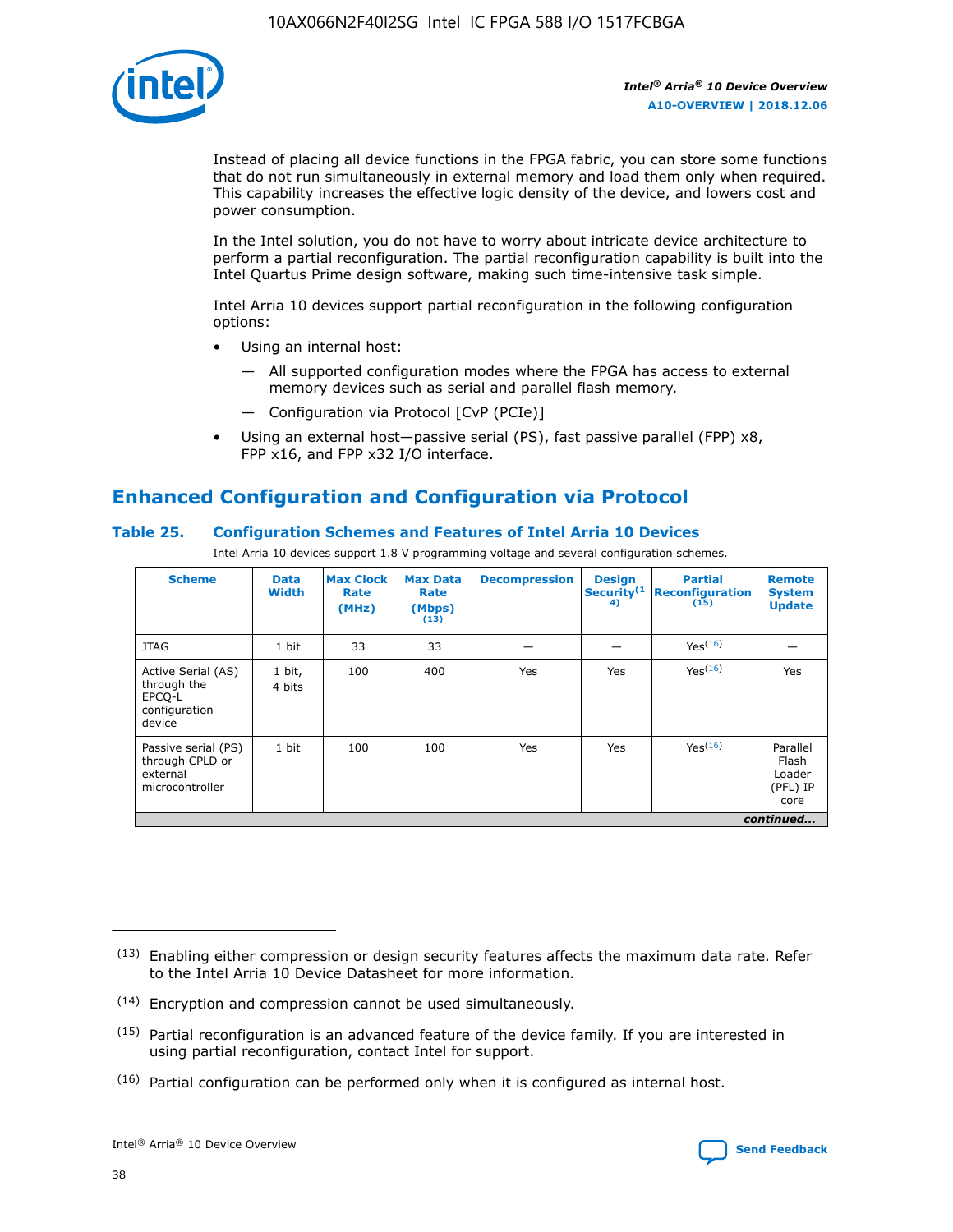

| <b>Scheme</b>                                   | <b>Data</b><br><b>Width</b> | <b>Max Clock</b><br>Rate<br>(MHz) | <b>Max Data</b><br>Rate<br>(Mbps)<br>(13) | <b>Decompression</b> | <b>Design</b><br>Security <sup>(1</sup><br>4) | <b>Partial</b><br><b>Reconfiguration</b><br>(15) | <b>Remote</b><br><b>System</b><br><b>Update</b> |
|-------------------------------------------------|-----------------------------|-----------------------------------|-------------------------------------------|----------------------|-----------------------------------------------|--------------------------------------------------|-------------------------------------------------|
| Fast passive                                    | 8 bits                      | 100                               | 3200                                      | <b>Yes</b>           | Yes                                           | Yes(17)                                          | PFL IP                                          |
| parallel (FPP)<br>through CPLD or               | 16 bits                     |                                   |                                           | Yes                  | Yes                                           |                                                  | core                                            |
| external<br>microcontroller                     | 32 bits                     |                                   |                                           | Yes                  | Yes                                           |                                                  |                                                 |
| Configuration via                               | 16 bits                     | 100                               | 3200                                      | Yes                  | Yes                                           | Yes <sup>(17)</sup>                              |                                                 |
| <b>HPS</b>                                      | 32 bits                     |                                   |                                           | Yes                  | Yes                                           |                                                  |                                                 |
| Configuration via<br>Protocol [CvP<br>$(PCIe*)$ | x1, x2,<br>x4, x8<br>lanes  |                                   | 8000                                      | Yes                  | Yes                                           | Yes <sup>(16)</sup>                              |                                                 |

You can configure Intel Arria 10 devices through PCIe using Configuration via Protocol (CvP). The Intel Arria 10 CvP implementation conforms to the PCIe 100 ms power-up-to-active time requirement.

#### **Related Information**

[Configuration via Protocol \(CvP\) Implementation in Intel FPGAs User Guide](https://www.intel.com/content/www/us/en/programmable/documentation/dsu1441819344145.html#dsu1442269728522) Provides more information about the CvP configuration scheme.

# **SEU Error Detection and Correction**

Intel Arria 10 devices offer robust and easy-to-use single-event upset (SEU) error detection and correction circuitry.

The detection and correction circuitry includes protection for Configuration RAM (CRAM) programming bits and user memories. The CRAM is protected by a continuously running CRC error detection circuit with integrated ECC that automatically corrects one or two errors and detects higher order multi-bit errors. When more than two errors occur, correction is available through reloading of the core programming file, providing a complete design refresh while the FPGA continues to operate.

The physical layout of the Intel Arria 10 CRAM array is optimized to make the majority of multi-bit upsets appear as independent single-bit or double-bit errors which are automatically corrected by the integrated CRAM ECC circuitry. In addition to the CRAM protection, the M20K memory blocks also include integrated ECC circuitry and are layout-optimized for error detection and correction. The MLAB does not have ECC.

(14) Encryption and compression cannot be used simultaneously.

<sup>(17)</sup> Supported at a maximum clock rate of 100 MHz.



 $(13)$  Enabling either compression or design security features affects the maximum data rate. Refer to the Intel Arria 10 Device Datasheet for more information.

 $(15)$  Partial reconfiguration is an advanced feature of the device family. If you are interested in using partial reconfiguration, contact Intel for support.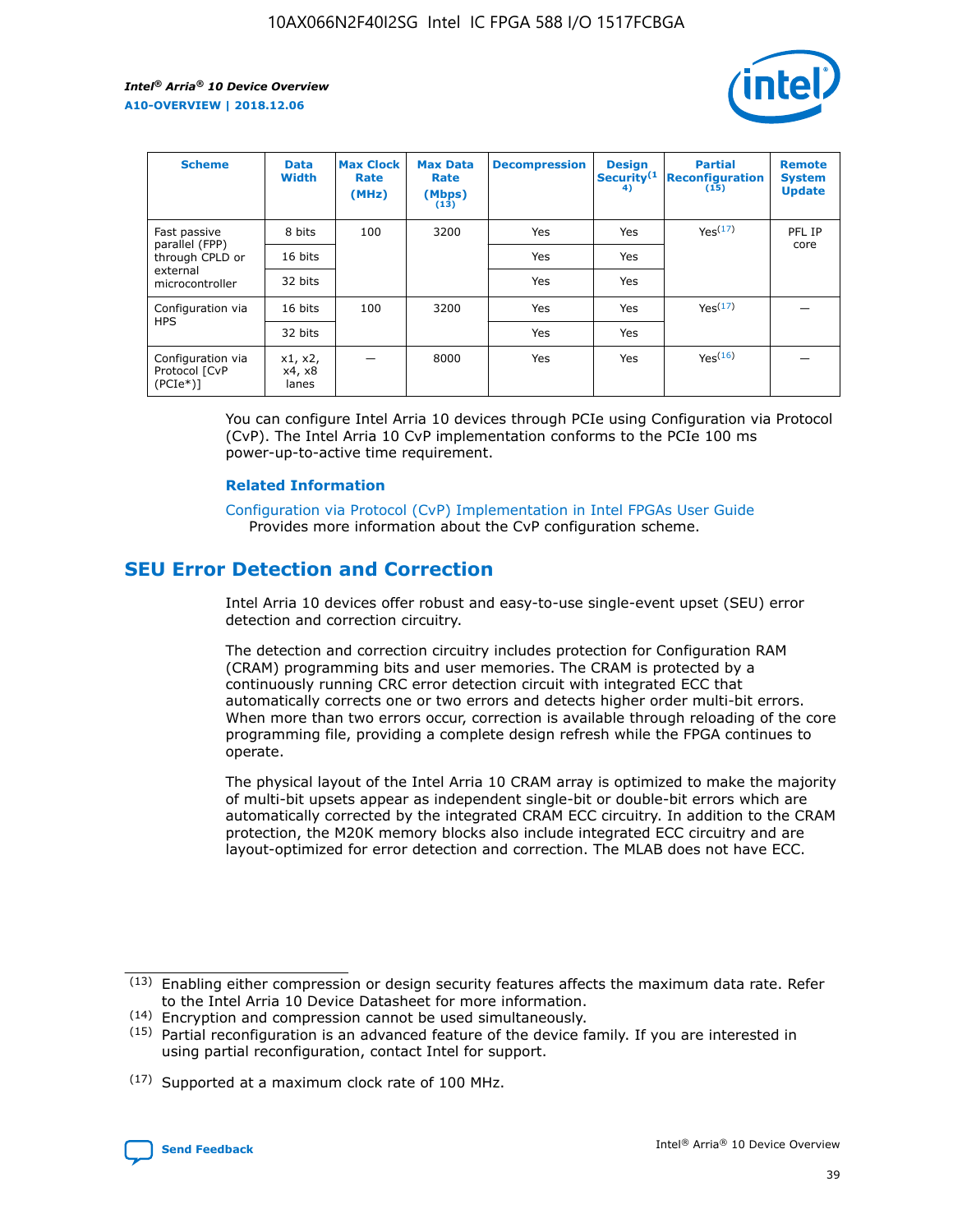

# **Power Management**

Intel Arria 10 devices leverage the advanced 20 nm process technology, a low 0.9 V core power supply, an enhanced core architecture, and several optional power reduction techniques to reduce total power consumption by as much as 40% compared to Arria V devices and as much as 60% compared to Stratix V devices.

The optional power reduction techniques in Intel Arria 10 devices include:

- **SmartVID**—a code is programmed into each device during manufacturing that allows a smart regulator to operate the device at lower core  $V_{CC}$  while maintaining performance
- **Programmable Power Technology**—non-critical timing paths are identified by the Intel Quartus Prime software and the logic in these paths is biased for low power instead of high performance
- **Low Static Power Options**—devices are available with either standard static power or low static power while maintaining performance

Furthermore, Intel Arria 10 devices feature Intel's industry-leading low power transceivers and include a number of hard IP blocks that not only reduce logic resources but also deliver substantial power savings compared to soft implementations. In general, hard IP blocks consume up to 90% less power than the equivalent soft logic implementations.

# **Incremental Compilation**

The Intel Quartus Prime software incremental compilation feature reduces compilation time and helps preserve performance to ease timing closure. The incremental compilation feature enables the partial reconfiguration flow for Intel Arria 10 devices.

Incremental compilation supports top-down, bottom-up, and team-based design flows. This feature facilitates modular, hierarchical, and team-based design flows where different designers compile their respective design sections in parallel. Furthermore, different designers or IP providers can develop and optimize different blocks of the design independently. These blocks can then be imported into the top level project.

# **Document Revision History for Intel Arria 10 Device Overview**

| <b>Document</b><br><b>Version</b> | <b>Changes</b>                                                                                                                                                                                                                                                              |
|-----------------------------------|-----------------------------------------------------------------------------------------------------------------------------------------------------------------------------------------------------------------------------------------------------------------------------|
| 2018.12.06                        | Added links to Intel Arria 10 device errata documents.<br>Removed automotive temperature option from the Intel Arria 10 GX devices.<br>Removed -3 fabric speed grade from the Intel Arria 10 GT devices.<br>Updated power options for the Intel Arria 10 GX and GT devices. |
| 2018.04.09                        | Updated the lowest $V_{CC}$ from 0.83 V to 0.82 V in the topic listing a summary of the device features.                                                                                                                                                                    |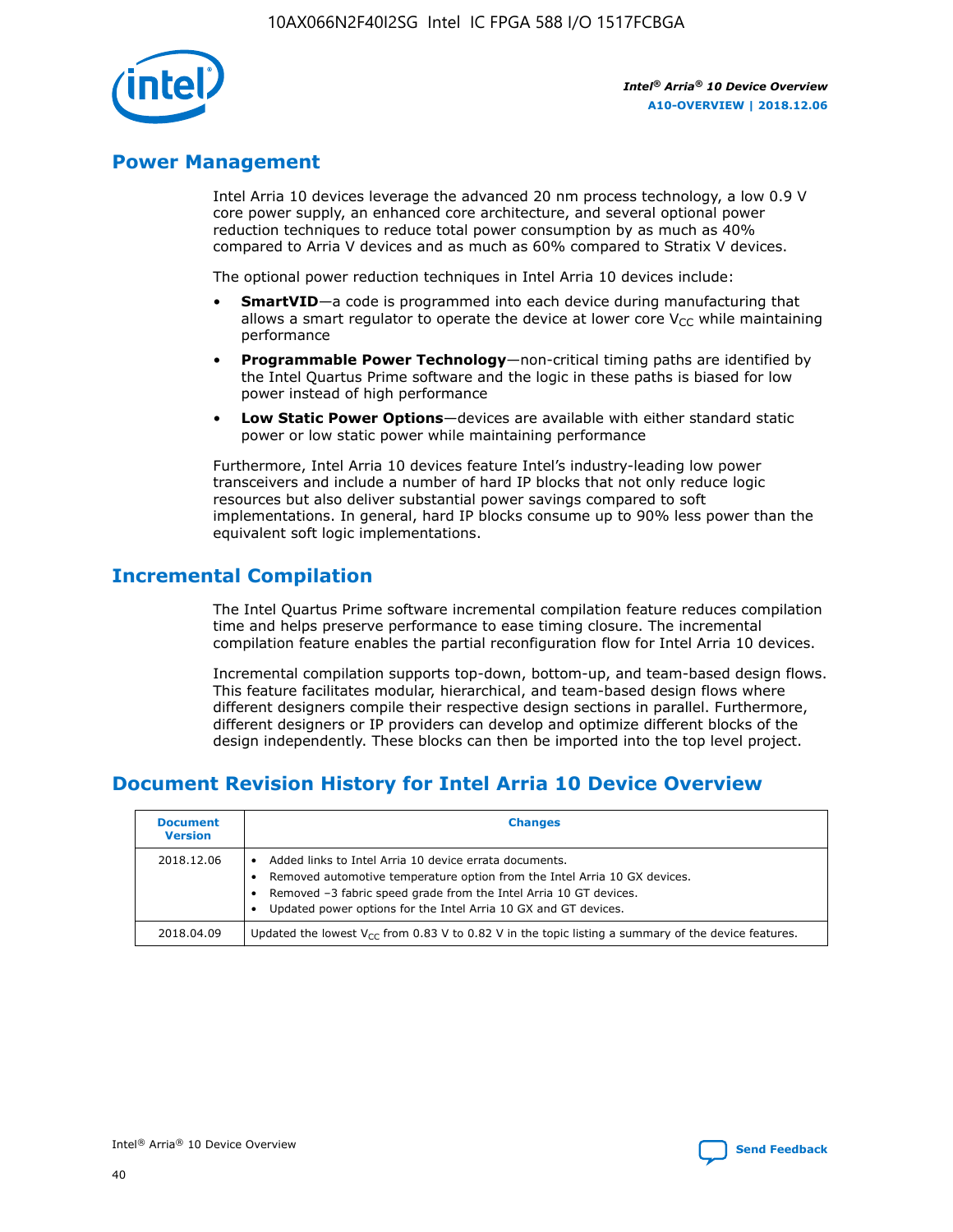*Intel® Arria® 10 Device Overview* **A10-OVERVIEW | 2018.12.06**



| <b>Date</b>    | <b>Version</b> | <b>Changes</b>                                                                                                                                                                                                                                                                                                                                                                                                                                                                                                                                                                                                                                                                                                                                                                                                                                                                                                                                                            |
|----------------|----------------|---------------------------------------------------------------------------------------------------------------------------------------------------------------------------------------------------------------------------------------------------------------------------------------------------------------------------------------------------------------------------------------------------------------------------------------------------------------------------------------------------------------------------------------------------------------------------------------------------------------------------------------------------------------------------------------------------------------------------------------------------------------------------------------------------------------------------------------------------------------------------------------------------------------------------------------------------------------------------|
| January 2018   | 2018.01.17     | Updated the maximum data rate for HPS (Intel Arria 10 SX devices<br>external memory interface DDR3 controller from 2,166 Mbps to 2,133<br>Mbps.<br>Updated maximum frequency supported for half rate QDRII and QDRII<br>+ SRAM to 633 MHz in Memory Standards Supported by the Soft<br>Memory Controller table.<br>Updated transceiver backplane capability to 12.5 Gbps.<br>$\bullet$<br>Removed transceiver speed grade 5 in Sample Ordering Core and<br>Available Options for Intel Arria 10 GX Devices figure.<br>Removed package code 40, low static power, SmartVID, industrial, and<br>military operating temperature support from Sample Ordering Core and<br>Available Options for Intel Arria 10 GT Devices figure.<br>Updated short reach transceiver rate for Intel Arria 10 GT devices to<br>25.8 Gbps.<br>Removed On-Die Instrumentation - EyeQ and Jitter Margin Tool<br>support from PMA Features of the Transceivers in Intel Arria 10 Devices<br>table. |
| September 2017 | 2017.09.20     | Updated the maximum speed of the DDR4 external memory interface from<br>1,333 MHz/2,666 Mbps to 1,200 MHz/2,400 Mbps.                                                                                                                                                                                                                                                                                                                                                                                                                                                                                                                                                                                                                                                                                                                                                                                                                                                     |
| July 2017      | 2017.07.13     | Corrected the automotive temperature range in the figure showing the<br>available options for the Intel Arria 10 GX devices from "-40°C to 100°C"<br>to "-40°C to 125°C".                                                                                                                                                                                                                                                                                                                                                                                                                                                                                                                                                                                                                                                                                                                                                                                                 |
| July 2017      | 2017.07.06     | Added automotive temperature option to Intel Arria 10 GX device family.                                                                                                                                                                                                                                                                                                                                                                                                                                                                                                                                                                                                                                                                                                                                                                                                                                                                                                   |
| May 2017       | 2017.05.08     | Corrected protocol names with "1588" to "IEEE 1588v2".<br>$\bullet$<br>Updated the vertical migration table to remove vertical migration<br>$\bullet$<br>between Intel Arria 10 GX and Intel Arria 10 SX device variants.<br>Removed all "Preliminary" marks.<br>$\bullet$                                                                                                                                                                                                                                                                                                                                                                                                                                                                                                                                                                                                                                                                                                |
| March 2017     | 2017.03.15     | Removed the topic about migration from Intel Arria 10 to Intel Stratix<br>10 devices.<br>Rebranded as Intel.<br>$\bullet$                                                                                                                                                                                                                                                                                                                                                                                                                                                                                                                                                                                                                                                                                                                                                                                                                                                 |
| October 2016   | 2016.10.31     | Removed package F36 from Intel Arria 10 GX devices.<br>Updated Intel Arria 10 GT sample ordering code and maximum GX<br>$\bullet$<br>transceiver count. Intel Arria 10 GT devices are available only in the<br>SF45 package option with a maximum of 72 transceivers.                                                                                                                                                                                                                                                                                                                                                                                                                                                                                                                                                                                                                                                                                                     |
| May 2016       | 2016.05.02     | Updated the FPGA Configuration and HPS Booting topic.<br>$\bullet$<br>Remove V <sub>CC</sub> PowerManager from the Summary of Features, Power<br>Management and Arria 10 Device Variants and packages topics. This<br>feature is no longer supported in Arria 10 devices.<br>Removed LPDDR3 from the Memory Standards Supported by the HPS<br>Hard Memory Controller table in the Memory Standards Supported by<br>Intel Arria 10 Devices topic. This standard is only supported by the<br>FPGA.<br>Removed transceiver speed grade 5 from the Device Variants and<br>Packages topic for Arria 10 GX and SX devices.                                                                                                                                                                                                                                                                                                                                                      |
| February 2016  | 2016.02.11     | Changed the maximum Arria 10 GT datarate to 25.8 Gbps and the<br>minimum datarate to 1 Gbps globally.<br>Revised the state for Core clock networks in the Summary of Features<br>$\bullet$<br>topic.<br>Changed the transceiver parameters in the "Summary of Features for<br>$\bullet$<br>Arria 10 Devices" table.<br>• Changed the transceiver parameters in the "Maximum Resource Counts<br>for Arria 10 GT Devices" table.<br>Changed the package availability for GT devices in the "Package Plan<br>for Arria 10 GT Devices" table.<br>Changed the package configurations for GT devices in the "Migration"<br>Capability Across Arria 10 Product Lines" figure.<br>continued                                                                                                                                                                                                                                                                                       |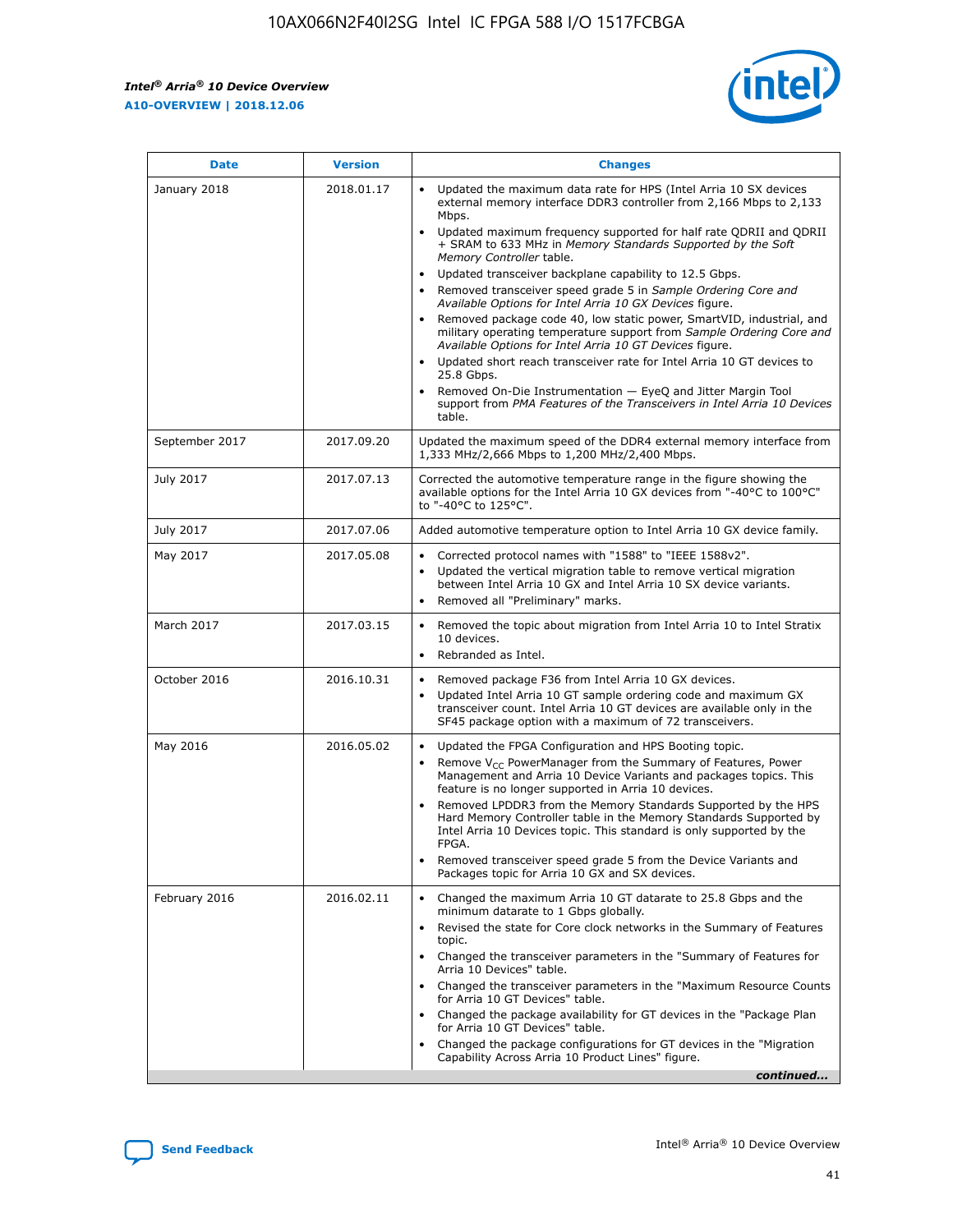

| <b>Date</b>   | <b>Version</b> | <b>Changes</b>                                                                                                                                                               |
|---------------|----------------|------------------------------------------------------------------------------------------------------------------------------------------------------------------------------|
|               |                | • Changed transceiver parameters in the "Low Power Serial Transceivers"<br>section.                                                                                          |
|               |                | • Changed the transceiver descriptions in the "Device Variants for the<br>Arria 10 Device Family" table.                                                                     |
|               |                | Changed the "Sample Ordering Code and Available Options for Arria 10<br>$\bullet$<br>GT Devices" figure.                                                                     |
|               |                | Changed the datarates for GT devices in the "PMA Features" section.                                                                                                          |
|               |                | Changed the datarates for GT devices in the "PCS Features" section.<br>$\bullet$                                                                                             |
| December 2015 | 2015.12.14     | Updated the number of M20K memory blocks for Arria 10 GX 660 from<br>2133 to 2131 and corrected the total RAM bit from 48,448 Kb to<br>48,408 Kb.                            |
|               |                | Corrected the number of DSP blocks for Arria 10 GX 660 from 1688 to<br>1687 in the table listing floating-point arithmetic resources.                                        |
| November 2015 | 2015.11.02     | Updated the maximum resources for Arria 10 GX 220, GX 320, GX 480,<br>$\bullet$<br>GX 660, SX 220, SX 320, SX 480, and SX 660.                                               |
|               |                | • Updated resource count for Arria 10 GX 320, GX 480, GX 660, SX 320,<br>SX 480, a SX 660 devices in Number of Multipliers in Intel Arria 10<br><b>Devices</b> table.        |
|               |                | Updated the available options for Arria 10 GX, GT, and SX.                                                                                                                   |
|               |                | Changed instances of Quartus II to Quartus Prime.<br>$\bullet$                                                                                                               |
| June 2015     | 2015.06.15     | Corrected label for Intel Arria 10 GT product lines in the vertical migration<br>figure.                                                                                     |
| May 2015      | 2015.05.15     | Corrected the DDR3 half rate and quarter rate maximum frequencies in the<br>table that lists the memory standards supported by the Intel Arria 10 hard<br>memory controller. |
| May 2015      | 2015.05.04     | • Added support for 13.5G JESD204b in the Summary of Features table.                                                                                                         |
|               |                | • Added a link to Arria 10 GT Channel Usage in the Arria 10 GT Package<br>Plan topic.                                                                                        |
|               |                | • Added a note to the table, Maximum Resource Counts for Arria 10 GT<br>devices.                                                                                             |
|               |                | • Updated the power requirements of the transceivers in the Low Power<br>Serial Transceivers topic.                                                                          |
| January 2015  | 2015.01.23     | • Added floating point arithmetic features in the Summary of Features<br>table.                                                                                              |
|               |                | • Updated the total embedded memory from 38.38 megabits (Mb) to<br>65.6 Mb.                                                                                                  |
|               |                | • Updated the table that lists the memory standards supported by Intel<br>Arria 10 devices.                                                                                  |
|               |                | Removed support for DDR3U, LPDDR3 SDRAM, RLDRAM 2, and DDR2.                                                                                                                 |
|               |                | Moved RLDRAM 3 support from hard memory controller to soft memory<br>controller. RLDRAM 3 support uses hard PHY with soft memory<br>controller.                              |
|               |                | Added soft memory controller support for QDR IV.<br>٠                                                                                                                        |
|               |                | Updated the maximum resource count table to include the number of<br>hard memory controllers available in each device variant.                                               |
|               |                | Updated the transceiver PCS data rate from 12.5 Gbps to 12 Gbps.<br>$\bullet$                                                                                                |
|               |                | Updated the max clock rate of PS, FPP x8, FPP x16, and Configuration<br>via HPS from 125 MHz to 100 MHz.                                                                     |
|               |                | Added a feature for fractional synthesis PLLs: PLL cascading.                                                                                                                |
|               |                | Updated the HPS programmable general-purpose I/Os from 54 to 62.<br>$\bullet$                                                                                                |
|               |                | continued                                                                                                                                                                    |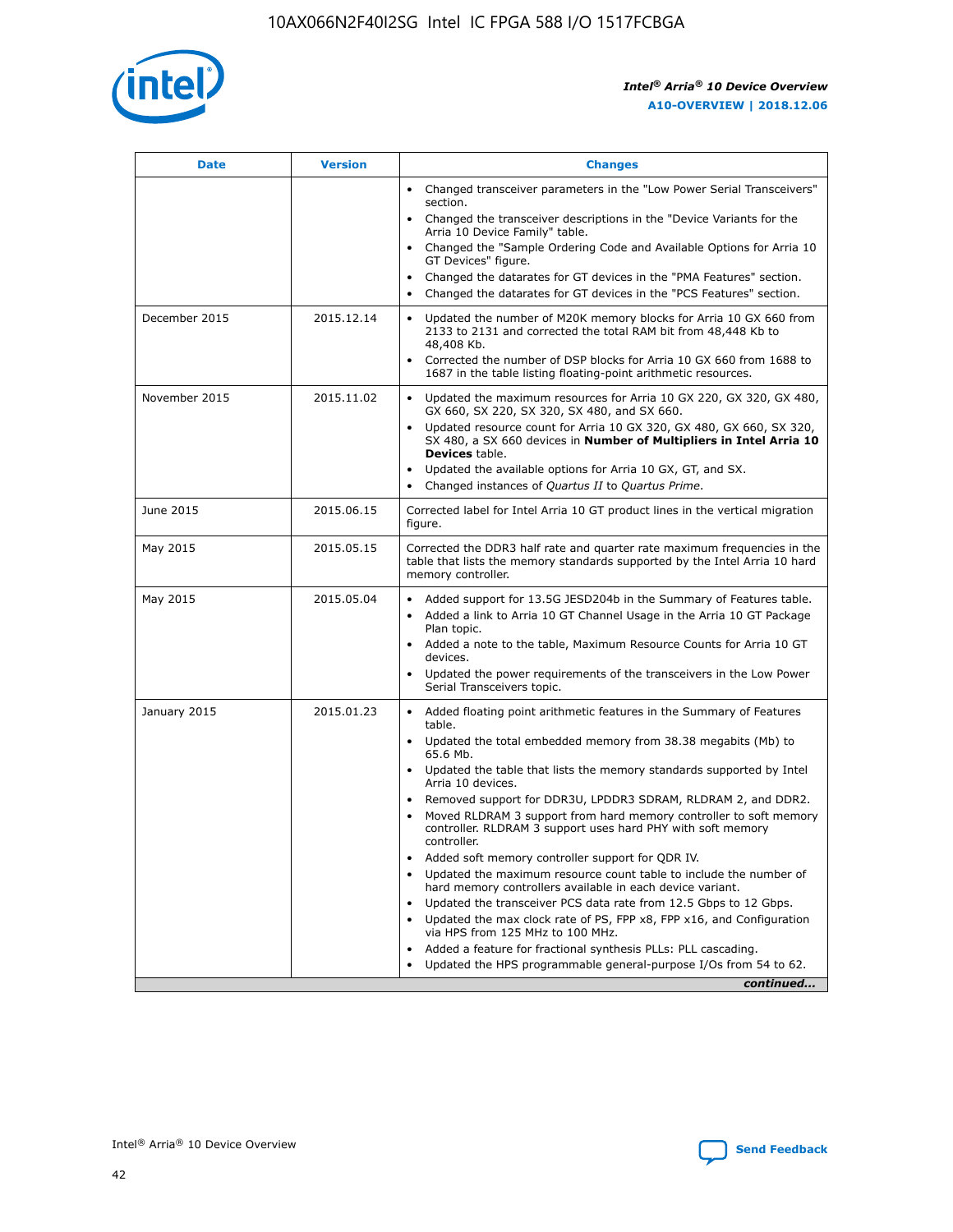r



| <b>Date</b>    | <b>Version</b> | <b>Changes</b>                                                                                                                                                                                                                                                                                                                                                                                                                                                                                                                                      |
|----------------|----------------|-----------------------------------------------------------------------------------------------------------------------------------------------------------------------------------------------------------------------------------------------------------------------------------------------------------------------------------------------------------------------------------------------------------------------------------------------------------------------------------------------------------------------------------------------------|
| September 2014 | 2014.09.30     | Corrected the 3 V I/O and LVDS I/O counts for F35 and F36 packages<br>$\bullet$<br>of Arria 10 GX.<br>Corrected the 3 V I/O, LVDS I/O, and transceiver counts for the NF40<br>$\bullet$<br>package of the Arria GX 570 and 660.<br>Removed 3 V I/O, LVDS I/O, and transceiver counts for the NF40<br>package of the Arria GX 900 and 1150. The NF40 package is not<br>available for Arria 10 GX 900 and 1150.                                                                                                                                       |
| August 2014    | 2014.08.18     | Updated Memory (Kb) M20K maximum resources for Arria 10 GX 660<br>devices from 42,660 to 42,620.<br>Added GPIO columns consisting of LVDS I/O Bank and 3V I/O Bank in<br>$\bullet$<br>the Package Plan table.<br>Added how to use memory interface clock frequency higher than 533<br>$\bullet$<br>MHz in the I/O vertical migration.<br>Added information to clarify that RLDRAM3 support uses hard PHY with<br>$\bullet$<br>soft memory controller.<br>Added variable precision DSP blocks support for floating-point<br>$\bullet$<br>arithmetic. |
| June 2014      | 2014.06.19     | Updated number of dedicated I/Os in the HPS block to 17.                                                                                                                                                                                                                                                                                                                                                                                                                                                                                            |
| February 2014  | 2014.02.21     | Updated transceiver speed grade options for GT devices in Figure 2.                                                                                                                                                                                                                                                                                                                                                                                                                                                                                 |
| February 2014  | 2014.02.06     | Updated data rate for Arria 10 GT devices from 28.1 Gbps to 28.3 Gbps.                                                                                                                                                                                                                                                                                                                                                                                                                                                                              |
| December 2013  | 2013.12.10     | Updated the HPS memory standards support from LPDDR2 to LPDDR3.<br>Updated HPS block diagram to include dedicated HPS I/O and FPGA<br>$\bullet$<br>Configuration blocks as well as repositioned SD/SDIO/MMC, DMA, SPI<br>and NAND Flash with ECC blocks.                                                                                                                                                                                                                                                                                            |
| December 2013  | 2013.12.02     | Initial release.                                                                                                                                                                                                                                                                                                                                                                                                                                                                                                                                    |